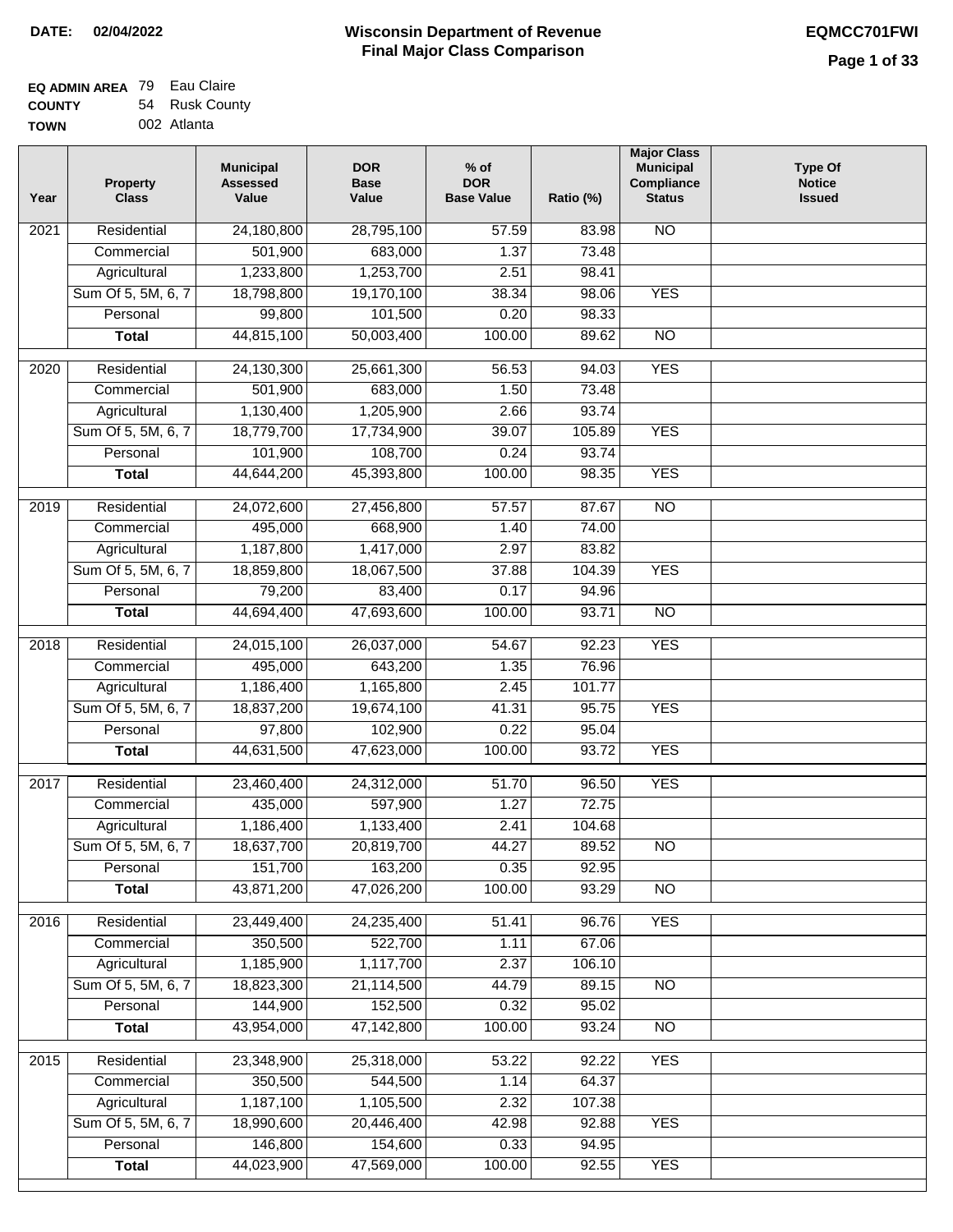| <b>EQ ADMIN AREA 79 Eau Claire</b> |                |
|------------------------------------|----------------|
| <b>COUNTY</b>                      | 54 Rusk County |
| <b>TOWN</b>                        | 004 Big Bend   |

| Year              | <b>Property</b><br><b>Class</b> | <b>Municipal</b><br><b>Assessed</b><br>Value | <b>DOR</b><br><b>Base</b><br>Value | $%$ of<br><b>DOR</b><br><b>Base Value</b> | Ratio (%) | <b>Major Class</b><br><b>Municipal</b><br>Compliance<br><b>Status</b> | <b>Type Of</b><br><b>Notice</b><br><b>Issued</b> |
|-------------------|---------------------------------|----------------------------------------------|------------------------------------|-------------------------------------------|-----------|-----------------------------------------------------------------------|--------------------------------------------------|
| $\overline{202}1$ | Residential                     | 96,391,800                                   | 121,202,300                        | 86.02                                     | 79.53     | <b>NO</b>                                                             |                                                  |
|                   | Commercial                      | 3,042,400                                    | 3,095,300                          | 2.20                                      | 98.29     |                                                                       |                                                  |
|                   | Agricultural                    | 549,200                                      | 549,300                            | 0.39                                      | 99.98     |                                                                       |                                                  |
|                   | Sum Of 5, 5M, 6, 7              | 14,778,100                                   | 15,695,400                         | 11.14                                     | 94.16     | <b>YES</b>                                                            |                                                  |
|                   | Personal                        | 355,200                                      | 355,200                            | 0.25                                      | 100.00    |                                                                       |                                                  |
|                   | <b>Total</b>                    | 115,116,700                                  | 140,897,500                        | 100.00                                    | 81.70     | $\overline{NO}$                                                       |                                                  |
| $\overline{2020}$ | Residential                     | 95,508,000                                   | 112,477,900                        | 85.66                                     | 84.91     | $\overline{NO}$                                                       |                                                  |
|                   | Commercial                      | 3,042,400                                    | 3,095,300                          | 2.36                                      | 98.29     |                                                                       |                                                  |
|                   | Agricultural                    | 530,100                                      | 529,700                            | 0.40                                      | 100.08    |                                                                       |                                                  |
|                   | Sum Of 5, 5M, 6, 7              | 14,801,600                                   | 14,904,400                         | 11.35                                     | 99.31     | <b>YES</b>                                                            |                                                  |
|                   | Personal                        | 307,600                                      | 307,600                            | 0.23                                      | 100.00    |                                                                       |                                                  |
|                   | <b>Total</b>                    | 114, 189, 700                                | 131,314,900                        | 100.00                                    | 86.96     | $\overline{NO}$                                                       |                                                  |
| 2019              | Residential                     | 94,663,000                                   | 104,606,200                        | 84.36                                     | 90.49     | <b>YES</b>                                                            |                                                  |
|                   | Commercial                      | 3,140,400                                    | 3,018,200                          | 2.43                                      | 104.05    |                                                                       |                                                  |
|                   | Agricultural                    | 509,100                                      | 508,200                            | 0.41                                      | 100.18    |                                                                       |                                                  |
|                   | Sum Of 5, 5M, 6, 7              | 15,001,100                                   | 15,549,000                         | 12.54                                     | 96.48     | <b>YES</b>                                                            |                                                  |
|                   | Personal                        | 324,800                                      | 324,800                            | 0.26                                      | 100.00    |                                                                       |                                                  |
|                   | <b>Total</b>                    | 113,638,400                                  | 124,006,400                        | 100.00                                    | 91.64     | <b>YES</b>                                                            |                                                  |
|                   |                                 |                                              |                                    |                                           |           |                                                                       |                                                  |
| 2018              | Residential                     | 93,671,400                                   | 97,787,600                         | 83.03                                     | 95.79     | <b>YES</b>                                                            |                                                  |
|                   | Commercial                      | 3,140,400                                    | 2,902,000                          | 2.46                                      | 108.22    |                                                                       |                                                  |
|                   | Agricultural                    | 493,400                                      | 494,200                            | 0.42                                      | 99.84     |                                                                       |                                                  |
|                   | Sum Of 5, 5M, 6, 7              | 15,022,100                                   | 16,286,800                         | 13.83                                     | 92.23     | <b>YES</b>                                                            |                                                  |
|                   | Personal                        | 300,300                                      | 300,300                            | 0.25                                      | 100.00    |                                                                       |                                                  |
|                   | <b>Total</b>                    | 112,627,600                                  | 117,770,900                        | 100.00                                    | 95.63     | <b>YES</b>                                                            |                                                  |
| 2017              | Residential                     | 92,933,400                                   | 92,311,900                         | 82.79                                     | 100.67    | <b>YES</b>                                                            |                                                  |
|                   | Commercial                      | 3,132,400                                    | 2,991,700                          | 2.68                                      | 104.70    |                                                                       |                                                  |
|                   | Agricultural                    | 480,600                                      | 480,100                            | 0.43                                      | 100.10    |                                                                       |                                                  |
|                   | Sum Of 5, 5M, 6, 7              | 14,809,900                                   | 15,318,600                         | 13.74                                     | 96.68     | <b>YES</b>                                                            |                                                  |
|                   | Personal                        | 397,300                                      | 397,300                            | 0.36                                      | 100.00    |                                                                       |                                                  |
|                   | <b>Total</b>                    | 111,753,600                                  | 111,499,600                        | 100.00                                    | 100.23    | <b>YES</b>                                                            |                                                  |
| 2016              | Residential                     | 92,805,500                                   | 89,756,500                         | 83.05                                     | 103.40    | <b>YES</b>                                                            |                                                  |
|                   | Commercial                      | 2,780,900                                    | 2,952,000                          | 2.73                                      | 94.20     |                                                                       |                                                  |
|                   | Agricultural                    | 476,650                                      | 476,500                            | 0.44                                      | 100.03    |                                                                       |                                                  |
|                   | Sum Of 5, 5M, 6, 7              | 14,696,000                                   | 14,505,400                         | 13.42                                     | 101.31    | <b>YES</b>                                                            |                                                  |
|                   | Personal                        | 384,200                                      | 384,200                            | 0.36                                      | 100.00    |                                                                       |                                                  |
|                   | <b>Total</b>                    | 111, 143, 250                                | 108,074,600                        | 100.00                                    | 102.84    | <b>YES</b>                                                            |                                                  |
| 2015              | Residential                     | 93,261,800                                   | 93,433,600                         | 83.43                                     | 99.82     | <b>YES</b>                                                            |                                                  |
|                   | Commercial                      | 2,348,300                                    | 3,086,900                          | 2.76                                      | 76.07     |                                                                       |                                                  |
|                   | Agricultural                    | 467,600                                      | 467,100                            | 0.42                                      | 100.11    |                                                                       |                                                  |
|                   | Sum Of 5, 5M, 6, 7              | 14,714,400                                   | 14,602,700                         | 13.04                                     | 100.76    | <b>YES</b>                                                            |                                                  |
|                   | Personal                        | 403,600                                      | 403,600                            | 0.36                                      | 100.00    |                                                                       |                                                  |
|                   | <b>Total</b>                    | 111,195,700                                  | 111,993,900                        | 100.00                                    | 99.29     | <b>YES</b>                                                            |                                                  |
|                   |                                 |                                              |                                    |                                           |           |                                                                       |                                                  |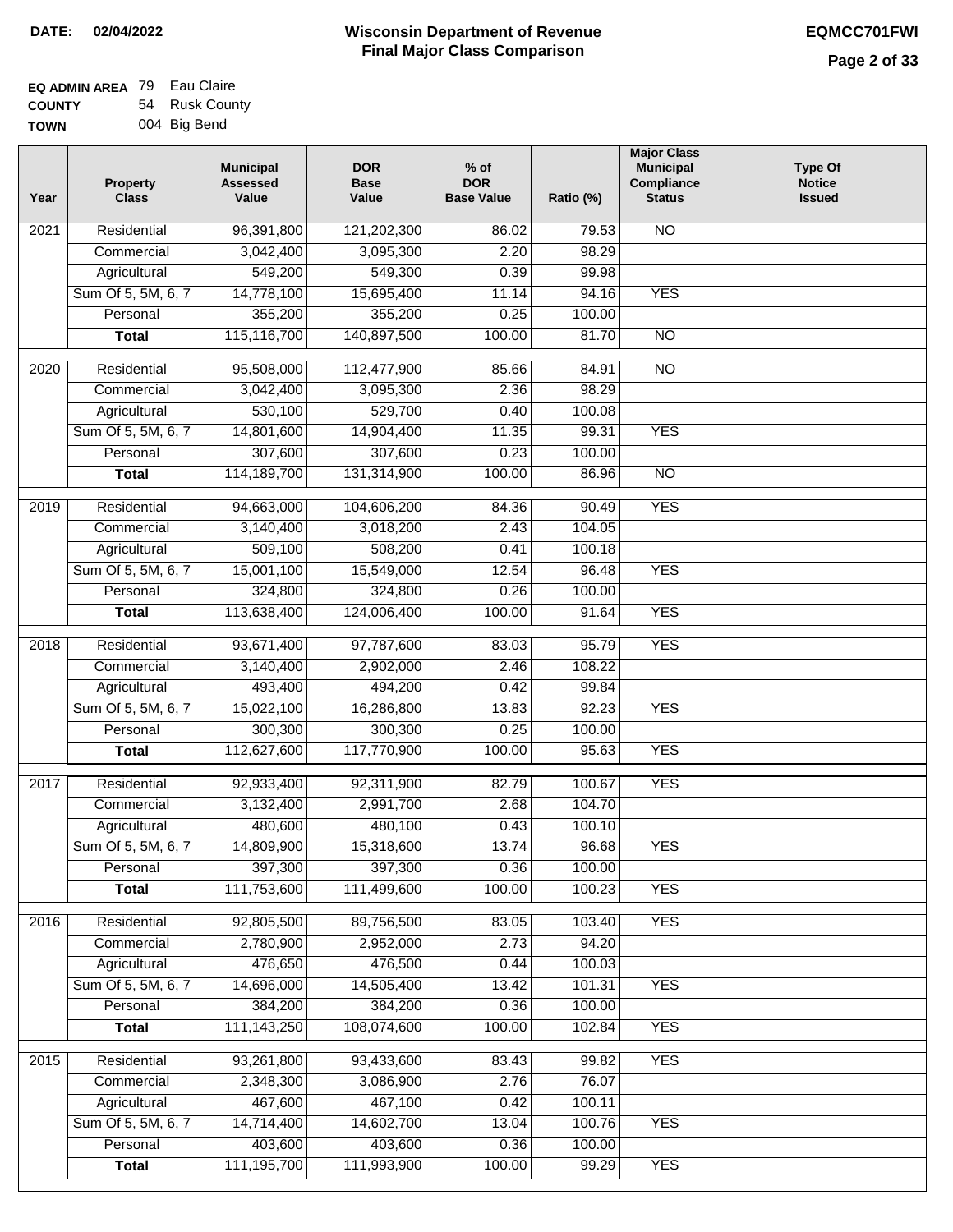| <b>EQ ADMIN AREA 79 Eau Claire</b> |                |
|------------------------------------|----------------|
| <b>COUNTY</b>                      | 54 Rusk County |
| <b>TOWN</b>                        | 006 Big Falls  |

| <b>NO</b><br>2021<br>Residential<br>5,091,900<br>5,663,400<br>42.81<br>89.91<br>241,300<br>241,300<br>100.00<br>Commercial<br>1.82<br>Agricultural<br>309,100<br>309,400<br>2.34<br>99.90<br>Sum Of 5, 5M, 6, 7<br>6,848,000<br>6,594,100<br>49.85<br>103.85<br><b>YES</b><br>419,500<br>419,500<br>3.17<br>Personal<br>100.00<br>12,909,800<br>13,227,700<br>100.00<br>97.60<br>$\overline{NO}$<br><b>Total</b><br><b>YES</b><br>2020<br>Residential<br>4,942,800<br>5,245,000<br>40.93<br>94.24<br>241,300<br>310,700<br>2.42<br>77.66<br>Commercial<br>297,500<br>298,300<br>2.33<br>99.73<br>Agricultural<br>Sum Of 5, 5M, 6, 7<br>6,803,000<br>6,527,800<br>50.94<br>104.22<br><b>YES</b><br>433,200<br>433,200<br>3.38<br>Personal<br>100.00<br>12,717,800<br>100.00<br><b>YES</b><br>12,815,000<br>99.24<br><b>Total</b><br>4,737,100<br><b>YES</b><br>2019<br>Residential<br>5,239,000<br>41.49<br>90.42<br>241,300<br>307,700<br>2.44<br>78.42<br>Commercial<br>280,550<br>280,800<br>2.22<br>99.91<br>Agricultural<br><b>YES</b><br>Sum Of 5, 5M, 6, 7<br>6,912,100<br>6,365,900<br>50.41<br>108.58<br>433,900<br>Personal<br>433,900<br>3.44<br>100.00<br>12,604,950<br>12,627,300<br>100.00<br><b>YES</b><br>99.82<br><b>Total</b><br>Residential<br>4,705,100<br>4,912,600<br>95.78<br><b>YES</b><br>2018<br>39.67<br>241,300<br>Commercial<br>295,800<br>2.39<br>81.58<br>272,750<br>272,200<br>2.20<br>100.20<br>Agricultural<br>Sum Of 5, 5M, 6, 7<br>6,729,500<br>6,460,200<br>52.17<br>104.17<br><b>YES</b><br>Personal<br>442,400<br>442,400<br>3.57<br>100.00<br>12,391,050<br>12,383,200<br>100.00<br>100.06<br><b>YES</b><br><b>Total</b><br>2017<br>Residential<br>4,612,200<br>38.10<br>96.65<br><b>YES</b><br>4,772,100<br>241,300<br>2.43<br>79.11<br>Commercial<br>305,000<br>264,750<br>264,400<br>2.11<br>100.13<br>Agricultural<br>6,765,800<br>6,757,500<br>53.95<br>Sum Of 5, 5M, 6, 7<br>100.12<br><b>YES</b><br>426,700<br>Personal<br>426,700<br>3.41<br>100.00<br>12,310,750<br>12,525,700<br>100.00<br>98.28<br><b>YES</b><br><b>Total</b><br><b>YES</b><br>2016<br>Residential<br>4,582,700<br>4,839,400<br>37.57<br>94.70<br>241,300<br>314,500<br>2.44<br>76.72<br>Commercial<br>263,050<br>262,900<br>2.04<br>Agricultural<br>100.06<br>Sum Of 5, 5M, 6, 7<br>6,771,400<br>7,034,900<br><b>YES</b><br>54.62<br>96.25<br>427,800<br>427,800<br>3.32<br>100.00<br>Personal<br>100.00<br><b>YES</b><br>12,286,250<br>12,879,500<br>95.39<br><b>Total</b><br><b>YES</b><br>Residential<br>4,579,700<br>4,792,100<br>37.05<br>95.57<br>2015<br>241,300<br>327,600<br>2.53<br>73.66<br>Commercial<br>258,200<br>258,300<br>2.00<br>99.96<br>Agricultural<br>Sum Of 5, 5M, 6, 7<br>6,723,200<br>7,102,700<br>54.91<br><b>YES</b><br>94.66<br>454,300<br>454,300<br>3.51<br>Personal<br>100.00<br>12,256,700<br>12,935,000<br>100.00<br><b>YES</b><br><b>Total</b><br>94.76 | Year | <b>Property</b><br><b>Class</b> | <b>Municipal</b><br><b>Assessed</b><br>Value | <b>DOR</b><br><b>Base</b><br>Value | $%$ of<br><b>DOR</b><br><b>Base Value</b> | Ratio (%) | <b>Major Class</b><br><b>Municipal</b><br>Compliance<br><b>Status</b> | <b>Type Of</b><br><b>Notice</b><br><b>Issued</b> |
|--------------------------------------------------------------------------------------------------------------------------------------------------------------------------------------------------------------------------------------------------------------------------------------------------------------------------------------------------------------------------------------------------------------------------------------------------------------------------------------------------------------------------------------------------------------------------------------------------------------------------------------------------------------------------------------------------------------------------------------------------------------------------------------------------------------------------------------------------------------------------------------------------------------------------------------------------------------------------------------------------------------------------------------------------------------------------------------------------------------------------------------------------------------------------------------------------------------------------------------------------------------------------------------------------------------------------------------------------------------------------------------------------------------------------------------------------------------------------------------------------------------------------------------------------------------------------------------------------------------------------------------------------------------------------------------------------------------------------------------------------------------------------------------------------------------------------------------------------------------------------------------------------------------------------------------------------------------------------------------------------------------------------------------------------------------------------------------------------------------------------------------------------------------------------------------------------------------------------------------------------------------------------------------------------------------------------------------------------------------------------------------------------------------------------------------------------------------------------------------------------------------------------------------------------------------------------------------------------------------------------------------------------------------------------------------------------------------------------------------------------------------------------------------------------------------------------------------------------------------------------------------------------------------|------|---------------------------------|----------------------------------------------|------------------------------------|-------------------------------------------|-----------|-----------------------------------------------------------------------|--------------------------------------------------|
|                                                                                                                                                                                                                                                                                                                                                                                                                                                                                                                                                                                                                                                                                                                                                                                                                                                                                                                                                                                                                                                                                                                                                                                                                                                                                                                                                                                                                                                                                                                                                                                                                                                                                                                                                                                                                                                                                                                                                                                                                                                                                                                                                                                                                                                                                                                                                                                                                                                                                                                                                                                                                                                                                                                                                                                                                                                                                                              |      |                                 |                                              |                                    |                                           |           |                                                                       |                                                  |
|                                                                                                                                                                                                                                                                                                                                                                                                                                                                                                                                                                                                                                                                                                                                                                                                                                                                                                                                                                                                                                                                                                                                                                                                                                                                                                                                                                                                                                                                                                                                                                                                                                                                                                                                                                                                                                                                                                                                                                                                                                                                                                                                                                                                                                                                                                                                                                                                                                                                                                                                                                                                                                                                                                                                                                                                                                                                                                              |      |                                 |                                              |                                    |                                           |           |                                                                       |                                                  |
|                                                                                                                                                                                                                                                                                                                                                                                                                                                                                                                                                                                                                                                                                                                                                                                                                                                                                                                                                                                                                                                                                                                                                                                                                                                                                                                                                                                                                                                                                                                                                                                                                                                                                                                                                                                                                                                                                                                                                                                                                                                                                                                                                                                                                                                                                                                                                                                                                                                                                                                                                                                                                                                                                                                                                                                                                                                                                                              |      |                                 |                                              |                                    |                                           |           |                                                                       |                                                  |
|                                                                                                                                                                                                                                                                                                                                                                                                                                                                                                                                                                                                                                                                                                                                                                                                                                                                                                                                                                                                                                                                                                                                                                                                                                                                                                                                                                                                                                                                                                                                                                                                                                                                                                                                                                                                                                                                                                                                                                                                                                                                                                                                                                                                                                                                                                                                                                                                                                                                                                                                                                                                                                                                                                                                                                                                                                                                                                              |      |                                 |                                              |                                    |                                           |           |                                                                       |                                                  |
|                                                                                                                                                                                                                                                                                                                                                                                                                                                                                                                                                                                                                                                                                                                                                                                                                                                                                                                                                                                                                                                                                                                                                                                                                                                                                                                                                                                                                                                                                                                                                                                                                                                                                                                                                                                                                                                                                                                                                                                                                                                                                                                                                                                                                                                                                                                                                                                                                                                                                                                                                                                                                                                                                                                                                                                                                                                                                                              |      |                                 |                                              |                                    |                                           |           |                                                                       |                                                  |
|                                                                                                                                                                                                                                                                                                                                                                                                                                                                                                                                                                                                                                                                                                                                                                                                                                                                                                                                                                                                                                                                                                                                                                                                                                                                                                                                                                                                                                                                                                                                                                                                                                                                                                                                                                                                                                                                                                                                                                                                                                                                                                                                                                                                                                                                                                                                                                                                                                                                                                                                                                                                                                                                                                                                                                                                                                                                                                              |      |                                 |                                              |                                    |                                           |           |                                                                       |                                                  |
|                                                                                                                                                                                                                                                                                                                                                                                                                                                                                                                                                                                                                                                                                                                                                                                                                                                                                                                                                                                                                                                                                                                                                                                                                                                                                                                                                                                                                                                                                                                                                                                                                                                                                                                                                                                                                                                                                                                                                                                                                                                                                                                                                                                                                                                                                                                                                                                                                                                                                                                                                                                                                                                                                                                                                                                                                                                                                                              |      |                                 |                                              |                                    |                                           |           |                                                                       |                                                  |
|                                                                                                                                                                                                                                                                                                                                                                                                                                                                                                                                                                                                                                                                                                                                                                                                                                                                                                                                                                                                                                                                                                                                                                                                                                                                                                                                                                                                                                                                                                                                                                                                                                                                                                                                                                                                                                                                                                                                                                                                                                                                                                                                                                                                                                                                                                                                                                                                                                                                                                                                                                                                                                                                                                                                                                                                                                                                                                              |      |                                 |                                              |                                    |                                           |           |                                                                       |                                                  |
|                                                                                                                                                                                                                                                                                                                                                                                                                                                                                                                                                                                                                                                                                                                                                                                                                                                                                                                                                                                                                                                                                                                                                                                                                                                                                                                                                                                                                                                                                                                                                                                                                                                                                                                                                                                                                                                                                                                                                                                                                                                                                                                                                                                                                                                                                                                                                                                                                                                                                                                                                                                                                                                                                                                                                                                                                                                                                                              |      |                                 |                                              |                                    |                                           |           |                                                                       |                                                  |
|                                                                                                                                                                                                                                                                                                                                                                                                                                                                                                                                                                                                                                                                                                                                                                                                                                                                                                                                                                                                                                                                                                                                                                                                                                                                                                                                                                                                                                                                                                                                                                                                                                                                                                                                                                                                                                                                                                                                                                                                                                                                                                                                                                                                                                                                                                                                                                                                                                                                                                                                                                                                                                                                                                                                                                                                                                                                                                              |      |                                 |                                              |                                    |                                           |           |                                                                       |                                                  |
|                                                                                                                                                                                                                                                                                                                                                                                                                                                                                                                                                                                                                                                                                                                                                                                                                                                                                                                                                                                                                                                                                                                                                                                                                                                                                                                                                                                                                                                                                                                                                                                                                                                                                                                                                                                                                                                                                                                                                                                                                                                                                                                                                                                                                                                                                                                                                                                                                                                                                                                                                                                                                                                                                                                                                                                                                                                                                                              |      |                                 |                                              |                                    |                                           |           |                                                                       |                                                  |
|                                                                                                                                                                                                                                                                                                                                                                                                                                                                                                                                                                                                                                                                                                                                                                                                                                                                                                                                                                                                                                                                                                                                                                                                                                                                                                                                                                                                                                                                                                                                                                                                                                                                                                                                                                                                                                                                                                                                                                                                                                                                                                                                                                                                                                                                                                                                                                                                                                                                                                                                                                                                                                                                                                                                                                                                                                                                                                              |      |                                 |                                              |                                    |                                           |           |                                                                       |                                                  |
|                                                                                                                                                                                                                                                                                                                                                                                                                                                                                                                                                                                                                                                                                                                                                                                                                                                                                                                                                                                                                                                                                                                                                                                                                                                                                                                                                                                                                                                                                                                                                                                                                                                                                                                                                                                                                                                                                                                                                                                                                                                                                                                                                                                                                                                                                                                                                                                                                                                                                                                                                                                                                                                                                                                                                                                                                                                                                                              |      |                                 |                                              |                                    |                                           |           |                                                                       |                                                  |
|                                                                                                                                                                                                                                                                                                                                                                                                                                                                                                                                                                                                                                                                                                                                                                                                                                                                                                                                                                                                                                                                                                                                                                                                                                                                                                                                                                                                                                                                                                                                                                                                                                                                                                                                                                                                                                                                                                                                                                                                                                                                                                                                                                                                                                                                                                                                                                                                                                                                                                                                                                                                                                                                                                                                                                                                                                                                                                              |      |                                 |                                              |                                    |                                           |           |                                                                       |                                                  |
|                                                                                                                                                                                                                                                                                                                                                                                                                                                                                                                                                                                                                                                                                                                                                                                                                                                                                                                                                                                                                                                                                                                                                                                                                                                                                                                                                                                                                                                                                                                                                                                                                                                                                                                                                                                                                                                                                                                                                                                                                                                                                                                                                                                                                                                                                                                                                                                                                                                                                                                                                                                                                                                                                                                                                                                                                                                                                                              |      |                                 |                                              |                                    |                                           |           |                                                                       |                                                  |
|                                                                                                                                                                                                                                                                                                                                                                                                                                                                                                                                                                                                                                                                                                                                                                                                                                                                                                                                                                                                                                                                                                                                                                                                                                                                                                                                                                                                                                                                                                                                                                                                                                                                                                                                                                                                                                                                                                                                                                                                                                                                                                                                                                                                                                                                                                                                                                                                                                                                                                                                                                                                                                                                                                                                                                                                                                                                                                              |      |                                 |                                              |                                    |                                           |           |                                                                       |                                                  |
|                                                                                                                                                                                                                                                                                                                                                                                                                                                                                                                                                                                                                                                                                                                                                                                                                                                                                                                                                                                                                                                                                                                                                                                                                                                                                                                                                                                                                                                                                                                                                                                                                                                                                                                                                                                                                                                                                                                                                                                                                                                                                                                                                                                                                                                                                                                                                                                                                                                                                                                                                                                                                                                                                                                                                                                                                                                                                                              |      |                                 |                                              |                                    |                                           |           |                                                                       |                                                  |
|                                                                                                                                                                                                                                                                                                                                                                                                                                                                                                                                                                                                                                                                                                                                                                                                                                                                                                                                                                                                                                                                                                                                                                                                                                                                                                                                                                                                                                                                                                                                                                                                                                                                                                                                                                                                                                                                                                                                                                                                                                                                                                                                                                                                                                                                                                                                                                                                                                                                                                                                                                                                                                                                                                                                                                                                                                                                                                              |      |                                 |                                              |                                    |                                           |           |                                                                       |                                                  |
|                                                                                                                                                                                                                                                                                                                                                                                                                                                                                                                                                                                                                                                                                                                                                                                                                                                                                                                                                                                                                                                                                                                                                                                                                                                                                                                                                                                                                                                                                                                                                                                                                                                                                                                                                                                                                                                                                                                                                                                                                                                                                                                                                                                                                                                                                                                                                                                                                                                                                                                                                                                                                                                                                                                                                                                                                                                                                                              |      |                                 |                                              |                                    |                                           |           |                                                                       |                                                  |
|                                                                                                                                                                                                                                                                                                                                                                                                                                                                                                                                                                                                                                                                                                                                                                                                                                                                                                                                                                                                                                                                                                                                                                                                                                                                                                                                                                                                                                                                                                                                                                                                                                                                                                                                                                                                                                                                                                                                                                                                                                                                                                                                                                                                                                                                                                                                                                                                                                                                                                                                                                                                                                                                                                                                                                                                                                                                                                              |      |                                 |                                              |                                    |                                           |           |                                                                       |                                                  |
|                                                                                                                                                                                                                                                                                                                                                                                                                                                                                                                                                                                                                                                                                                                                                                                                                                                                                                                                                                                                                                                                                                                                                                                                                                                                                                                                                                                                                                                                                                                                                                                                                                                                                                                                                                                                                                                                                                                                                                                                                                                                                                                                                                                                                                                                                                                                                                                                                                                                                                                                                                                                                                                                                                                                                                                                                                                                                                              |      |                                 |                                              |                                    |                                           |           |                                                                       |                                                  |
|                                                                                                                                                                                                                                                                                                                                                                                                                                                                                                                                                                                                                                                                                                                                                                                                                                                                                                                                                                                                                                                                                                                                                                                                                                                                                                                                                                                                                                                                                                                                                                                                                                                                                                                                                                                                                                                                                                                                                                                                                                                                                                                                                                                                                                                                                                                                                                                                                                                                                                                                                                                                                                                                                                                                                                                                                                                                                                              |      |                                 |                                              |                                    |                                           |           |                                                                       |                                                  |
|                                                                                                                                                                                                                                                                                                                                                                                                                                                                                                                                                                                                                                                                                                                                                                                                                                                                                                                                                                                                                                                                                                                                                                                                                                                                                                                                                                                                                                                                                                                                                                                                                                                                                                                                                                                                                                                                                                                                                                                                                                                                                                                                                                                                                                                                                                                                                                                                                                                                                                                                                                                                                                                                                                                                                                                                                                                                                                              |      |                                 |                                              |                                    |                                           |           |                                                                       |                                                  |
|                                                                                                                                                                                                                                                                                                                                                                                                                                                                                                                                                                                                                                                                                                                                                                                                                                                                                                                                                                                                                                                                                                                                                                                                                                                                                                                                                                                                                                                                                                                                                                                                                                                                                                                                                                                                                                                                                                                                                                                                                                                                                                                                                                                                                                                                                                                                                                                                                                                                                                                                                                                                                                                                                                                                                                                                                                                                                                              |      |                                 |                                              |                                    |                                           |           |                                                                       |                                                  |
|                                                                                                                                                                                                                                                                                                                                                                                                                                                                                                                                                                                                                                                                                                                                                                                                                                                                                                                                                                                                                                                                                                                                                                                                                                                                                                                                                                                                                                                                                                                                                                                                                                                                                                                                                                                                                                                                                                                                                                                                                                                                                                                                                                                                                                                                                                                                                                                                                                                                                                                                                                                                                                                                                                                                                                                                                                                                                                              |      |                                 |                                              |                                    |                                           |           |                                                                       |                                                  |
|                                                                                                                                                                                                                                                                                                                                                                                                                                                                                                                                                                                                                                                                                                                                                                                                                                                                                                                                                                                                                                                                                                                                                                                                                                                                                                                                                                                                                                                                                                                                                                                                                                                                                                                                                                                                                                                                                                                                                                                                                                                                                                                                                                                                                                                                                                                                                                                                                                                                                                                                                                                                                                                                                                                                                                                                                                                                                                              |      |                                 |                                              |                                    |                                           |           |                                                                       |                                                  |
|                                                                                                                                                                                                                                                                                                                                                                                                                                                                                                                                                                                                                                                                                                                                                                                                                                                                                                                                                                                                                                                                                                                                                                                                                                                                                                                                                                                                                                                                                                                                                                                                                                                                                                                                                                                                                                                                                                                                                                                                                                                                                                                                                                                                                                                                                                                                                                                                                                                                                                                                                                                                                                                                                                                                                                                                                                                                                                              |      |                                 |                                              |                                    |                                           |           |                                                                       |                                                  |
|                                                                                                                                                                                                                                                                                                                                                                                                                                                                                                                                                                                                                                                                                                                                                                                                                                                                                                                                                                                                                                                                                                                                                                                                                                                                                                                                                                                                                                                                                                                                                                                                                                                                                                                                                                                                                                                                                                                                                                                                                                                                                                                                                                                                                                                                                                                                                                                                                                                                                                                                                                                                                                                                                                                                                                                                                                                                                                              |      |                                 |                                              |                                    |                                           |           |                                                                       |                                                  |
|                                                                                                                                                                                                                                                                                                                                                                                                                                                                                                                                                                                                                                                                                                                                                                                                                                                                                                                                                                                                                                                                                                                                                                                                                                                                                                                                                                                                                                                                                                                                                                                                                                                                                                                                                                                                                                                                                                                                                                                                                                                                                                                                                                                                                                                                                                                                                                                                                                                                                                                                                                                                                                                                                                                                                                                                                                                                                                              |      |                                 |                                              |                                    |                                           |           |                                                                       |                                                  |
|                                                                                                                                                                                                                                                                                                                                                                                                                                                                                                                                                                                                                                                                                                                                                                                                                                                                                                                                                                                                                                                                                                                                                                                                                                                                                                                                                                                                                                                                                                                                                                                                                                                                                                                                                                                                                                                                                                                                                                                                                                                                                                                                                                                                                                                                                                                                                                                                                                                                                                                                                                                                                                                                                                                                                                                                                                                                                                              |      |                                 |                                              |                                    |                                           |           |                                                                       |                                                  |
|                                                                                                                                                                                                                                                                                                                                                                                                                                                                                                                                                                                                                                                                                                                                                                                                                                                                                                                                                                                                                                                                                                                                                                                                                                                                                                                                                                                                                                                                                                                                                                                                                                                                                                                                                                                                                                                                                                                                                                                                                                                                                                                                                                                                                                                                                                                                                                                                                                                                                                                                                                                                                                                                                                                                                                                                                                                                                                              |      |                                 |                                              |                                    |                                           |           |                                                                       |                                                  |
|                                                                                                                                                                                                                                                                                                                                                                                                                                                                                                                                                                                                                                                                                                                                                                                                                                                                                                                                                                                                                                                                                                                                                                                                                                                                                                                                                                                                                                                                                                                                                                                                                                                                                                                                                                                                                                                                                                                                                                                                                                                                                                                                                                                                                                                                                                                                                                                                                                                                                                                                                                                                                                                                                                                                                                                                                                                                                                              |      |                                 |                                              |                                    |                                           |           |                                                                       |                                                  |
|                                                                                                                                                                                                                                                                                                                                                                                                                                                                                                                                                                                                                                                                                                                                                                                                                                                                                                                                                                                                                                                                                                                                                                                                                                                                                                                                                                                                                                                                                                                                                                                                                                                                                                                                                                                                                                                                                                                                                                                                                                                                                                                                                                                                                                                                                                                                                                                                                                                                                                                                                                                                                                                                                                                                                                                                                                                                                                              |      |                                 |                                              |                                    |                                           |           |                                                                       |                                                  |
|                                                                                                                                                                                                                                                                                                                                                                                                                                                                                                                                                                                                                                                                                                                                                                                                                                                                                                                                                                                                                                                                                                                                                                                                                                                                                                                                                                                                                                                                                                                                                                                                                                                                                                                                                                                                                                                                                                                                                                                                                                                                                                                                                                                                                                                                                                                                                                                                                                                                                                                                                                                                                                                                                                                                                                                                                                                                                                              |      |                                 |                                              |                                    |                                           |           |                                                                       |                                                  |
|                                                                                                                                                                                                                                                                                                                                                                                                                                                                                                                                                                                                                                                                                                                                                                                                                                                                                                                                                                                                                                                                                                                                                                                                                                                                                                                                                                                                                                                                                                                                                                                                                                                                                                                                                                                                                                                                                                                                                                                                                                                                                                                                                                                                                                                                                                                                                                                                                                                                                                                                                                                                                                                                                                                                                                                                                                                                                                              |      |                                 |                                              |                                    |                                           |           |                                                                       |                                                  |
|                                                                                                                                                                                                                                                                                                                                                                                                                                                                                                                                                                                                                                                                                                                                                                                                                                                                                                                                                                                                                                                                                                                                                                                                                                                                                                                                                                                                                                                                                                                                                                                                                                                                                                                                                                                                                                                                                                                                                                                                                                                                                                                                                                                                                                                                                                                                                                                                                                                                                                                                                                                                                                                                                                                                                                                                                                                                                                              |      |                                 |                                              |                                    |                                           |           |                                                                       |                                                  |
|                                                                                                                                                                                                                                                                                                                                                                                                                                                                                                                                                                                                                                                                                                                                                                                                                                                                                                                                                                                                                                                                                                                                                                                                                                                                                                                                                                                                                                                                                                                                                                                                                                                                                                                                                                                                                                                                                                                                                                                                                                                                                                                                                                                                                                                                                                                                                                                                                                                                                                                                                                                                                                                                                                                                                                                                                                                                                                              |      |                                 |                                              |                                    |                                           |           |                                                                       |                                                  |
|                                                                                                                                                                                                                                                                                                                                                                                                                                                                                                                                                                                                                                                                                                                                                                                                                                                                                                                                                                                                                                                                                                                                                                                                                                                                                                                                                                                                                                                                                                                                                                                                                                                                                                                                                                                                                                                                                                                                                                                                                                                                                                                                                                                                                                                                                                                                                                                                                                                                                                                                                                                                                                                                                                                                                                                                                                                                                                              |      |                                 |                                              |                                    |                                           |           |                                                                       |                                                  |
|                                                                                                                                                                                                                                                                                                                                                                                                                                                                                                                                                                                                                                                                                                                                                                                                                                                                                                                                                                                                                                                                                                                                                                                                                                                                                                                                                                                                                                                                                                                                                                                                                                                                                                                                                                                                                                                                                                                                                                                                                                                                                                                                                                                                                                                                                                                                                                                                                                                                                                                                                                                                                                                                                                                                                                                                                                                                                                              |      |                                 |                                              |                                    |                                           |           |                                                                       |                                                  |
|                                                                                                                                                                                                                                                                                                                                                                                                                                                                                                                                                                                                                                                                                                                                                                                                                                                                                                                                                                                                                                                                                                                                                                                                                                                                                                                                                                                                                                                                                                                                                                                                                                                                                                                                                                                                                                                                                                                                                                                                                                                                                                                                                                                                                                                                                                                                                                                                                                                                                                                                                                                                                                                                                                                                                                                                                                                                                                              |      |                                 |                                              |                                    |                                           |           |                                                                       |                                                  |
|                                                                                                                                                                                                                                                                                                                                                                                                                                                                                                                                                                                                                                                                                                                                                                                                                                                                                                                                                                                                                                                                                                                                                                                                                                                                                                                                                                                                                                                                                                                                                                                                                                                                                                                                                                                                                                                                                                                                                                                                                                                                                                                                                                                                                                                                                                                                                                                                                                                                                                                                                                                                                                                                                                                                                                                                                                                                                                              |      |                                 |                                              |                                    |                                           |           |                                                                       |                                                  |
|                                                                                                                                                                                                                                                                                                                                                                                                                                                                                                                                                                                                                                                                                                                                                                                                                                                                                                                                                                                                                                                                                                                                                                                                                                                                                                                                                                                                                                                                                                                                                                                                                                                                                                                                                                                                                                                                                                                                                                                                                                                                                                                                                                                                                                                                                                                                                                                                                                                                                                                                                                                                                                                                                                                                                                                                                                                                                                              |      |                                 |                                              |                                    |                                           |           |                                                                       |                                                  |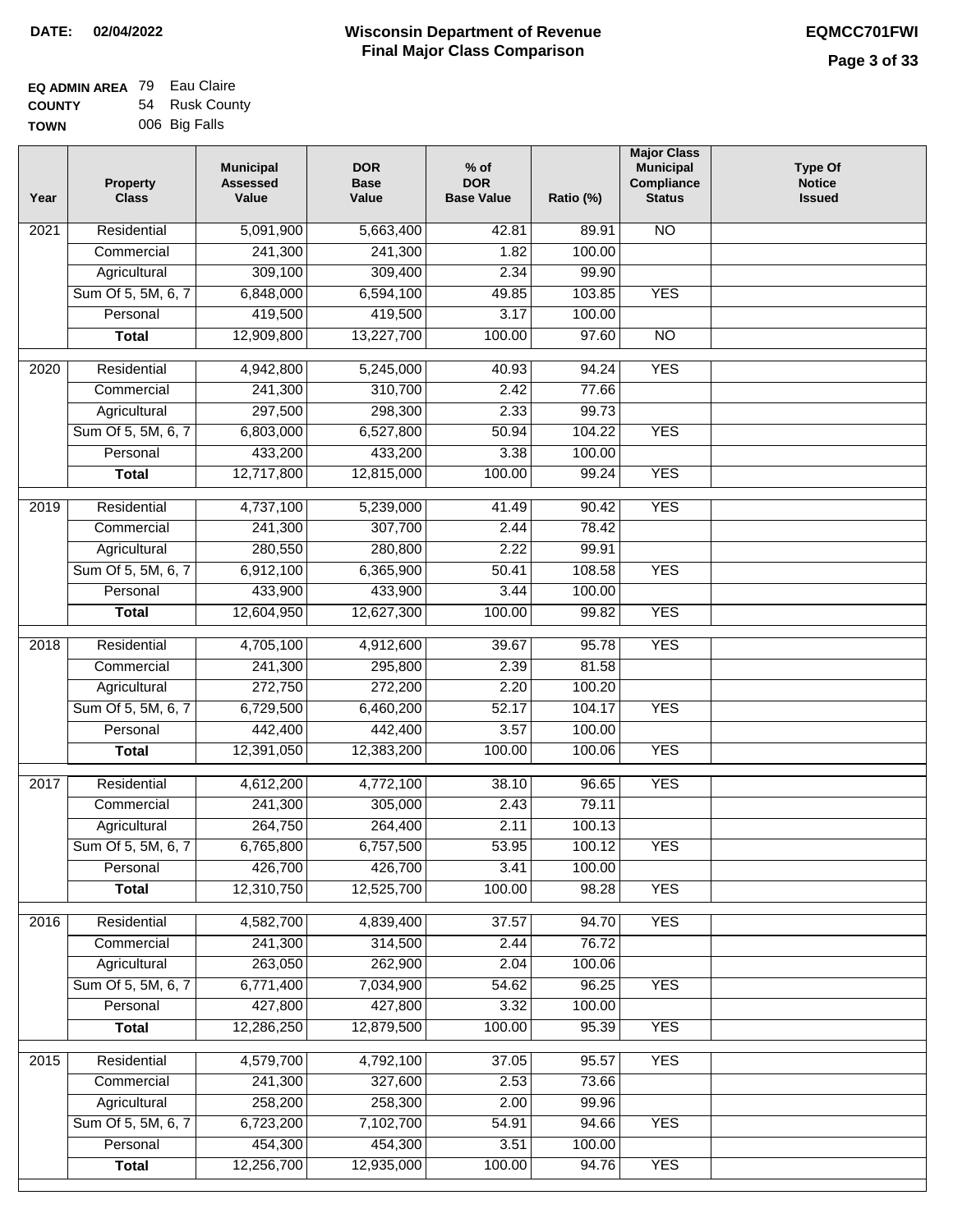| <b>EQ ADMIN AREA 79 Eau Claire</b> |                  |
|------------------------------------|------------------|
| <b>COUNTY</b>                      | 54 Rusk County   |
| <b>TOWN</b>                        | 008 Cedar Rapids |

| Year | <b>Property</b><br><b>Class</b> | <b>Municipal</b><br><b>Assessed</b><br>Value | <b>DOR</b><br><b>Base</b><br>Value | $%$ of<br><b>DOR</b><br><b>Base Value</b> | Ratio (%) | <b>Major Class</b><br><b>Municipal</b><br>Compliance<br><b>Status</b> | <b>Type Of</b><br><b>Notice</b><br><b>Issued</b> |
|------|---------------------------------|----------------------------------------------|------------------------------------|-------------------------------------------|-----------|-----------------------------------------------------------------------|--------------------------------------------------|
| 2021 | Residential                     | 1,969,000                                    | 1,928,900                          | 48.08                                     | 102.08    | <b>YES</b>                                                            |                                                  |
|      | Commercial                      | 0                                            | $\Omega$                           | 0.00                                      | 0.00      |                                                                       |                                                  |
|      | Agricultural                    | 75,300                                       | 75,500                             | 1.88                                      | 99.74     |                                                                       |                                                  |
|      | Sum Of 5, 5M, 6, 7              | 1,773,700                                    | 1,895,900                          | 47.26                                     | 93.55     | <b>YES</b>                                                            |                                                  |
|      | Personal                        | 111,600                                      | 111,600                            | 2.78                                      | 100.00    |                                                                       |                                                  |
|      | <b>Total</b>                    | 3,929,600                                    | 4,011,900                          | 100.00                                    | 97.95     | <b>YES</b>                                                            |                                                  |
| 2020 | Residential                     | 1,925,900                                    | 1,796,000                          | 48.08                                     | 107.23    | <b>YES</b>                                                            |                                                  |
|      | Commercial                      | 0                                            | 0                                  | 0.00                                      | 0.00      |                                                                       |                                                  |
|      | Agricultural                    | 72,900                                       | 72,800                             | 1.95                                      | 100.14    |                                                                       |                                                  |
|      | Sum Of 5, 5M, 6, 7              | 1,705,800                                    | 1,756,600                          | 47.02                                     | 97.11     | <b>YES</b>                                                            |                                                  |
|      | Personal                        | 110,300                                      | 110,300                            | 2.95                                      | 100.00    |                                                                       |                                                  |
|      | <b>Total</b>                    | 3,814,900                                    | 3,735,700                          | 100.00                                    | 102.12    | <b>YES</b>                                                            |                                                  |
| 2019 | Residential                     | 1,555,700                                    | 1,750,100                          | 46.54                                     | 88.89     | $\overline{10}$                                                       |                                                  |
|      | Commercial                      | 0                                            | $\Omega$                           | 0.00                                      | 0.00      |                                                                       |                                                  |
|      | Agricultural                    | 69,700                                       | 69,700                             | 1.85                                      | 100.00    |                                                                       |                                                  |
|      | Sum Of 5, 5M, 6, 7              | 1,824,500                                    | 1,806,900                          | 48.05                                     | 100.97    | <b>YES</b>                                                            |                                                  |
|      | Personal                        | 133,500                                      | 133,500                            | 3.55                                      | 100.00    |                                                                       |                                                  |
|      | <b>Total</b>                    | 3,583,400                                    | 3,760,200                          | 100.00                                    | 95.30     | $\overline{NO}$                                                       |                                                  |
| 2018 | Residential                     | 1,570,100                                    | 1,646,100                          | 43.67                                     | 95.38     | <b>YES</b>                                                            |                                                  |
|      | Commercial                      | 0                                            | $\Omega$                           | 0.00                                      | 0.00      |                                                                       |                                                  |
|      | Agricultural                    | 65,600                                       | 68,200                             | 1.81                                      | 96.19     |                                                                       |                                                  |
|      | Sum Of 5, 5M, 6, 7              | 1,823,700                                    | 1,922,000                          | 50.99                                     | 94.89     | <b>YES</b>                                                            |                                                  |
|      | Personal                        | 132,800                                      | 132,800                            | 3.52                                      | 100.00    |                                                                       |                                                  |
|      | <b>Total</b>                    | 3,592,200                                    | 3,769,100                          | 100.00                                    | 95.31     | <b>YES</b>                                                            |                                                  |
| 2017 | Residential                     | 1,553,500                                    | 1,613,300                          | 44.04                                     | 96.29     | <b>YES</b>                                                            |                                                  |
|      | Commercial                      | 0                                            | $\Omega$                           | 0.00                                      | 0.00      |                                                                       |                                                  |
|      | Agricultural                    | 65,600                                       | 66,700                             | 1.82                                      | 98.35     |                                                                       |                                                  |
|      | Sum Of 5, 5M, 6, 7              | 1,823,500                                    | 1,851,300                          | 50.53                                     | 98.50     | <b>YES</b>                                                            |                                                  |
|      | Personal                        | 132,300                                      | 132,300                            | 3.61                                      | 100.00    |                                                                       |                                                  |
|      | <b>Total</b>                    | 3,574,900                                    | 3,663,600                          | 100.00                                    | 97.58     | <b>YES</b>                                                            |                                                  |
| 2016 | Residential                     | 1,534,400                                    | 1,626,800                          | 44.04                                     | 94.32     | <b>YES</b>                                                            |                                                  |
|      | Commercial                      | 0                                            | $\mathbf 0$                        | 0.00                                      | 0.00      |                                                                       |                                                  |
|      | Agricultural                    | 65,700                                       | 65,600                             | 1.78                                      | 100.15    |                                                                       |                                                  |
|      | Sum Of 5, 5M, 6, 7              | 1,754,400                                    | 1,869,000                          | 50.60                                     | 93.87     | <b>YES</b>                                                            |                                                  |
|      | Personal                        | 132,400                                      | 132,400                            | 3.58                                      | 100.00    |                                                                       |                                                  |
|      | <b>Total</b>                    | 3,486,900                                    | 3,693,800                          | 100.00                                    | 94.40     | <b>YES</b>                                                            |                                                  |
| 2015 | Residential                     | 1,497,900                                    | 1,590,800                          | 43.06                                     | 94.16     | <b>YES</b>                                                            |                                                  |
|      | Commercial                      | 0                                            | 0                                  | 0.00                                      | 0.00      |                                                                       |                                                  |
|      | Agricultural                    | 65,650                                       | 65,700                             | 1.78                                      | 99.92     |                                                                       |                                                  |
|      | Sum Of 5, 5M, 6, 7              | 1,779,100                                    | 1,904,400                          | 51.54                                     | 93.42     | <b>YES</b>                                                            |                                                  |
|      | Personal                        | 133,800                                      | 133,800                            | 3.62                                      | 100.00    |                                                                       |                                                  |
|      | <b>Total</b>                    | 3,476,450                                    | 3,694,700                          | 100.00                                    | 94.09     | <b>YES</b>                                                            |                                                  |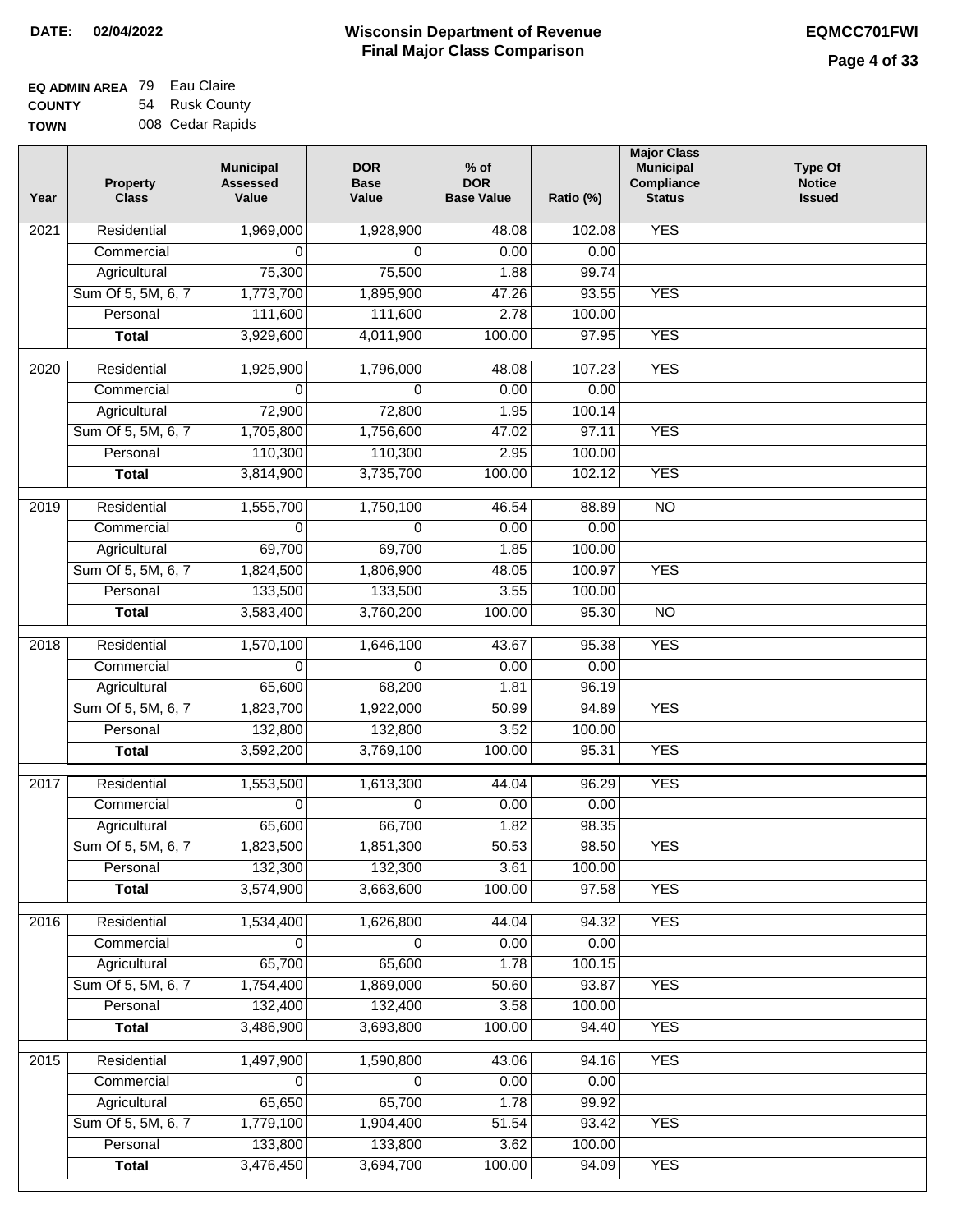| <b>EQ ADMIN AREA</b> 79 Eau Claire |                |
|------------------------------------|----------------|
| <b>COUNTY</b>                      | 54 Rusk County |
| <b>TOWN</b>                        | 010 Dewey      |

| Year              | <b>Property</b><br><b>Class</b> | <b>Municipal</b><br><b>Assessed</b><br>Value | <b>DOR</b><br><b>Base</b><br>Value | $%$ of<br><b>DOR</b><br><b>Base Value</b> | Ratio (%) | <b>Major Class</b><br><b>Municipal</b><br>Compliance<br><b>Status</b> | <b>Type Of</b><br><b>Notice</b><br><b>Issued</b> |
|-------------------|---------------------------------|----------------------------------------------|------------------------------------|-------------------------------------------|-----------|-----------------------------------------------------------------------|--------------------------------------------------|
| 2021              | Residential                     | 58,017,300                                   | 62,950,000                         | 84.31                                     | 92.16     | <b>YES</b>                                                            |                                                  |
|                   | Commercial                      | 600,000                                      | 663,200                            | 0.89                                      | 90.47     |                                                                       |                                                  |
|                   | Agricultural                    | 859,000                                      | 859,700                            | 1.15                                      | 99.92     |                                                                       |                                                  |
|                   | Sum Of 5, 5M, 6, 7              | 9,235,800                                    | 10,122,600                         | 13.56                                     | 91.24     | <b>YES</b>                                                            |                                                  |
|                   | Personal                        | 67,700                                       | 67,700                             | 0.09                                      | 100.00    |                                                                       |                                                  |
|                   | <b>Total</b>                    | 68,779,800                                   | 74,663,200                         | 100.00                                    | 92.12     | <b>YES</b>                                                            |                                                  |
| 2020              | Residential                     | 57,452,500                                   | 57,207,900                         | 83.32                                     | 100.43    | <b>YES</b>                                                            |                                                  |
|                   | Commercial                      | 600,000                                      | 663,200                            | 0.97                                      | 90.47     |                                                                       |                                                  |
|                   | Agricultural                    | 827,300                                      | 826,500                            | 1.20                                      | 100.10    |                                                                       |                                                  |
|                   | Sum Of 5, 5M, 6, 7              | 9,195,500                                    | 9,891,900                          | 14.41                                     | 92.96     | <b>YES</b>                                                            |                                                  |
|                   | Personal                        | 68,600                                       | 68,600                             | 0.10                                      | 100.00    |                                                                       |                                                  |
|                   | <b>Total</b>                    | 68,143,900                                   | 68,658,100                         | 100.00                                    | 99.25     | <b>YES</b>                                                            |                                                  |
|                   |                                 |                                              |                                    |                                           |           |                                                                       |                                                  |
| 2019              | Residential                     | 57,205,700                                   | 58,009,200                         | 83.25                                     | 98.61     | <b>YES</b>                                                            |                                                  |
|                   | Commercial                      | 564,000                                      | 641,400                            | 0.92                                      | 87.93     |                                                                       |                                                  |
|                   | Agricultural                    | 792,300                                      | 792,200                            | 1.14                                      | 100.01    |                                                                       |                                                  |
|                   | Sum Of 5, 5M, 6, 7              | 9,198,000                                    | 10,186,600                         | 14.62                                     | 90.30     | <b>YES</b>                                                            |                                                  |
|                   | Personal                        | 52,300                                       | 52,300                             | 0.08                                      | 100.00    |                                                                       |                                                  |
|                   | <b>Total</b>                    | 67,812,300                                   | 69,681,700                         | 100.00                                    | 97.32     | <b>YES</b>                                                            |                                                  |
| 2018              | Residential                     | 57,309,500                                   | 57,357,200                         | 83.45                                     | 99.92     | <b>YES</b>                                                            |                                                  |
|                   | Commercial                      | 527,900                                      | 582,000                            | 0.85                                      | 90.70     |                                                                       |                                                  |
|                   | Agricultural                    | 768,250                                      | 767,800                            | 1.12                                      | 100.06    |                                                                       |                                                  |
|                   | Sum Of 5, 5M, 6, 7              | 9,175,300                                    | 9,965,100                          | 14.50                                     | 92.07     | <b>YES</b>                                                            |                                                  |
|                   | Personal                        | 59,900                                       | 59,900                             | 0.09                                      | 100.00    |                                                                       |                                                  |
|                   | <b>Total</b>                    | 67,840,850                                   | 68,732,000                         | 100.00                                    | 98.70     | <b>YES</b>                                                            |                                                  |
| $\overline{2017}$ | Residential                     | 57,166,100                                   | 60,116,700                         | 83.78                                     | 95.09     | <b>YES</b>                                                            |                                                  |
|                   | Commercial                      | 352,300                                      | 458,500                            | 0.64                                      | 76.84     |                                                                       |                                                  |
|                   | Agricultural                    | 748,600                                      | 749,200                            | 1.04                                      | 99.92     |                                                                       |                                                  |
|                   | Sum Of 5, 5M, 6, 7              | 9,164,900                                    | 10,374,500                         | 14.46                                     | 88.34     | <b>NO</b>                                                             |                                                  |
|                   | Personal                        | 55,200                                       | 55,200                             | 0.08                                      | 100.00    |                                                                       |                                                  |
|                   | <b>Total</b>                    | 67,487,100                                   | 71,754,100                         | 100.00                                    | 94.05     | $\overline{NO}$                                                       |                                                  |
| 2016              | Residential                     | 56,878,600                                   | 59,817,700                         | 83.66                                     | 95.09     | <b>YES</b>                                                            |                                                  |
|                   | Commercial                      | 352,300                                      | 472,700                            | 0.66                                      | 74.53     |                                                                       |                                                  |
|                   | Agricultural                    | 740,050                                      | 740,200                            | 1.04                                      | 99.98     |                                                                       |                                                  |
|                   | Sum Of 5, 5M, 6, 7              | 9,289,750                                    | 10,414,900                         | 14.57                                     | 89.20     | $\overline{NO}$                                                       |                                                  |
|                   | Personal                        | 54,700                                       | 54,700                             | 0.08                                      | 100.00    |                                                                       |                                                  |
|                   | <b>Total</b>                    | 67,315,400                                   | 71,500,200                         | 100.00                                    | 94.15     | $\overline{NO}$                                                       |                                                  |
| 2015              | Residential                     | 56,564,500                                   | 58,295,600                         | 83.76                                     | 97.03     | <b>YES</b>                                                            |                                                  |
|                   | Commercial                      | 352,300                                      | 492,400                            | 0.71                                      | 71.55     |                                                                       |                                                  |
|                   | Agricultural                    | 730,000                                      | 729,800                            | 1.05                                      | 100.03    |                                                                       |                                                  |
|                   | Sum Of 5, 5M, 6, 7              | 9,291,250                                    | 10,022,600                         | 14.40                                     | 92.70     | <b>YES</b>                                                            |                                                  |
|                   | Personal                        | 55,600                                       | 55,600                             | 0.08                                      | 100.00    |                                                                       |                                                  |
|                   | <b>Total</b>                    | 66,993,650                                   | 69,596,000                         | 100.00                                    | 96.26     | <b>YES</b>                                                            |                                                  |
|                   |                                 |                                              |                                    |                                           |           |                                                                       |                                                  |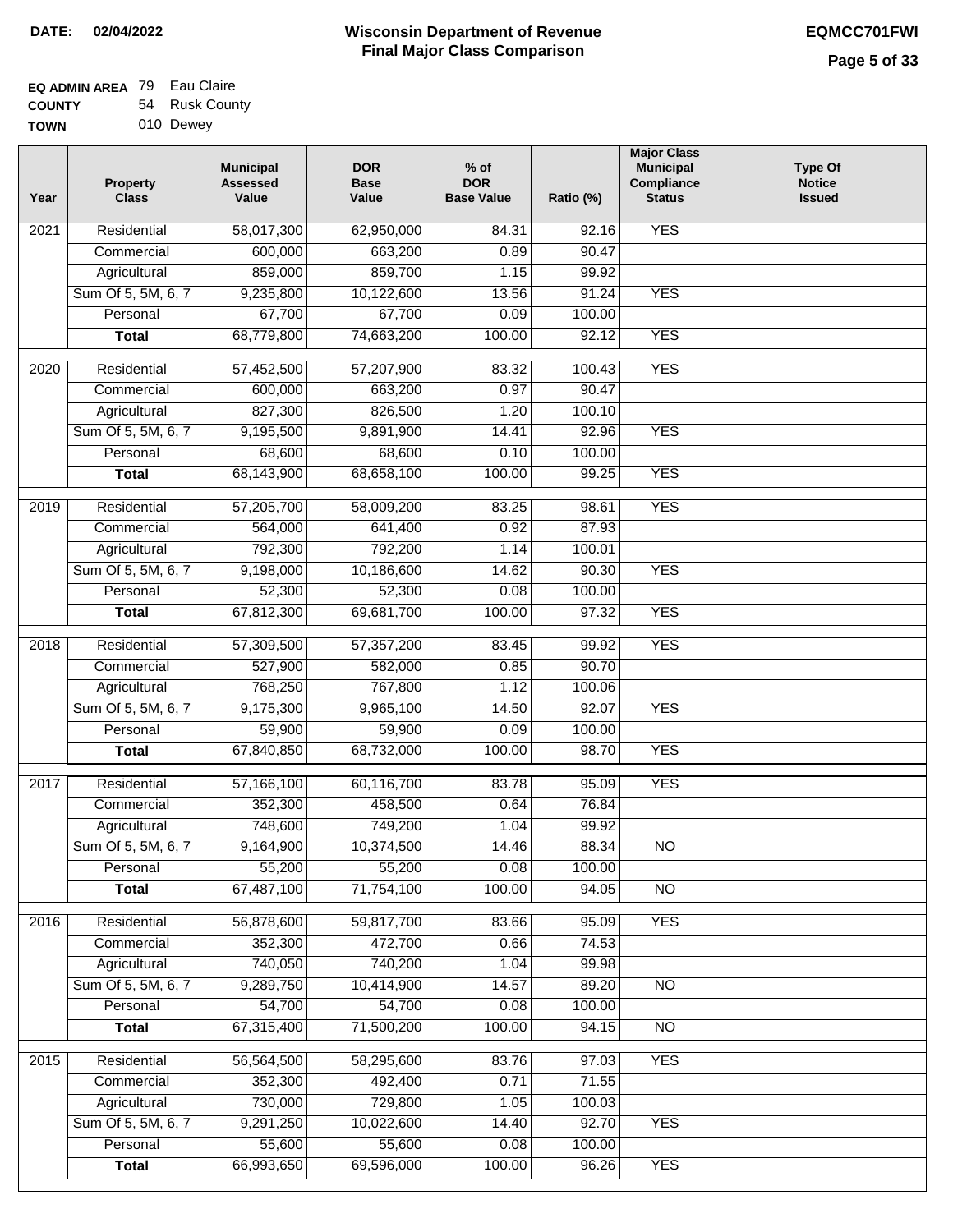| EQ ADMIN AREA 79 Eau Claire |                |
|-----------------------------|----------------|
| <b>COUNTY</b>               | 54 Rusk County |

**TOWN** 012 Flambeau

| Year              | <b>Property</b><br><b>Class</b> | <b>Municipal</b><br><b>Assessed</b><br>Value | <b>DOR</b><br><b>Base</b><br>Value | $%$ of<br><b>DOR</b><br><b>Base Value</b> | Ratio (%) | <b>Major Class</b><br><b>Municipal</b><br>Compliance<br><b>Status</b> | <b>Type Of</b><br><b>Notice</b><br><b>Issued</b> |
|-------------------|---------------------------------|----------------------------------------------|------------------------------------|-------------------------------------------|-----------|-----------------------------------------------------------------------|--------------------------------------------------|
| $\overline{202}1$ | Residential                     | 50,665,800                                   | 53,153,200                         | 72.49                                     | 95.32     | <b>YES</b>                                                            |                                                  |
|                   | Commercial                      | 3,427,800                                    | 3,676,600                          | 5.01                                      | 93.23     |                                                                       |                                                  |
|                   | Agricultural                    | 653,000                                      | 685,300                            | 0.93                                      | 95.29     |                                                                       |                                                  |
|                   | Sum Of 5, 5M, 6, 7              | 15,932,600                                   | 15,535,400                         | 21.19                                     | 102.56    | <b>YES</b>                                                            |                                                  |
|                   | Personal                        | 263,900                                      | 277,800                            | 0.38                                      | 95.00     |                                                                       |                                                  |
|                   | <b>Total</b>                    | 70,943,100                                   | 73,328,300                         | 100.00                                    | 96.75     | <b>YES</b>                                                            |                                                  |
| $\overline{2020}$ | Residential                     | 50,592,300                                   | 53,038,400                         | 72.62                                     | 95.39     | <b>YES</b>                                                            |                                                  |
|                   | Commercial                      | 3,442,300                                    | 3,692,100                          | 5.06                                      | 93.23     |                                                                       |                                                  |
|                   | Agricultural                    | 660,600                                      | 658,700                            | 0.90                                      | 100.29    |                                                                       |                                                  |
|                   | Sum Of 5, 5M, 6, 7              | 16,154,200                                   | 15,413,900                         | 21.11                                     | 104.80    | <b>YES</b>                                                            |                                                  |
|                   | Personal                        | 228,600                                      | 228,600                            | 0.31                                      | 100.00    |                                                                       |                                                  |
|                   | <b>Total</b>                    | 71,078,000                                   | 73,031,700                         | 100.00                                    | 97.32     | <b>YES</b>                                                            |                                                  |
| 2019              | Residential                     | 50,116,400                                   | 50,937,700                         | 71.83                                     | 98.39     | <b>YES</b>                                                            |                                                  |
|                   | Commercial                      | 3,354,400                                    | 3,569,100                          | 5.03                                      | 93.98     |                                                                       |                                                  |
|                   | Agricultural                    | 640,550                                      | 642,200                            | 0.91                                      | 99.74     |                                                                       |                                                  |
|                   | Sum Of 5, 5M, 6, 7              | 16,100,700                                   | 15,622,100                         | 22.03                                     | 103.06    | <b>YES</b>                                                            |                                                  |
|                   | Personal                        | 145,200                                      | 145,200                            | 0.20                                      | 100.00    |                                                                       |                                                  |
|                   | <b>Total</b>                    | 70,357,250                                   | 70,916,300                         | 100.00                                    | 99.21     | <b>YES</b>                                                            |                                                  |
|                   |                                 |                                              |                                    |                                           |           |                                                                       |                                                  |
| 2018              | Residential                     | 40,459,200                                   | 48,364,000                         | 70.92                                     | 83.66     | $\overline{10}$                                                       |                                                  |
|                   | Commercial                      | 2,949,200                                    | 3,431,800                          | 5.03                                      | 85.94     |                                                                       |                                                  |
|                   | Agricultural                    | 585,150                                      | 617,300                            | 0.91                                      | 94.79     |                                                                       |                                                  |
|                   | Sum Of 5, 5M, 6, 7              | 14,540,850                                   | 15,608,000                         | 22.89                                     | 93.16     | <b>YES</b>                                                            |                                                  |
|                   | Personal                        | 144,200                                      | 169,700                            | 0.25                                      | 84.97     |                                                                       |                                                  |
|                   | <b>Total</b>                    | 58,678,600                                   | 68,190,800                         | 100.00                                    | 86.05     | $\overline{10}$                                                       | 2nd Notice of Non-Compliance                     |
| 2017              | Residential                     | 40,310,400                                   | 46,786,400                         | 68.45                                     | 86.16     | <b>NO</b>                                                             |                                                  |
|                   | Commercial                      | 2,949,200                                    | 3,538,000                          | 5.18                                      | 83.36     |                                                                       |                                                  |
|                   | Agricultural                    | 585,050                                      | 600,800                            | 0.88                                      | 97.38     |                                                                       |                                                  |
|                   | Sum Of 5, 5M, 6, 7              | 15,064,750                                   | 17,108,100                         | 25.03                                     | 88.06     | <b>NO</b>                                                             |                                                  |
|                   | Personal                        | 274,700                                      | 319,400                            | 0.47                                      | 86.01     |                                                                       |                                                  |
|                   | <b>Total</b>                    | 59,184,100                                   | 68,352,700                         | 100.00                                    | 86.59     | <b>NO</b>                                                             | 1st Notice of Non-Compliance                     |
| 2016              | Residential                     | 40,176,900                                   | 46,169,000                         | 68.24                                     | 87.02     | N <sub>O</sub>                                                        |                                                  |
|                   | Commercial                      | 3,082,300                                    | 3,806,500                          | 5.63                                      | 80.97     |                                                                       |                                                  |
|                   | Agricultural                    | 582,550                                      | 590,200                            | 0.87                                      | 98.70     |                                                                       |                                                  |
|                   | Sum Of 5, 5M, 6, 7              | 15,099,250                                   | 16,728,700                         | 24.73                                     | 90.26     | <b>YES</b>                                                            |                                                  |
|                   | Personal                        | 327,000                                      | 363,400                            | 0.54                                      | 89.98     |                                                                       |                                                  |
|                   | <b>Total</b>                    | 59,268,000                                   | 67,657,800                         | 100.00                                    | 87.60     | $\overline{NO}$                                                       |                                                  |
| 2015              | Residential                     | 39,712,700                                   | 44,329,100                         | 66.58                                     | 89.59     | <b>NO</b>                                                             |                                                  |
|                   | Commercial                      | 3,054,200                                    | 3,932,600                          | 5.91                                      | 77.66     | $\overline{NO}$                                                       |                                                  |
|                   | Agricultural                    | 582,250                                      | 580,700                            | 0.87                                      | 100.27    |                                                                       |                                                  |
|                   | Sum Of 5, 5M, 6, 7              | 15, 167, 250                                 | 17,530,400                         | 26.33                                     | 86.52     | <b>NO</b>                                                             |                                                  |
|                   | Personal                        | 202,900                                      | 202,900                            | 0.30                                      | 100.00    |                                                                       |                                                  |
|                   | <b>Total</b>                    | 58,719,300                                   | 66,575,700                         | 100.00                                    | 88.20     | NO                                                                    |                                                  |
|                   |                                 |                                              |                                    |                                           |           |                                                                       |                                                  |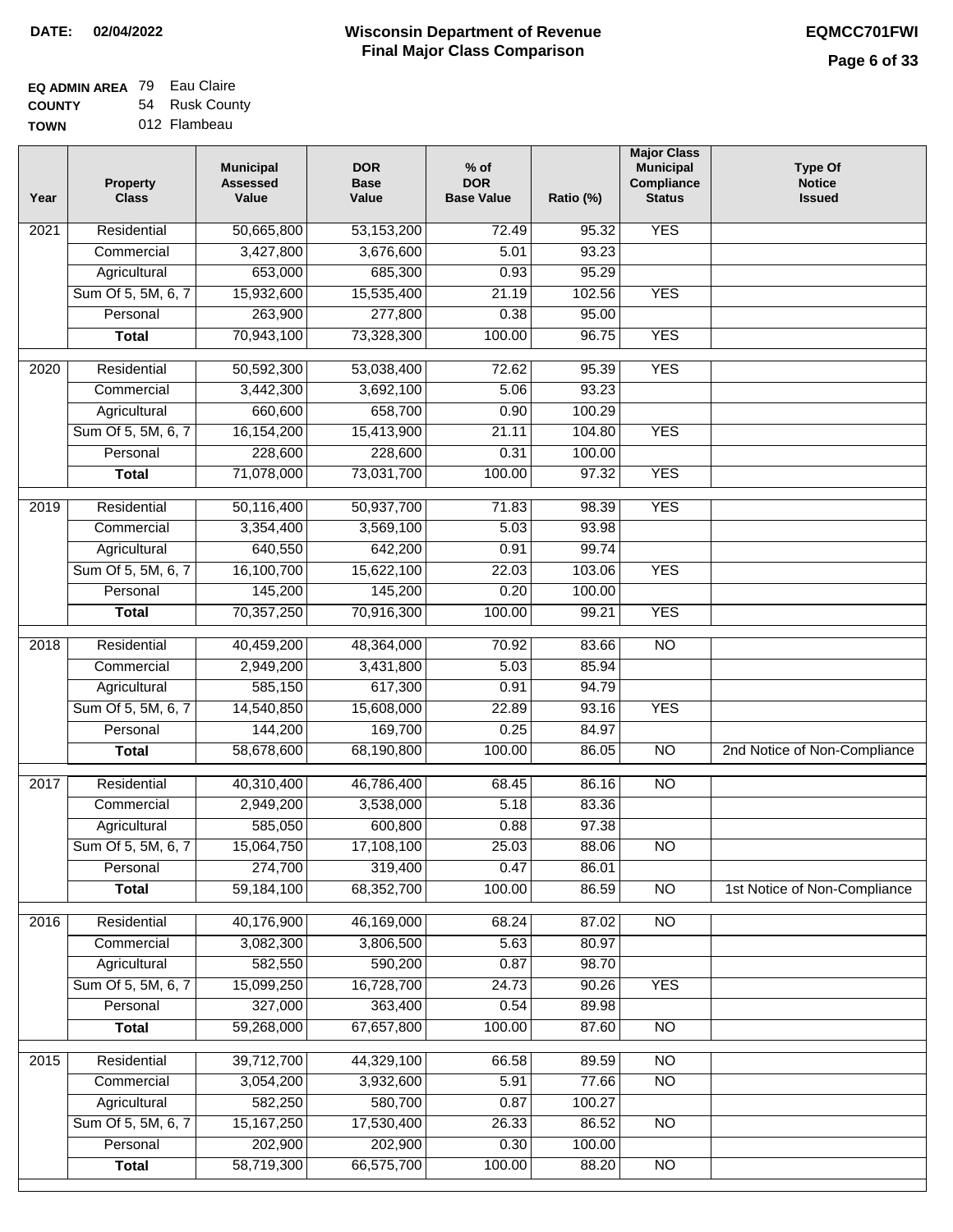| <b>EQ ADMIN AREA</b> 79 Eau Claire |                |
|------------------------------------|----------------|
| <b>COUNTY</b>                      | 54 Rusk County |
| <b>TOWN</b>                        | 014 Grant      |

| Year              | <b>Property</b><br><b>Class</b> | <b>Municipal</b><br><b>Assessed</b><br>Value | <b>DOR</b><br><b>Base</b><br>Value | $%$ of<br><b>DOR</b><br><b>Base Value</b> | Ratio (%)         | <b>Major Class</b><br><b>Municipal</b><br>Compliance<br><b>Status</b> | <b>Type Of</b><br><b>Notice</b><br><b>Issued</b> |
|-------------------|---------------------------------|----------------------------------------------|------------------------------------|-------------------------------------------|-------------------|-----------------------------------------------------------------------|--------------------------------------------------|
| 2021              | Residential                     | 33,260,600                                   | 38,149,600                         | 70.62                                     | 87.18             | $\overline{NO}$                                                       |                                                  |
|                   | Commercial                      | 2,767,500                                    | 2,654,900                          | 4.91                                      | 104.24            |                                                                       |                                                  |
|                   | Agricultural                    | 845,000                                      | 971,500                            | 1.80                                      | 86.98             |                                                                       |                                                  |
|                   | Sum Of 5, 5M, 6, 7              | 11,819,000                                   | 12,124,700                         | 22.44                                     | 97.48             | <b>YES</b>                                                            |                                                  |
|                   | Personal                        | 106,500                                      | 122,400                            | 0.23                                      | 87.01             |                                                                       |                                                  |
|                   | <b>Total</b>                    | 48,798,600                                   | 54,023,100                         | 100.00                                    | 90.33             | $\overline{NO}$                                                       |                                                  |
| 2020              | Residential                     | 33,006,200                                   | 34,690,400                         | 68.58                                     | 95.15             | <b>YES</b>                                                            |                                                  |
|                   | Commercial                      | 2,923,200                                    | 2,798,600                          | 5.53                                      | 104.45            |                                                                       |                                                  |
|                   | Agricultural                    | 934,500                                      | 934,000                            | 1.85                                      | 100.05            |                                                                       |                                                  |
|                   | Sum Of 5, 5M, 6, 7              | 11,820,000                                   | 12,030,900                         | 23.78                                     | 98.25             | <b>YES</b>                                                            |                                                  |
|                   | Personal                        | 131,400                                      | 131,400                            | 0.26                                      | 100.00            |                                                                       |                                                  |
|                   | <b>Total</b>                    | 48,815,300                                   | 50,585,300                         | 100.00                                    | 96.50             | <b>YES</b>                                                            |                                                  |
|                   |                                 |                                              |                                    |                                           |                   |                                                                       |                                                  |
| 2019              | Residential                     | 32,825,600                                   | 33,777,200                         | 68.82                                     | $\frac{1}{97.18}$ | <b>YES</b>                                                            |                                                  |
|                   | Commercial                      | 2,890,400                                    | 2,770,900                          | 5.65                                      | 104.31            |                                                                       |                                                  |
|                   | Agricultural                    | 852,200                                      | 895,400                            | 1.82                                      | 95.18             |                                                                       |                                                  |
|                   | Sum Of 5, 5M, 6, 7              | 11,857,500                                   | 11,553,500                         | 23.54                                     | 102.63            | <b>YES</b>                                                            |                                                  |
|                   | Personal                        | 80,000                                       | 82,500                             | 0.17                                      | 96.97             |                                                                       |                                                  |
|                   | <b>Total</b>                    | 48,505,700                                   | 49,079,500                         | 100.00                                    | 98.83             | <b>YES</b>                                                            |                                                  |
| 2018              | Residential                     | 32,645,800                                   | 33,867,700                         | 68.37                                     | 96.39             | <b>YES</b>                                                            |                                                  |
|                   | Commercial                      | 2,890,400                                    | 2,664,300                          | 5.38                                      | 108.49            |                                                                       |                                                  |
|                   | Agricultural                    | 852,300                                      | 873,900                            | 1.76                                      | 97.53             |                                                                       |                                                  |
|                   | Sum Of 5, 5M, 6, 7              | 11,786,400                                   | 12,043,200                         | 24.31                                     | 97.87             | <b>YES</b>                                                            |                                                  |
|                   | Personal                        | 86,300                                       | 88,900                             | 0.18                                      | 97.08             |                                                                       |                                                  |
|                   | <b>Total</b>                    | 48,261,200                                   | 49,538,000                         | 100.00                                    | 97.42             | <b>YES</b>                                                            |                                                  |
| 2017              | Residential                     | 32,385,400                                   | 32,543,000                         | 66.20                                     | 99.52             | <b>YES</b>                                                            |                                                  |
|                   | Commercial                      | 2,874,700                                    | 2,746,700                          | 5.59                                      | 104.66            |                                                                       |                                                  |
|                   | Agricultural                    | 852,000                                      | 851,500                            | 1.73                                      | 100.06            |                                                                       |                                                  |
|                   | Sum Of 5, 5M, 6, 7              | 11,768,100                                   | 12,716,100                         | 25.87                                     | 92.54             | YES                                                                   |                                                  |
|                   | Personal                        | 295,500                                      | 304,700                            | 0.62                                      | 96.98             |                                                                       |                                                  |
|                   | <b>Total</b>                    | 48,175,700                                   | 49,162,000                         | 100.00                                    | 97.99             | <b>YES</b>                                                            |                                                  |
| 2016              | Residential                     | 32,381,700                                   | 33,595,400                         | 65.48                                     | 96.39             | <b>YES</b>                                                            |                                                  |
|                   | Commercial                      | 2,877,700                                    | 2,834,400                          | 5.52                                      | 101.53            |                                                                       |                                                  |
|                   | Agricultural                    | 1,159,800                                    | 1,053,000                          | 2.05                                      | 110.14            |                                                                       |                                                  |
|                   | Sum Of 5, 5M, 6, 7              | 13,673,200                                   | 13,492,800                         | 26.30                                     | 101.34            | <b>YES</b>                                                            |                                                  |
|                   | Personal                        | 311,410                                      | 327,900                            | 0.64                                      | 94.97             |                                                                       |                                                  |
|                   | <b>Total</b>                    | 50,403,810                                   | 51,303,500                         | 100.00                                    | 98.25             | <b>YES</b>                                                            |                                                  |
|                   |                                 |                                              |                                    |                                           |                   |                                                                       |                                                  |
| $\overline{2015}$ | Residential                     | 32,280,800                                   | 33,903,800                         | 65.76                                     | 95.21             | <b>YES</b>                                                            |                                                  |
|                   | Commercial                      | 2,644,900                                    | 2,643,800                          | 5.13                                      | 100.04            | <b>YES</b>                                                            |                                                  |
|                   | Agricultural                    | 1,159,700                                    | 1,039,500                          | 2.02                                      | 111.56            |                                                                       |                                                  |
|                   | Sum Of 5, 5M, 6, 7              | 13,680,600                                   | 13,643,600                         | 26.46                                     | 100.27            | <b>YES</b>                                                            |                                                  |
|                   | Personal                        | 343,120                                      | 326,700                            | 0.63                                      | 105.03            |                                                                       |                                                  |
|                   | <b>Total</b>                    | 50,109,120                                   | 51,557,400                         | 100.00                                    | 97.19             | <b>YES</b>                                                            |                                                  |
|                   |                                 |                                              |                                    |                                           |                   |                                                                       |                                                  |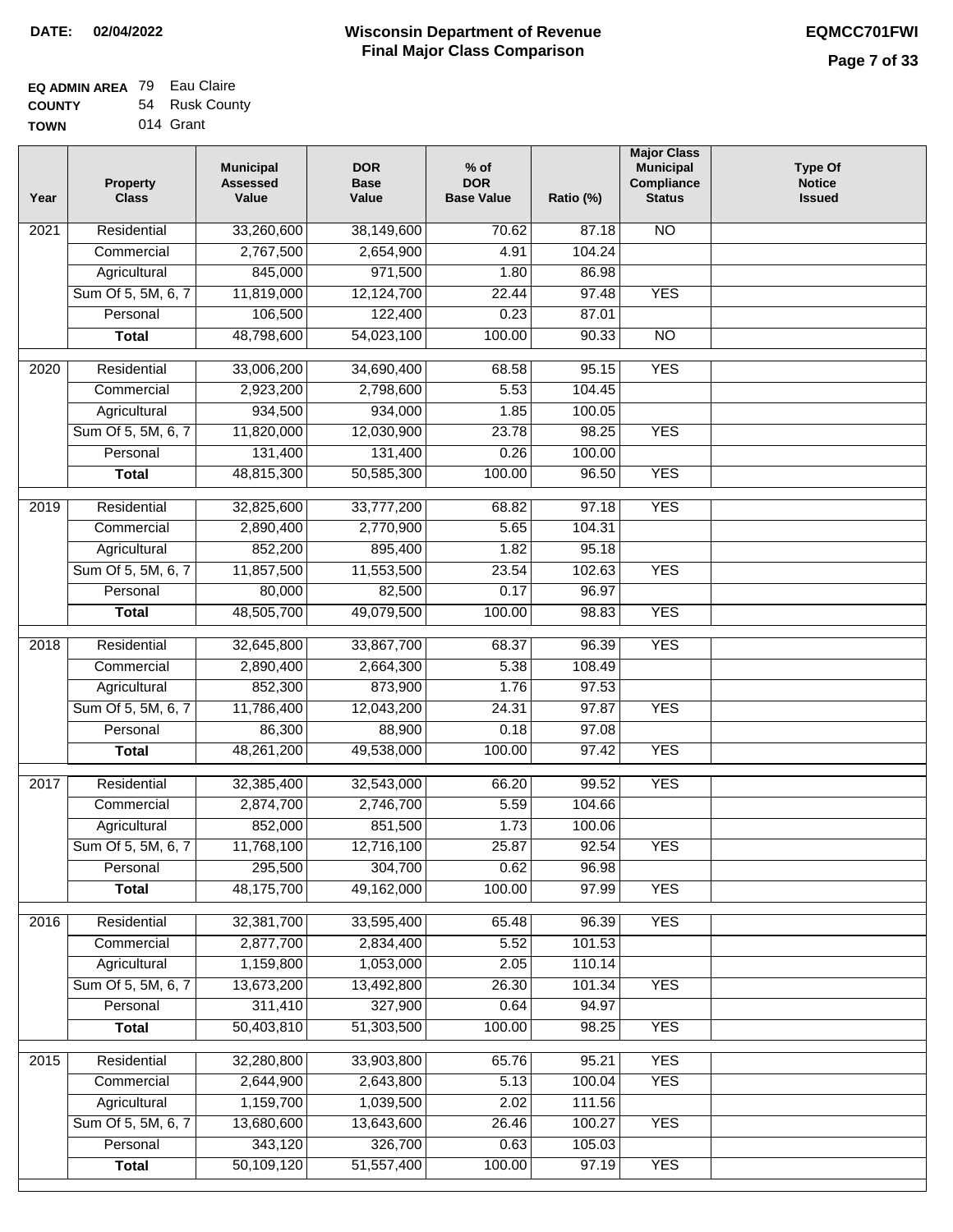| <b>EQ ADMIN AREA</b> 79 Eau Claire |                |
|------------------------------------|----------------|
| <b>COUNTY</b>                      | 54 Rusk County |
| <b>TOWN</b>                        | 016 Grow       |

| Year             | <b>Property</b><br><b>Class</b> | <b>Municipal</b><br><b>Assessed</b><br>Value | <b>DOR</b><br><b>Base</b><br>Value | $%$ of<br><b>DOR</b><br><b>Base Value</b> | Ratio (%) | <b>Major Class</b><br><b>Municipal</b><br>Compliance<br><b>Status</b> | <b>Type Of</b><br><b>Notice</b><br><b>Issued</b> |
|------------------|---------------------------------|----------------------------------------------|------------------------------------|-------------------------------------------|-----------|-----------------------------------------------------------------------|--------------------------------------------------|
| 2021             | Residential                     | 10,712,900                                   | 12,617,800                         | 48.76                                     | 84.90     | <b>NO</b>                                                             |                                                  |
|                  | Commercial                      | 155,700                                      | 155,700                            | 0.60                                      | 100.00    |                                                                       |                                                  |
|                  | Agricultural                    | 1,533,500                                    | 1,534,600                          | 5.93                                      | 99.93     |                                                                       |                                                  |
|                  | Sum Of 5, 5M, 6, 7              | 11,913,900                                   | 11,522,100                         | 44.53                                     | 103.40    | <b>YES</b>                                                            |                                                  |
|                  | Personal                        | 45,900                                       | 45,900                             | 0.18                                      | 100.00    |                                                                       |                                                  |
|                  | <b>Total</b>                    | 24,361,900                                   | 25,876,100                         | 100.00                                    | 94.15     | $\overline{NO}$                                                       |                                                  |
| $\frac{1}{2020}$ | Residential                     | 10,556,700                                   | 11,451,500                         | 47.48                                     | 92.19     | <b>YES</b>                                                            |                                                  |
|                  | Commercial                      | 121,000                                      | 123,400                            | 0.51                                      | 98.06     |                                                                       |                                                  |
|                  | Agricultural                    | 1,439,900                                    | 1,465,000                          | 6.07                                      | 98.29     |                                                                       |                                                  |
|                  | Sum Of 5, 5M, 6, 7              | 11,800,800                                   | 11,014,700                         | 45.67                                     | 107.14    | <b>YES</b>                                                            |                                                  |
|                  | Personal                        | 62,700                                       | 62,700                             | 0.26                                      | 100.00    |                                                                       |                                                  |
|                  | <b>Total</b>                    | 23,981,100                                   | 24,117,300                         | 100.00                                    | 99.44     | <b>YES</b>                                                            |                                                  |
|                  |                                 |                                              |                                    |                                           |           |                                                                       |                                                  |
| $\frac{1}{2019}$ | Residential                     | 10,309,700                                   | 11,680,500                         | 49.06                                     | 88.26     | $\overline{NO}$                                                       |                                                  |
|                  | Commercial                      | 121,000                                      | 122,100                            | 0.51                                      | 99.10     |                                                                       |                                                  |
|                  | Agricultural                    | 1,298,300                                    | 1,408,500                          | 5.92                                      | 92.18     |                                                                       |                                                  |
|                  | Sum Of 5, 5M, 6, 7              | 11,643,400                                   | 10,563,100                         | 44.37                                     | 110.23    | $\overline{NO}$                                                       |                                                  |
|                  | Personal                        | 33,900                                       | 33,900                             | 0.14                                      | 100.00    |                                                                       |                                                  |
|                  | <b>Total</b>                    | 23,406,300                                   | 23,808,100                         | 100.00                                    | 98.31     | $\overline{NO}$                                                       |                                                  |
| 2018             | Residential                     | 10,142,300                                   | 10,845,200                         | 47.02                                     | 93.52     | <b>YES</b>                                                            |                                                  |
|                  | Commercial                      | 121,000                                      | 117,400                            | 0.51                                      | 103.07    |                                                                       |                                                  |
|                  | Agricultural                    | 1,302,900                                    | 1,372,500                          | 5.95                                      | 94.93     |                                                                       |                                                  |
|                  | Sum Of 5, 5M, 6, 7              | 11,674,300                                   | 10,695,600                         | 46.38                                     | 109.15    | <b>YES</b>                                                            |                                                  |
|                  | Personal                        | 32,300                                       | 32,300                             | 0.14                                      | 100.00    |                                                                       |                                                  |
|                  | <b>Total</b>                    | 23,272,800                                   | 23,063,000                         | 100.00                                    | 100.91    | <b>YES</b>                                                            |                                                  |
| 2017             | Residential                     | 9,872,300                                    | 9,687,600                          | 42.43                                     | 101.91    | <b>YES</b>                                                            |                                                  |
|                  | Commercial                      | 121,000                                      | 121,000                            | 0.53                                      | 100.00    |                                                                       |                                                  |
|                  | Agricultural                    | 1,303,000                                    | 1,337,400                          | 5.86                                      | 97.43     |                                                                       |                                                  |
|                  | Sum Of 5, 5M, 6, 7              | 12,073,200                                   | 11,521,700                         | 50.46                                     | 104.79    | <b>YES</b>                                                            |                                                  |
|                  | Personal                        | 163,600                                      | 163,600                            | 0.72                                      | 100.00    |                                                                       |                                                  |
|                  | <b>Total</b>                    | 23,533,100                                   | 22,831,300                         | 100.00                                    | 103.07    | <b>YES</b>                                                            |                                                  |
| 2016             | Residential                     | 9,663,000                                    | 9,756,800                          | 41.74                                     | 99.04     | <b>YES</b>                                                            |                                                  |
|                  | Commercial                      | 121,000                                      | 124,700                            | 0.53                                      | 97.03     |                                                                       |                                                  |
|                  | Agricultural                    | 1,300,800                                    | 1,317,300                          | 5.64                                      | 98.75     |                                                                       |                                                  |
|                  | Sum Of 5, 5M, 6, 7              | 11,912,300                                   | 12,078,000                         | 51.67                                     | 98.63     | <b>YES</b>                                                            |                                                  |
|                  | Personal                        | 96,500                                       | 96,500                             | 0.41                                      | 100.00    |                                                                       |                                                  |
|                  | <b>Total</b>                    | 23,093,600                                   | 23,373,300                         | 100.00                                    | 98.80     | <b>YES</b>                                                            |                                                  |
|                  |                                 |                                              |                                    |                                           |           |                                                                       |                                                  |
| 2015             | Residential                     | 9,535,000                                    | 9,440,100                          | 40.61                                     | 101.01    | <b>YES</b>                                                            |                                                  |
|                  | Commercial                      | 121,000                                      | 129,900                            | 0.56                                      | 93.15     |                                                                       |                                                  |
|                  | Agricultural                    | 1,297,300                                    | 1,297,000                          | 5.58                                      | 100.02    |                                                                       |                                                  |
|                  | Sum Of 5, 5M, 6, 7              | 11,981,200                                   | 12,286,200                         | 52.86                                     | 97.52     | <b>YES</b>                                                            |                                                  |
|                  | Personal                        | 90,200                                       | 90,200                             | 0.39                                      | 100.00    |                                                                       |                                                  |
|                  | <b>Total</b>                    | 23,024,700                                   | 23,243,400                         | 100.00                                    | 99.06     | <b>YES</b>                                                            |                                                  |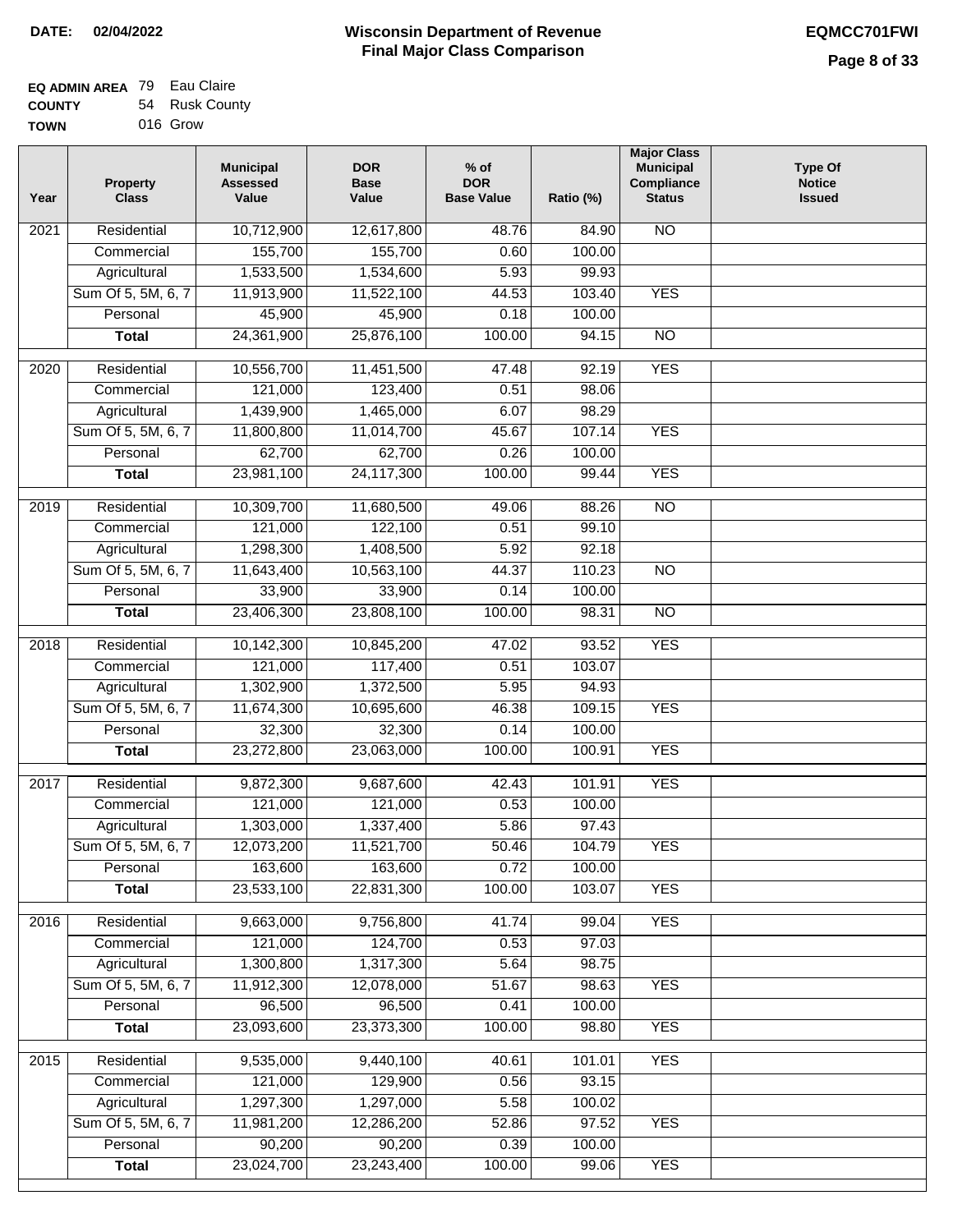٦

| <b>EQ ADMIN AREA</b> 79 Eau Claire |                |
|------------------------------------|----------------|
| <b>COUNTY</b>                      | 54 Rusk County |
| <b>TOWN</b>                        | 018 Hawkins    |

| Year | <b>Property</b><br><b>Class</b> | <b>Municipal</b><br><b>Assessed</b><br>Value | <b>DOR</b><br><b>Base</b><br>Value | $%$ of<br><b>DOR</b><br><b>Base Value</b> | Ratio (%)      | <b>Major Class</b><br><b>Municipal</b><br>Compliance<br><b>Status</b> | <b>Type Of</b><br><b>Notice</b><br><b>Issued</b> |
|------|---------------------------------|----------------------------------------------|------------------------------------|-------------------------------------------|----------------|-----------------------------------------------------------------------|--------------------------------------------------|
| 2021 | Residential                     | 6,391,000                                    | 6,580,300                          | 39.30                                     | 97.12          | <b>YES</b>                                                            |                                                  |
|      | Commercial                      | 52,800                                       | 52,800                             | 0.32                                      | 100.00         |                                                                       |                                                  |
|      | Agricultural                    | 476,600                                      | 465,200                            | 2.78                                      | 102.45         |                                                                       |                                                  |
|      | Sum Of 5, 5M, 6, 7              | 10,155,500                                   | 9,462,700                          | 56.51                                     | 107.32         | <b>YES</b>                                                            |                                                  |
|      | Personal                        | 187,300                                      | 183,600                            | 1.10                                      | 102.02         |                                                                       |                                                  |
|      | <b>Total</b>                    | 17,263,200                                   | 16,744,600                         | 100.00                                    | 103.10         | <b>YES</b>                                                            |                                                  |
| 2020 | Residential                     | 6,272,700                                    | 6,158,100                          | 37.87                                     | 101.86         | <b>YES</b>                                                            |                                                  |
|      | Commercial                      | 52,800                                       | 54,400                             | 0.33                                      | 97.06          |                                                                       |                                                  |
|      | Agricultural                    | 452,600                                      | 445,600                            | 2.74                                      | 101.57         |                                                                       |                                                  |
|      | Sum Of 5, 5M, 6, 7              | 10,157,900                                   | 9,417,300                          | 57.91                                     | 107.86         | <b>YES</b>                                                            |                                                  |
|      | Personal                        | 190,200                                      | 186,400                            | 1.15                                      | 102.04         |                                                                       |                                                  |
|      | <b>Total</b>                    | 17,126,200                                   | 16,261,800                         | 100.00                                    | 105.32         | <b>YES</b>                                                            |                                                  |
|      |                                 |                                              |                                    |                                           |                |                                                                       |                                                  |
| 2019 | Residential                     | 6,179,200                                    | 6,319,300                          | 39.43                                     | 97.78          | <b>YES</b>                                                            |                                                  |
|      | Commercial                      | 52,800                                       | 53,900                             | 0.34                                      | 97.96          |                                                                       |                                                  |
|      | Agricultural                    | 416,050                                      | 427,800                            | 2.67                                      | 97.25          |                                                                       |                                                  |
|      | Sum Of 5, 5M, 6, 7              | 10,245,350                                   | 9,040,600                          | 56.42                                     | 113.33         | $\overline{NO}$                                                       |                                                  |
|      | Personal                        | 187,100                                      | 183,400                            | 1.14                                      | 102.02         |                                                                       |                                                  |
|      | <b>Total</b>                    | 17,080,500                                   | 16,025,000                         | 100.00                                    | 106.59         | $\overline{NO}$                                                       |                                                  |
| 2018 | Residential                     | 6,170,000                                    | 5,954,500                          | 35.53                                     | 103.62         | <b>YES</b>                                                            |                                                  |
|      | Commercial                      | 52,800                                       | 51,800                             | 0.31                                      | 101.93         |                                                                       |                                                  |
|      | Agricultural                    | 417,850                                      | 419,300                            | 2.50                                      | 99.65          |                                                                       |                                                  |
|      | Sum Of 5, 5M, 6, 7              | 10,712,150                                   | 10,146,900                         | 60.54                                     | 105.57         | <b>YES</b>                                                            |                                                  |
|      | Personal                        | 188,800                                      | 188,800                            | 1.13                                      | 100.00         |                                                                       |                                                  |
|      | <b>Total</b>                    | 17,541,600                                   | 16,761,300                         | 100.00                                    | 104.66         | <b>YES</b>                                                            |                                                  |
| 2017 | Residential                     | 5,143,100                                    | 5,640,900                          | 33.54                                     | 91.18          | <b>YES</b>                                                            |                                                  |
|      | Commercial                      | 103,000                                      | 129,500                            | 0.77                                      | 79.54          |                                                                       |                                                  |
|      | Agricultural                    | 411,300                                      | 608,600                            | 3.62                                      | 67.58          |                                                                       |                                                  |
|      | Sum Of 5, 5M, 6, 7              | 9,442,500                                    | 10,313,300                         | 61.32                                     | 91.56          | <b>YES</b>                                                            |                                                  |
|      | Personal                        | 116,200                                      | 126,300                            | 0.75                                      | 92.00          |                                                                       |                                                  |
|      | <b>Total</b>                    | 15,216,100                                   | 16,818,600                         | 100.00                                    | 90.47          | <b>YES</b>                                                            |                                                  |
| 2016 | Residential                     | 5,006,300                                    | 5,604,300                          | 34.48                                     | 89.33          | $\overline{NO}$                                                       |                                                  |
|      | Commercial                      | 103,000                                      | 133,500                            | 0.82                                      | 77.15          |                                                                       |                                                  |
|      | Agricultural                    | 411,300                                      | 600,900                            | 3.70                                      | 68.45          |                                                                       |                                                  |
|      | Sum Of 5, 5M, 6, 7              | 9,593,000                                    | 9,794,000                          | 60.26                                     | 97.95          | <b>YES</b>                                                            |                                                  |
|      | Personal                        | 115,400                                      | 121,400                            | 0.75                                      | 95.06          |                                                                       |                                                  |
|      | <b>Total</b>                    | 15,229,000                                   | 16,254,100                         | 100.00                                    | 93.69          | $\overline{NO}$                                                       |                                                  |
|      |                                 |                                              |                                    |                                           |                |                                                                       |                                                  |
| 2015 | Residential                     | 4,982,300                                    | 5,474,100                          | 33.56                                     | 91.02          | <b>YES</b>                                                            |                                                  |
|      | Commercial<br>Agricultural      | 103,000<br>411,300                           | 139,100<br>592,600                 | 0.85<br>3.63                              | 74.05<br>69.41 |                                                                       |                                                  |
|      | Sum Of 5, 5M, 6, 7              | 9,779,000                                    | 9,977,700                          | 61.17                                     | 98.01          | <b>YES</b>                                                            |                                                  |
|      | Personal                        | 115,400                                      | 128,200                            | 0.79                                      | 90.02          |                                                                       |                                                  |
|      | <b>Total</b>                    | 15,391,000                                   | 16,311,700                         | 100.00                                    | 94.36          | <b>YES</b>                                                            |                                                  |
|      |                                 |                                              |                                    |                                           |                |                                                                       |                                                  |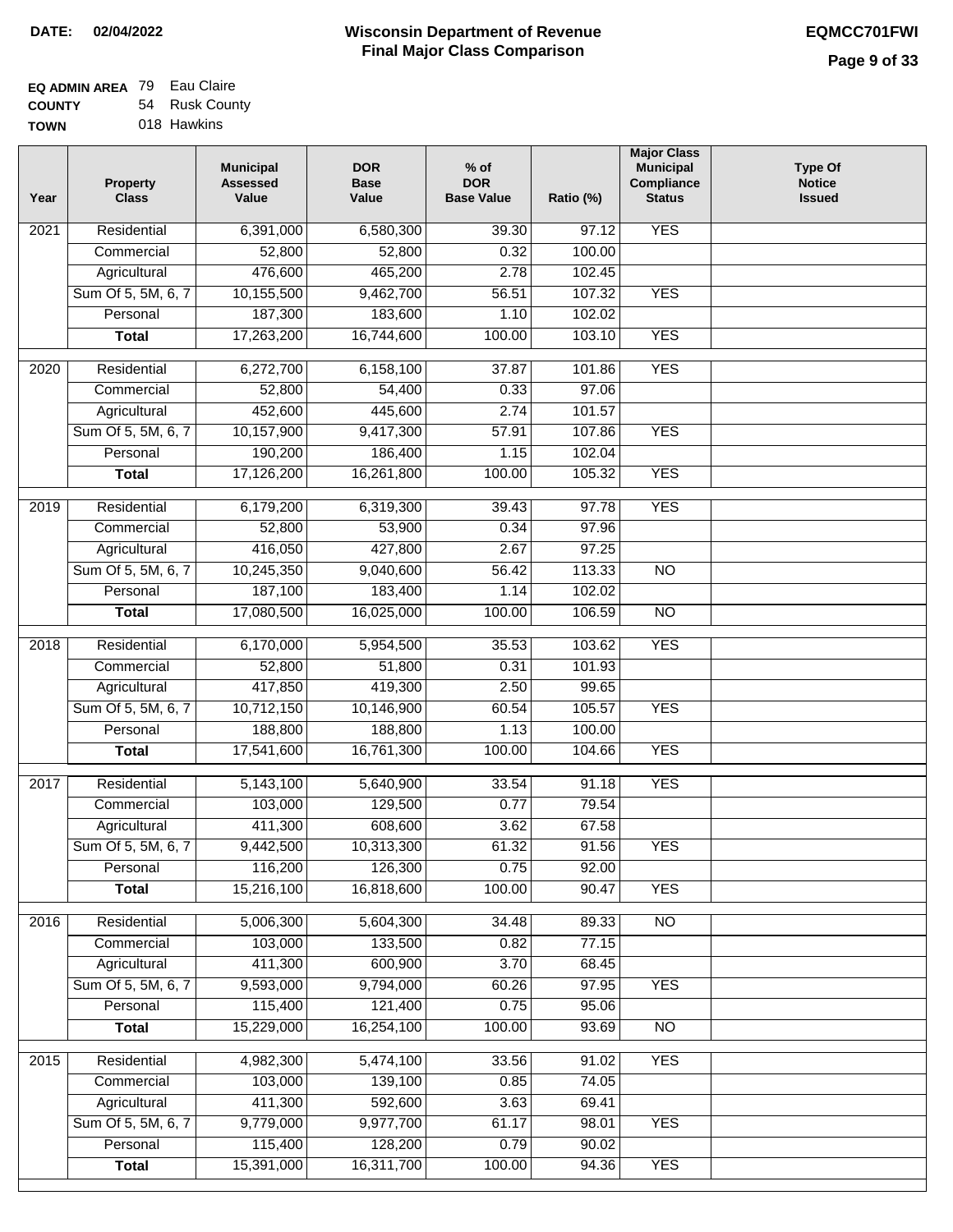| <b>EQ ADMIN AREA</b> 79 Eau Claire |                |
|------------------------------------|----------------|
| <b>COUNTY</b>                      | 54 Rusk County |
| <b>TOWN</b>                        | 020 Hubbard    |

| Year              | <b>Property</b><br><b>Class</b>    | <b>Municipal</b><br><b>Assessed</b><br>Value | <b>DOR</b><br><b>Base</b><br>Value | $%$ of<br><b>DOR</b><br><b>Base Value</b> | Ratio (%)      | <b>Major Class</b><br><b>Municipal</b><br>Compliance<br><b>Status</b> | <b>Type Of</b><br><b>Notice</b><br><b>Issued</b> |
|-------------------|------------------------------------|----------------------------------------------|------------------------------------|-------------------------------------------|----------------|-----------------------------------------------------------------------|--------------------------------------------------|
| $\overline{202}1$ | Residential                        | 9,419,500                                    | 11,098,200                         | 53.76                                     | 84.87          | <b>NO</b>                                                             |                                                  |
|                   | Commercial                         | 96,500                                       | 96,500                             | 0.47                                      | 100.00         |                                                                       |                                                  |
|                   | Agricultural                       | 262,300                                      | 289,000                            | 1.40                                      | 90.76          |                                                                       |                                                  |
|                   | Sum Of 5, 5M, 6, 7                 | 8,318,600                                    | 8,947,800                          | 43.34                                     | 92.97          | <b>YES</b>                                                            |                                                  |
|                   | Personal                           | 191,600                                      | 212,900                            | 1.03                                      | 90.00          |                                                                       |                                                  |
|                   | <b>Total</b>                       | 18,288,500                                   | 20,644,400                         | 100.00                                    | 88.59          | $\overline{NO}$                                                       |                                                  |
| $\overline{2020}$ | Residential                        | 9,375,200                                    | 10,513,700                         | 50.61                                     | 89.17          | $\overline{10}$                                                       |                                                  |
|                   | Commercial                         | 96,500                                       | 115,500                            | 0.56                                      | 83.55          |                                                                       |                                                  |
|                   | Agricultural                       | 255,800                                      | 277,600                            | 1.34                                      | 92.15          |                                                                       |                                                  |
|                   | Sum Of 5, 5M, 6, 7                 | 8,816,700                                    | 9,656,400                          | 46.49                                     | 91.30          | <b>YES</b>                                                            |                                                  |
|                   | Personal                           | 192,700                                      | 209,500                            | 1.01                                      | 91.98          |                                                                       |                                                  |
|                   | <b>Total</b>                       | 18,736,900                                   | 20,772,700                         | 100.00                                    | 90.20          | $\overline{NO}$                                                       |                                                  |
| 2019              | Residential                        | 9,292,000                                    | 10,120,000                         | 50.00                                     | 91.82          | <b>YES</b>                                                            |                                                  |
|                   | Commercial                         | 96,500                                       | 114,300                            | 0.56                                      | 84.43          |                                                                       |                                                  |
|                   | Agricultural                       | 248,000                                      | 267,100                            | 1.32                                      | 92.85          |                                                                       |                                                  |
|                   | Sum Of 5, 5M, 6, 7                 | 8,784,100                                    | 9,542,400                          | 47.14                                     | 92.05          | <b>YES</b>                                                            |                                                  |
|                   | Personal                           | 198,100                                      | 198,100                            | 0.98                                      | 100.00         |                                                                       |                                                  |
|                   | <b>Total</b>                       | 18,618,700                                   | 20,241,900                         | 100.00                                    | 91.98          | <b>YES</b>                                                            |                                                  |
|                   |                                    |                                              |                                    |                                           |                |                                                                       |                                                  |
| 2018              | Residential                        | 9,062,000                                    | 9,248,200<br>109,900               | 46.91                                     | 97.99          | <b>YES</b>                                                            |                                                  |
|                   | Commercial                         | 96,500<br>247,900                            | 258,800                            | 0.56<br>1.31                              | 87.81<br>95.79 |                                                                       |                                                  |
|                   | Agricultural<br>Sum Of 5, 5M, 6, 7 | 9,037,200                                    | 9,896,900                          | 50.20                                     | 91.31          | <b>YES</b>                                                            |                                                  |
|                   | Personal                           | 200,100                                      | 200,100                            | 1.02                                      | 100.00         |                                                                       |                                                  |
|                   | <b>Total</b>                       | 18,643,700                                   | 19,713,900                         | 100.00                                    | 94.57          | <b>YES</b>                                                            |                                                  |
|                   |                                    |                                              |                                    |                                           |                |                                                                       |                                                  |
| 2017              | Residential                        | 8,868,000                                    | 8,651,100                          | 45.16                                     | 102.51         | <b>YES</b>                                                            |                                                  |
|                   | Commercial                         | 96,500                                       | 113,300                            | 0.59                                      | 85.17          |                                                                       |                                                  |
|                   | Agricultural                       | 247,900                                      | 252,700                            | 1.32                                      | 98.10          |                                                                       |                                                  |
|                   | Sum Of 5, 5M, 6, 7                 | 8,987,300                                    | 9,924,900                          | 51.81                                     | 90.55          | <b>YES</b>                                                            |                                                  |
|                   | Personal                           | 213,200                                      | 213,200                            | 1.11                                      | 100.00         |                                                                       |                                                  |
|                   | <b>Total</b>                       | 18,412,900                                   | 19,155,200                         | 100.00                                    | 96.12          | <b>YES</b>                                                            |                                                  |
| 2016              | Residential                        | 8,899,600                                    | 8,396,700                          | 45.47                                     | 105.99         | <b>YES</b>                                                            |                                                  |
|                   | Commercial                         | 96,500                                       | 116,800                            | 0.63                                      | 82.62          |                                                                       |                                                  |
|                   | Agricultural                       | 248,000                                      | 249,000                            | 1.35                                      | 99.60          |                                                                       |                                                  |
|                   | Sum Of 5, 5M, 6, 7                 | 8,969,200                                    | 9,492,100                          | 51.40                                     | 94.49          | <b>YES</b>                                                            |                                                  |
|                   | Personal                           | 212,800                                      | 212,800                            | 1.15                                      | 100.00         |                                                                       |                                                  |
|                   | <b>Total</b>                       | 18,426,100                                   | 18,467,400                         | 100.00                                    | 99.78          | <b>YES</b>                                                            |                                                  |
| 2015              | Residential                        | 6,522,500                                    | 8,296,700                          | 38.82                                     | 78.62          | N <sub>O</sub>                                                        |                                                  |
|                   | Commercial                         | 87,500                                       | 121,700                            | 0.57                                      | 71.90          |                                                                       |                                                  |
|                   | Agricultural                       | 330,200                                      | 365,100                            | 1.71                                      | 90.44          |                                                                       |                                                  |
|                   | Sum Of 5, 5M, 6, 7                 | 10,257,800                                   | 12,301,900                         | 57.56                                     | 83.38          | <b>NO</b>                                                             |                                                  |
|                   | Personal                           | 288,700                                      | 288,700                            | 1.35                                      | 100.00         |                                                                       |                                                  |
|                   | <b>Total</b>                       | 17,486,700                                   | 21,374,100                         | 100.00                                    | 81.81          | NO                                                                    |                                                  |
|                   |                                    |                                              |                                    |                                           |                |                                                                       |                                                  |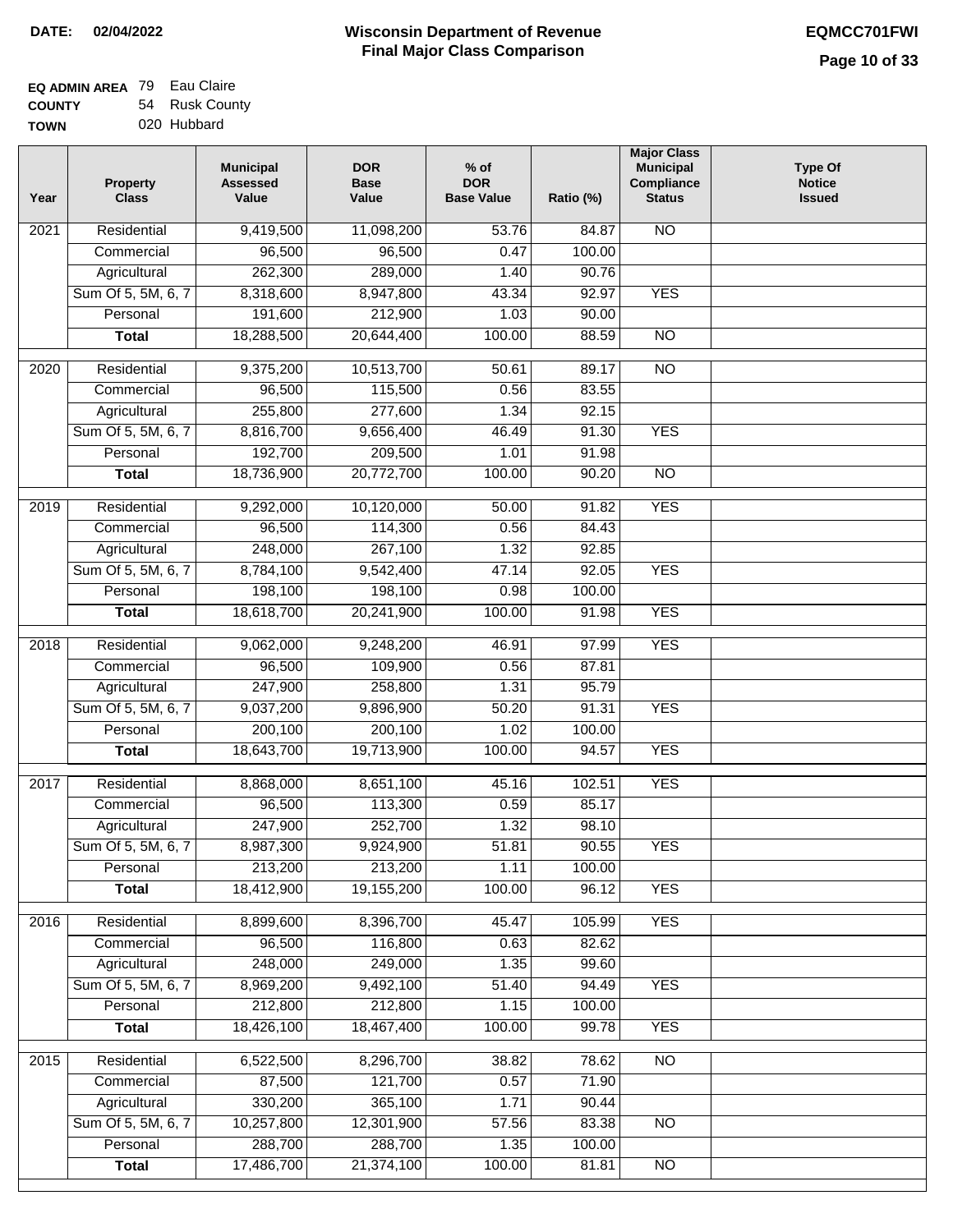| EQ ADMIN AREA 79 Eau Claire |                |
|-----------------------------|----------------|
| <b>COUNTY</b>               | 54 Rusk County |
| <b>TOWN</b>                 | 022 Lawrence   |

| Year              | <b>Property</b><br><b>Class</b> | <b>Municipal</b><br><b>Assessed</b><br>Value | <b>DOR</b><br><b>Base</b><br>Value | $%$ of<br><b>DOR</b><br><b>Base Value</b> | Ratio (%) | <b>Major Class</b><br><b>Municipal</b><br>Compliance<br><b>Status</b> | <b>Type Of</b><br><b>Notice</b><br><b>Issued</b> |
|-------------------|---------------------------------|----------------------------------------------|------------------------------------|-------------------------------------------|-----------|-----------------------------------------------------------------------|--------------------------------------------------|
| $\overline{202}1$ | Residential                     | 7,658,400                                    | 7,831,200                          | 36.36                                     | 97.79     | <b>YES</b>                                                            |                                                  |
|                   | Commercial                      | 189,300                                      | 189,400                            | 0.88                                      | 99.95     |                                                                       |                                                  |
|                   | Agricultural                    | 649,500                                      | 650,100                            | 3.02                                      | 99.91     |                                                                       |                                                  |
|                   | Sum Of 5, 5M, 6, 7              | 11,831,300                                   | 12,801,100                         | 59.43                                     | 92.42     | <b>YES</b>                                                            |                                                  |
|                   | Personal                        | 66,200                                       | 66,200                             | 0.31                                      | 100.00    |                                                                       |                                                  |
|                   | <b>Total</b>                    | 20,394,700                                   | 21,538,000                         | 100.00                                    | 94.69     | <b>YES</b>                                                            |                                                  |
| $\overline{2020}$ | Residential                     | 7,594,700                                    | 7,397,600                          | 35.97                                     | 102.66    | <b>YES</b>                                                            |                                                  |
|                   | Commercial                      | 187,300                                      | 292,300                            | 1.42                                      | 64.08     |                                                                       |                                                  |
|                   | Agricultural                    | 633,200                                      | 633,300                            | 3.08                                      | 99.98     |                                                                       |                                                  |
|                   | Sum Of 5, 5M, 6, 7              | 11,756,800                                   | 12,197,200                         | 59.30                                     | 96.39     | <b>YES</b>                                                            |                                                  |
|                   | Personal                        | 48,100                                       | 48,100                             | 0.23                                      | 100.00    |                                                                       |                                                  |
|                   | <b>Total</b>                    | 20,220,100                                   | 20,568,500                         | 100.00                                    | 98.31     | <b>YES</b>                                                            |                                                  |
| 2019              | Residential                     | 7,606,900                                    | 7,718,200                          | 36.39                                     | 98.56     | <b>YES</b>                                                            |                                                  |
|                   | Commercial                      | 187,300                                      | 289,400                            | 1.36                                      | 64.72     |                                                                       |                                                  |
|                   | Agricultural                    | 604,100                                      | 903,700                            | 4.26                                      | 66.85     |                                                                       |                                                  |
|                   | Sum Of 5, 5M, 6, 7              | 11,834,500                                   | 12,246,500                         | 57.74                                     | 96.64     | <b>YES</b>                                                            |                                                  |
|                   | Personal                        | 48,100                                       | 50,700                             | 0.24                                      | 94.87     |                                                                       |                                                  |
|                   | <b>Total</b>                    | 20,280,900                                   | 21,208,500                         | 100.00                                    | 95.63     | <b>YES</b>                                                            |                                                  |
|                   |                                 |                                              |                                    |                                           |           |                                                                       |                                                  |
| 2018              | Residential                     | 7,450,500                                    | 7,125,900                          | 32.31                                     | 104.56    | <b>YES</b>                                                            |                                                  |
|                   | Commercial                      | 187,300                                      | 278,200                            | 1.26                                      | 67.33     |                                                                       |                                                  |
|                   | Agricultural                    | 581,300                                      | 907,400                            | 4.11                                      | 64.06     |                                                                       |                                                  |
|                   | Sum Of 5, 5M, 6, 7              | 12,328,300                                   | 13,643,500                         | 61.87                                     | 90.36     | <b>YES</b>                                                            |                                                  |
|                   | Personal                        | 89,100                                       | 96,800                             | 0.44                                      | 92.05     |                                                                       |                                                  |
|                   | <b>Total</b>                    | 20,636,500                                   | 22,051,800                         | 100.00                                    | 93.58     | <b>YES</b>                                                            |                                                  |
| 2017              | Residential                     | 7,427,000                                    | 7,052,100                          | 31.11                                     | 105.32    | <b>YES</b>                                                            |                                                  |
|                   | Commercial                      | 182,300                                      | 281,200                            | 1.24                                      | 64.83     |                                                                       |                                                  |
|                   | Agricultural                    | 582,500                                      | 889,100                            | 3.92                                      | 65.52     |                                                                       |                                                  |
|                   | Sum Of 5, 5M, 6, 7              | 12,460,000                                   | 14,331,300                         | 63.23                                     | 86.94     | N <sub>O</sub>                                                        |                                                  |
|                   | Personal                        | 105,600                                      | 111,200                            | 0.49                                      | 94.96     |                                                                       |                                                  |
|                   | <b>Total</b>                    | 20,757,400                                   | 22,664,900                         | 100.00                                    | 91.58     | $\overline{NO}$                                                       | 1st Notice of Non-Compliance                     |
| 2016              | Residential                     | 7,344,400                                    | 7,036,100                          | 30.00                                     | 104.38    | <b>YES</b>                                                            |                                                  |
|                   | Commercial                      | 182,300                                      | 289,900                            | 1.24                                      | 62.88     |                                                                       |                                                  |
|                   | Agricultural                    | 582,500                                      | 583,700                            | 2.49                                      | 99.79     |                                                                       |                                                  |
|                   | Sum Of 5, 5M, 6, 7              | 12,870,900                                   | 15,436,000                         | 65.82                                     | 83.38     | N <sub>O</sub>                                                        |                                                  |
|                   | Personal                        | 106,100                                      | 106,100                            | 0.45                                      | 100.00    |                                                                       |                                                  |
|                   | <b>Total</b>                    | 21,086,200                                   | 23,451,800                         | 100.00                                    | 89.91     | N <sub>O</sub>                                                        |                                                  |
| 2015              | Residential                     | 7,280,700                                    | 6,865,000                          | 29.04                                     | 106.06    | <b>YES</b>                                                            |                                                  |
|                   | Commercial                      | 182,300                                      | 302,000                            | 1.28                                      | 60.36     |                                                                       |                                                  |
|                   | Agricultural                    | 574,700                                      | 574,400                            | 2.43                                      | 100.05    |                                                                       |                                                  |
|                   | Sum Of 5, 5M, 6, 7              | 13, 151, 700                                 | 15,800,500                         | 66.84                                     | 83.24     | <b>NO</b>                                                             |                                                  |
|                   | Personal                        | 97,500                                       | 97,500                             | 0.41                                      | 100.00    |                                                                       |                                                  |
|                   | <b>Total</b>                    | 21,286,900                                   | 23,639,400                         | 100.00                                    | 90.05     | $\overline{NO}$                                                       |                                                  |
|                   |                                 |                                              |                                    |                                           |           |                                                                       |                                                  |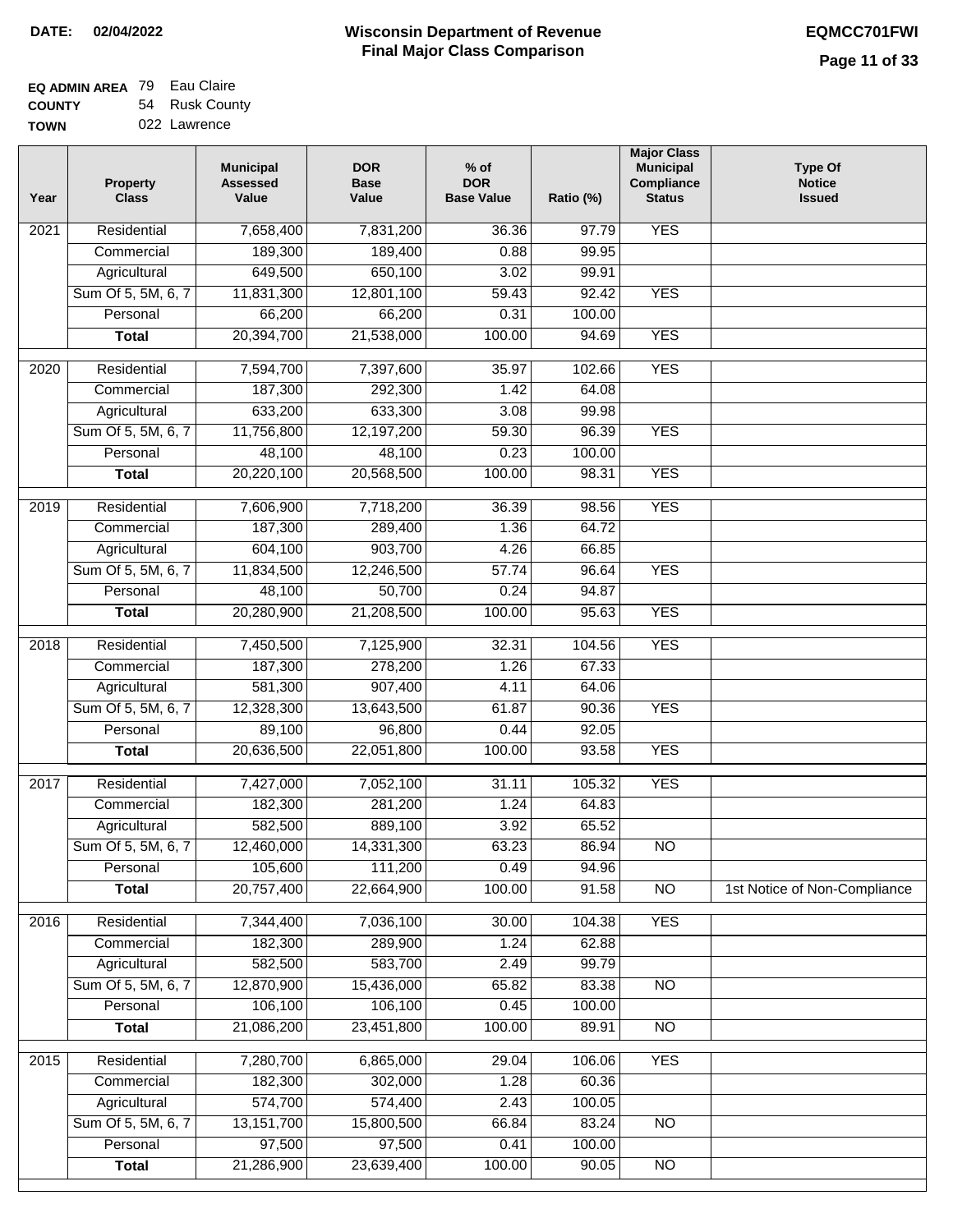| <b>EQ ADMIN AREA</b> 79 Eau Claire |                |
|------------------------------------|----------------|
| <b>COUNTY</b>                      | 54 Rusk County |
| <b>TOWN</b>                        | 024 Marshall   |

| Year             | <b>Property</b><br><b>Class</b> | <b>Municipal</b><br><b>Assessed</b><br>Value | <b>DOR</b><br><b>Base</b><br>Value | $%$ of<br><b>DOR</b><br><b>Base Value</b> | Ratio (%)         | <b>Major Class</b><br><b>Municipal</b><br>Compliance<br><b>Status</b> | <b>Type Of</b><br><b>Notice</b><br><b>Issued</b> |
|------------------|---------------------------------|----------------------------------------------|------------------------------------|-------------------------------------------|-------------------|-----------------------------------------------------------------------|--------------------------------------------------|
| 2021             | Residential                     | 12,168,600                                   | 12,521,800                         | 40.88                                     | $\frac{1}{97.18}$ | <b>YES</b>                                                            |                                                  |
|                  | Commercial                      | 520,400                                      | 482,400                            | 1.57                                      | 107.88            |                                                                       |                                                  |
|                  | Agricultural                    | 2,089,300                                    | 2,088,800                          | 6.82                                      | 100.02            |                                                                       |                                                  |
|                  | Sum Of 5, 5M, 6, 7              | 15,078,900                                   | 15,499,000                         | 50.59                                     | 97.29             | <b>YES</b>                                                            |                                                  |
|                  | Personal                        | 41,900                                       | 41,900                             | 0.14                                      | 100.00            |                                                                       |                                                  |
|                  | <b>Total</b>                    | 29,899,100                                   | 30,633,900                         | 100.00                                    | 97.60             | <b>YES</b>                                                            |                                                  |
| 2020             | Residential                     | 12,084,100                                   | 11,845,500                         | 40.19                                     | 102.01            | <b>YES</b>                                                            |                                                  |
|                  | Commercial                      | 520,400                                      | 482,400                            | 1.64                                      | 107.88            |                                                                       |                                                  |
|                  | Agricultural                    | 2,049,200                                    | 2,005,200                          | 6.80                                      | 102.19            |                                                                       |                                                  |
|                  | Sum Of 5, 5M, 6, 7              | 14,863,200                                   | 15,098,100                         | 51.23                                     | 98.44             | <b>YES</b>                                                            |                                                  |
|                  |                                 |                                              |                                    |                                           |                   |                                                                       |                                                  |
|                  | Personal                        | 43,300                                       | 42,400                             | 0.14                                      | 102.12            |                                                                       |                                                  |
|                  | <b>Total</b>                    | 29,560,200                                   | 29,473,600                         | 100.00                                    | 100.29            | <b>YES</b>                                                            |                                                  |
| $\frac{1}{2019}$ | Residential                     | 12,017,300                                   | 12,020,100                         | 42.03                                     | 99.98             | <b>YES</b>                                                            |                                                  |
|                  | Commercial                      | 409,500                                      | 370,000                            | 1.29                                      | 110.68            |                                                                       |                                                  |
|                  | Agricultural                    | 1,827,650                                    | 1,926,500                          | 6.74                                      | 94.87             |                                                                       |                                                  |
|                  | Sum Of 5, 5M, 6, 7              | 14,746,550                                   | 14,240,300                         | 49.80                                     | 103.56            | <b>YES</b>                                                            |                                                  |
|                  | Personal                        | 40,000                                       | 39,200                             | 0.14                                      | 102.04            |                                                                       |                                                  |
|                  | <b>Total</b>                    | 29,041,000                                   | 28,596,100                         | 100.00                                    | 101.56            | <b>YES</b>                                                            |                                                  |
| 2018             | Residential                     | 11,968,600                                   | 11,853,900                         | 42.08                                     | 100.97            | <b>YES</b>                                                            |                                                  |
|                  | Commercial                      | 409,500                                      | 355,800                            | 1.26                                      | 115.09            |                                                                       |                                                  |
|                  | Agricultural                    | 1,824,050                                    | 1,870,400                          | 6.64                                      | 97.52             |                                                                       |                                                  |
|                  | Sum Of 5, 5M, 6, 7              | 14,573,850                                   | 14,040,900                         | 49.85                                     | 103.80            | <b>YES</b>                                                            |                                                  |
|                  | Personal                        | 46,300                                       | 46,300                             | 0.16                                      | 100.00            |                                                                       |                                                  |
|                  | <b>Total</b>                    | 28,822,300                                   | 28, 167, 300                       | 100.00                                    | 102.33            | <b>YES</b>                                                            |                                                  |
| 2017             | Residential                     | 11,895,700                                   | 11,549,700                         | 40.78                                     | 103.00            | <b>YES</b>                                                            |                                                  |
|                  | Commercial                      | 408,200                                      | 365,500                            | 1.29                                      | 111.68            |                                                                       |                                                  |
|                  |                                 | 1,823,550                                    | 1,824,000                          | 6.44                                      | 99.98             |                                                                       |                                                  |
|                  | Agricultural                    |                                              |                                    |                                           |                   | <b>YES</b>                                                            |                                                  |
|                  | Sum Of 5, 5M, 6, 7<br>Personal  | 14,481,700<br>282,200                        | 14,303,600<br>282,200              | 50.50<br>1.00                             | 101.25            |                                                                       |                                                  |
|                  |                                 |                                              |                                    | 100.00                                    | 100.00            |                                                                       |                                                  |
|                  | <b>Total</b>                    | 28,891,350                                   | 28,325,000                         |                                           | 102.00            | <b>YES</b>                                                            |                                                  |
| 2016             | Residential                     | 10,805,000                                   | 11,533,300                         | 41.24                                     | 93.69             | <b>YES</b>                                                            |                                                  |
|                  | Commercial                      | 334,500                                      | 398,100                            | 1.42                                      | 84.02             |                                                                       |                                                  |
|                  | Agricultural                    | 1,930,550                                    | 1,674,700                          | 5.99                                      | 115.28            |                                                                       |                                                  |
|                  | Sum Of 5, 5M, 6, 7              | 10,991,700                                   | 14,041,000                         | 50.21                                     | 78.28             | $\overline{NO}$                                                       |                                                  |
|                  | Personal                        | 279,990                                      | 318,200                            | 1.14                                      | 87.99             |                                                                       |                                                  |
|                  | <b>Total</b>                    | 24,341,740                                   | 27,965,300                         | 100.00                                    | 87.04             | N <sub>O</sub>                                                        | 2nd Notice of Non-Compliance                     |
| 2015             | Residential                     | 10,716,100                                   | 11,193,600                         | 40.90                                     | 95.73             | <b>YES</b>                                                            |                                                  |
|                  | Commercial                      | 334,500                                      | 414,700                            | 1.52                                      | 80.66             |                                                                       |                                                  |
|                  | Agricultural                    | 1,932,150                                    | 1,665,700                          | 6.09                                      | 116.00            |                                                                       |                                                  |
|                  | Sum Of 5, 5M, 6, 7              | 10,762,850                                   | 13,814,300                         | 50.47                                     | 77.91             | $\overline{NO}$                                                       |                                                  |
|                  | Personal                        | 246,380                                      | 283,200                            | 1.03                                      | 87.00             |                                                                       |                                                  |
|                  | <b>Total</b>                    | 23,991,980                                   | 27,371,500                         | 100.00                                    | 87.65             | $\overline{NO}$                                                       | <b>Non-Compliance Notice</b>                     |
|                  |                                 |                                              |                                    |                                           |                   |                                                                       |                                                  |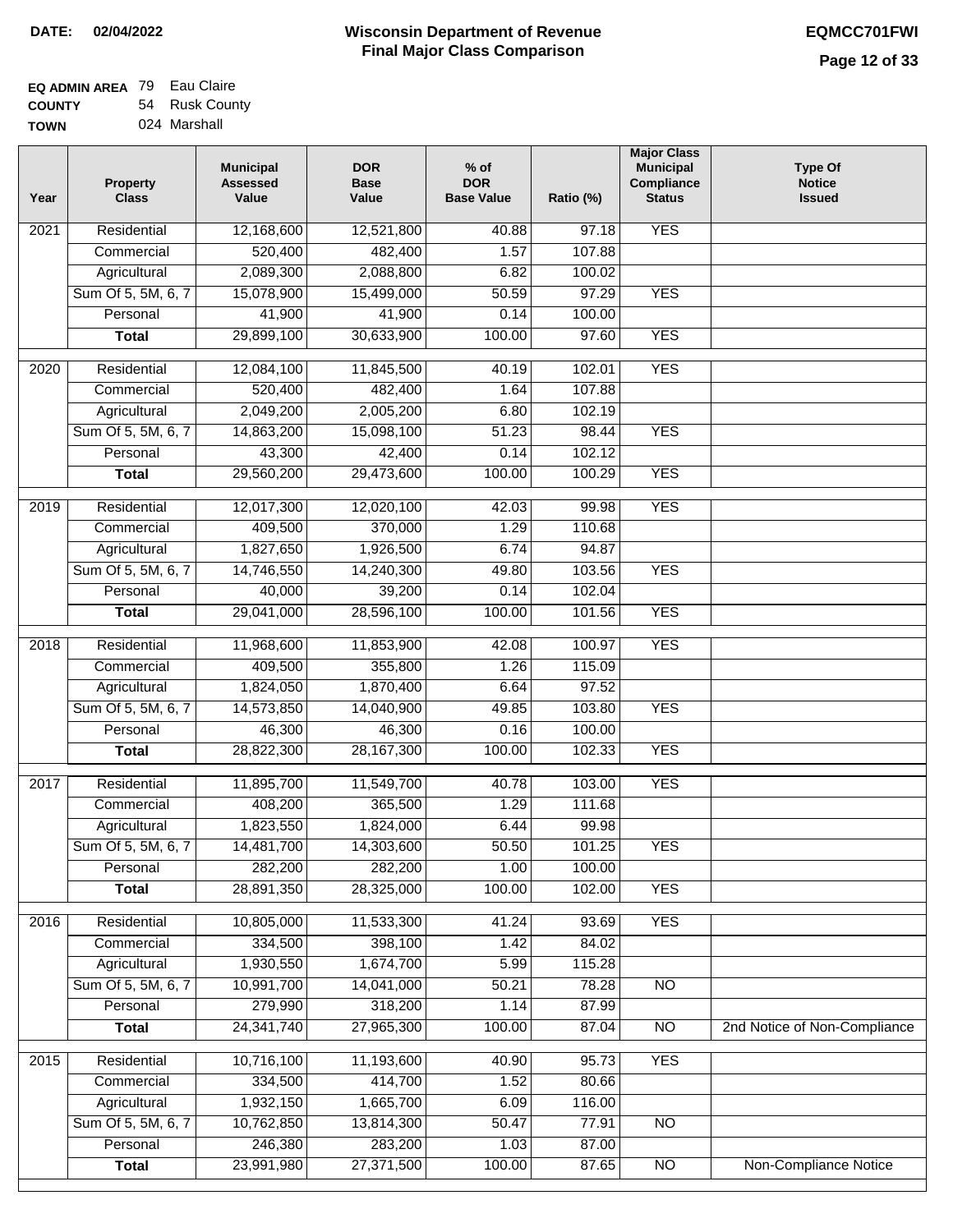| <b>EQ ADMIN AREA 79 Eau Claire</b> |                |
|------------------------------------|----------------|
| <b>COUNTY</b>                      | 54 Rusk County |
| <b>TOWN</b>                        | 026 Murry      |

| Year              | <b>Property</b><br><b>Class</b> | <b>Municipal</b><br><b>Assessed</b><br>Value | <b>DOR</b><br><b>Base</b><br>Value | $%$ of<br><b>DOR</b><br><b>Base Value</b> | Ratio (%) | <b>Major Class</b><br><b>Municipal</b><br>Compliance<br><b>Status</b> | <b>Type Of</b><br><b>Notice</b><br><b>Issued</b> |
|-------------------|---------------------------------|----------------------------------------------|------------------------------------|-------------------------------------------|-----------|-----------------------------------------------------------------------|--------------------------------------------------|
| 2021              | Residential                     | 10,085,600                                   | 10,860,500                         | 40.45                                     | 92.86     | <b>YES</b>                                                            |                                                  |
|                   | Commercial                      | 142,000                                      | 142,000                            | 0.53                                      | 100.00    |                                                                       |                                                  |
|                   | Agricultural                    | 603,900                                      | 601,500                            | 2.24                                      | 100.40    |                                                                       |                                                  |
|                   | Sum Of 5, 5M, 6, 7              | 14,223,200                                   | 15,113,500                         | 56.28                                     | 94.11     | <b>YES</b>                                                            |                                                  |
|                   | Personal                        | 134,700                                      | 134,700                            | 0.50                                      | 100.00    |                                                                       |                                                  |
|                   | <b>Total</b>                    | 25,189,400                                   | 26,852,200                         | 100.00                                    | 93.81     | <b>YES</b>                                                            |                                                  |
| 2020              | Residential                     | 9,917,400                                    | 10,657,600                         | 40.08                                     | 93.05     | <b>YES</b>                                                            |                                                  |
|                   | Commercial                      | 142,000                                      | 183,300                            | 0.69                                      | 77.47     |                                                                       |                                                  |
|                   | Agricultural                    | 581,100                                      | 580,500                            | 2.18                                      | 100.10    |                                                                       |                                                  |
|                   | Sum Of 5, 5M, 6, 7              | 14,211,400                                   | 15,036,100                         | 56.54                                     | 94.52     | <b>YES</b>                                                            |                                                  |
|                   | Personal                        | 135,400                                      | 135,400                            | 0.51                                      | 100.00    |                                                                       |                                                  |
|                   | <b>Total</b>                    | 24,987,300                                   | 26,592,900                         | 100.00                                    | 93.96     | <b>YES</b>                                                            |                                                  |
| 2019              | Residential                     | 9,892,900                                    | 10,951,400                         | 40.57                                     | 90.33     | <b>YES</b>                                                            |                                                  |
|                   | Commercial                      | 142,000                                      | 181,500                            | 0.67                                      | 78.24     |                                                                       |                                                  |
|                   | Agricultural                    | 570,400                                      | 707,300                            | 2.62                                      | 80.64     |                                                                       |                                                  |
|                   | Sum Of 5, 5M, 6, 7              | 14,366,100                                   | 15,033,500                         | 55.69                                     | 95.56     | <b>YES</b>                                                            |                                                  |
|                   | Personal                        | 119,500                                      | 119,500                            | 0.44                                      | 100.00    |                                                                       |                                                  |
|                   | <b>Total</b>                    | 25,090,900                                   | 26,993,200                         | 100.00                                    | 92.95     | <b>YES</b>                                                            |                                                  |
| $\overline{2018}$ | Residential                     | 9,178,100                                    | 10,180,800                         | 38.98                                     | 90.15     | <b>YES</b>                                                            |                                                  |
|                   | Commercial                      | 143,000                                      | 175,400                            | 0.67                                      | 81.53     |                                                                       |                                                  |
|                   | Agricultural                    | 553,800                                      | 685,800                            | 2.63                                      | 80.75     |                                                                       |                                                  |
|                   | Sum Of 5, 5M, 6, 7              | 11,946,600                                   | 14,902,100                         | 57.06                                     | 80.17     | $\overline{NO}$                                                       |                                                  |
|                   | Personal                        | 139,100                                      | 171,800                            | 0.66                                      | 80.97     |                                                                       |                                                  |
|                   | <b>Total</b>                    | 21,960,600                                   | 26,115,900                         | 100.00                                    | 84.09     | $\overline{NO}$                                                       | 1st Notice of Non-Compliance                     |
|                   |                                 |                                              |                                    |                                           |           |                                                                       |                                                  |
| 2017              | Residential                     | 9,223,100                                    | 9,911,700                          | 36.61                                     | 93.05     | <b>YES</b>                                                            |                                                  |
|                   | Commercial                      | 148,000                                      | 185,600                            | 0.69                                      | 79.74     |                                                                       |                                                  |
|                   | Agricultural                    | 549,000                                      | 663,900                            | 2.45                                      | 82.69     |                                                                       |                                                  |
|                   | Sum Of 5, 5M, 6, 7              | 12,001,100                                   | 16,140,500                         | 59.62                                     | 74.35     | <b>NO</b>                                                             |                                                  |
|                   | Personal                        | 141,900                                      | 168,900<br>27,070,600              | 0.62                                      | 84.01     |                                                                       |                                                  |
|                   | <b>Total</b>                    | 22,063,100                                   |                                    | 100.00                                    | 81.50     | $\overline{NO}$                                                       |                                                  |
| 2016              | Residential                     | 9,217,600                                    | 9,601,700                          | 36.43                                     | 96.00     | <b>YES</b>                                                            |                                                  |
|                   | Commercial                      | 148,000                                      | 191,400                            | 0.73                                      | 77.32     |                                                                       |                                                  |
|                   | Agricultural                    | 525,600                                      | 634,700                            | 2.41                                      | 82.81     |                                                                       |                                                  |
|                   | Sum Of 5, 5M, 6, 7              | 12,207,600                                   | 15,771,500                         | 59.85                                     | 77.40     | <b>NO</b>                                                             |                                                  |
|                   | Personal                        | 146,800                                      | 154,500                            | 0.59                                      | 95.02     |                                                                       |                                                  |
|                   | <b>Total</b>                    | 22,245,600                                   | 26,353,800                         | 100.00                                    | 84.41     | N <sub>O</sub>                                                        |                                                  |
| 2015              | Residential                     | 9,152,600                                    | 9,265,200                          | 37.93                                     | 98.78     | <b>YES</b>                                                            |                                                  |
|                   | Commercial                      | 148,000                                      | 199,400                            | 0.82                                      | 74.22     |                                                                       |                                                  |
|                   | Agricultural                    | 508,700                                      | 619,600                            | 2.54                                      | 82.10     |                                                                       |                                                  |
|                   | Sum Of 5, 5M, 6, 7              | 12,197,100                                   | 14,201,700                         | 58.15                                     | 85.88     | <b>NO</b>                                                             |                                                  |
|                   | Personal                        | 131,800                                      | 138,700                            | 0.57                                      | 95.03     |                                                                       |                                                  |
|                   | <b>Total</b>                    | 22,138,200                                   | 24,424,600                         | 100.00                                    | 90.64     | $\overline{NO}$                                                       |                                                  |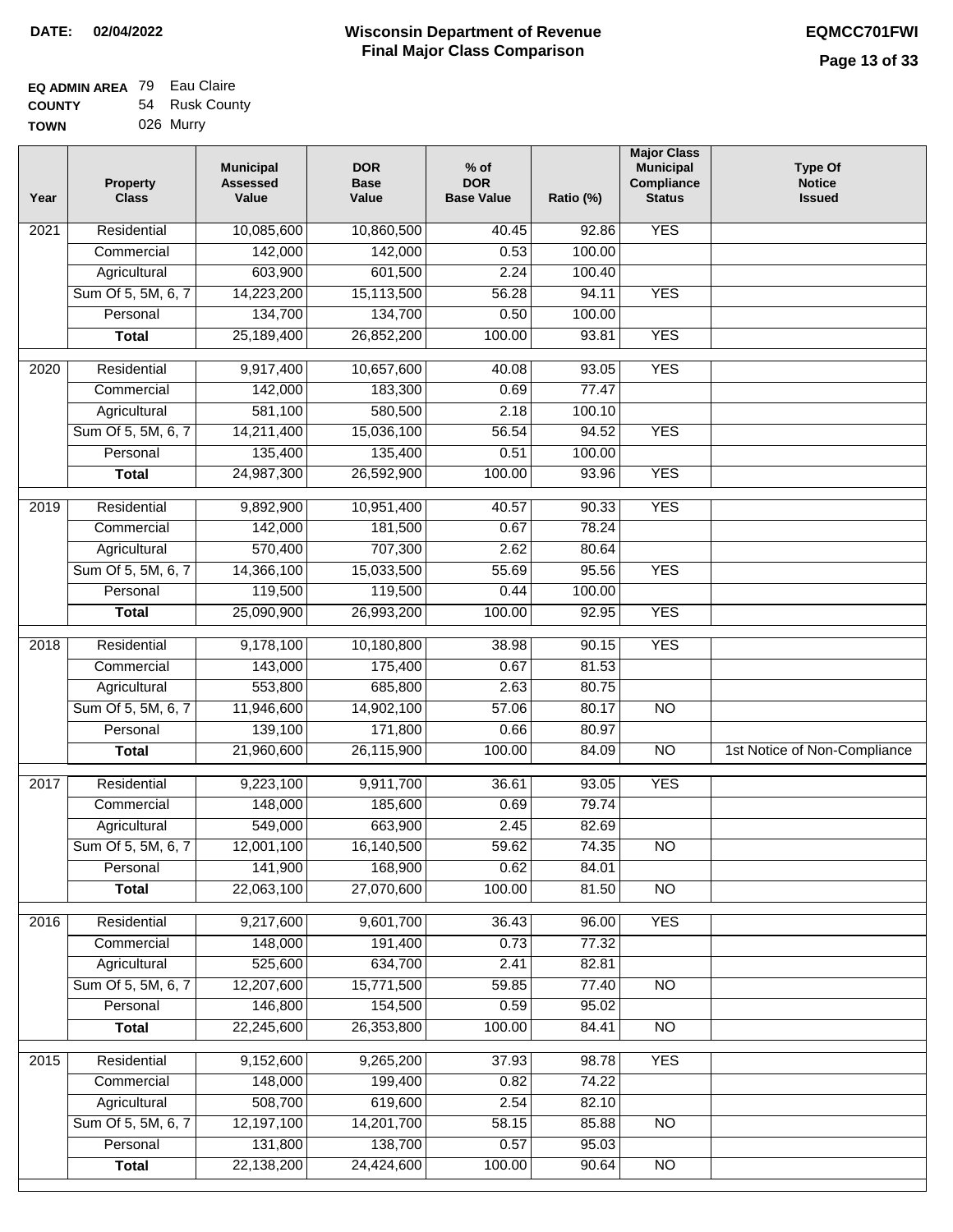| <b>EQ ADMIN AREA 79 Eau Claire</b> |                |
|------------------------------------|----------------|
| <b>COUNTY</b>                      | 54 Rusk County |
| <b>TOWN</b>                        | 028 Richland   |

| Year              | <b>Property</b><br><b>Class</b> | <b>Municipal</b><br><b>Assessed</b><br>Value | <b>DOR</b><br><b>Base</b><br>Value | $%$ of<br><b>DOR</b><br><b>Base Value</b> | Ratio (%) | <b>Major Class</b><br><b>Municipal</b><br>Compliance<br><b>Status</b> | Type Of<br><b>Notice</b><br><b>Issued</b> |
|-------------------|---------------------------------|----------------------------------------------|------------------------------------|-------------------------------------------|-----------|-----------------------------------------------------------------------|-------------------------------------------|
| 2021              | Residential                     | 12,114,400                                   | 11,950,500                         | 57.87                                     | 101.37    | <b>YES</b>                                                            |                                           |
|                   | Commercial                      | 93,800                                       | 93,800                             | 0.45                                      | 100.00    |                                                                       |                                           |
|                   | Agricultural                    | 353,400                                      | 353,300                            | 1.71                                      | 100.03    |                                                                       |                                           |
|                   | Sum Of 5, 5M, 6, 7              | 7,635,900                                    | 8,158,100                          | 39.50                                     | 93.60     | <b>YES</b>                                                            |                                           |
|                   | Personal                        | 96,000                                       | 96,000                             | 0.46                                      | 100.00    |                                                                       |                                           |
|                   | <b>Total</b>                    | 20,293,500                                   | 20,651,700                         | 100.00                                    | 98.27     | <b>YES</b>                                                            |                                           |
| 2020              | Residential                     | 11,673,700                                   | 11,546,900                         | 56.92                                     | 101.10    | <b>YES</b>                                                            |                                           |
|                   | Commercial                      | 93,800                                       | 83,900                             | 0.41                                      | 111.80    |                                                                       |                                           |
|                   | Agricultural                    | 330,300                                      | 340,100                            | 1.68                                      | 97.12     |                                                                       |                                           |
|                   | Sum Of 5, 5M, 6, 7              | 7,727,700                                    | 8,210,800                          | 40.48                                     | 94.12     | <b>YES</b>                                                            |                                           |
|                   | Personal                        | 102,900                                      | 102,900                            | 0.51                                      | 100.00    |                                                                       |                                           |
|                   | <b>Total</b>                    | 19,928,400                                   | 20,284,600                         | 100.00                                    | 98.24     | <b>YES</b>                                                            |                                           |
| 2019              | Residential                     | 11,600,600                                   | 11,953,800                         | 58.70                                     | 97.05     | <b>YES</b>                                                            |                                           |
|                   | Commercial                      | 93,800                                       | 83,000                             | 0.41                                      | 113.01    |                                                                       |                                           |
|                   | Agricultural                    | 323,900                                      | 323,500                            | 1.59                                      | 100.12    |                                                                       |                                           |
|                   | Sum Of 5, 5M, 6, 7              | 7,768,300                                    | 7,898,300                          | 38.79                                     | 98.35     | <b>YES</b>                                                            |                                           |
|                   | Personal                        | 105,600                                      | 105,600                            | 0.52                                      | 100.00    |                                                                       |                                           |
|                   | <b>Total</b>                    | 19,892,200                                   | 20,364,200                         | 100.00                                    | 97.68     | <b>YES</b>                                                            |                                           |
| 2018              | Residential                     | 10,246,400                                   | 11,150,300                         | 54.88                                     | 91.89     | <b>YES</b>                                                            |                                           |
|                   | Commercial                      | 51,000                                       | 71,700                             | 0.35                                      | 71.13     |                                                                       |                                           |
|                   | Agricultural                    | 279,600                                      | 294,900                            | 1.45                                      | 94.81     |                                                                       |                                           |
|                   | Sum Of 5, 5M, 6, 7              | 7,385,200                                    | 8,754,100                          | 43.09                                     | 84.36     | $\overline{NO}$                                                       |                                           |
|                   | Personal                        | 47,100                                       | 47,100                             | 0.23                                      | 100.00    |                                                                       |                                           |
|                   | <b>Total</b>                    | 18,009,300                                   | 20,318,100                         | 100.00                                    | 88.64     | $\overline{NO}$                                                       | 2nd Notice of Non-Compliance              |
| $\overline{2017}$ | Residential                     | 10,055,300                                   | 10,873,200                         | 53.48                                     | 92.48     | <b>YES</b>                                                            |                                           |
|                   | Commercial                      | 51,000                                       | 69,000                             | 0.34                                      | 73.91     |                                                                       |                                           |
|                   | Agricultural                    | 285,800                                      | 292,700                            | 1.44                                      | 97.64     |                                                                       |                                           |
|                   | Sum Of 5, 5M, 6, 7              | 7,403,600                                    | 9,049,000                          | 44.51                                     | 81.82     | <b>NO</b>                                                             |                                           |
|                   | Personal                        | 46,600                                       | 46,600                             | 0.23                                      | 100.00    |                                                                       |                                           |
|                   | <b>Total</b>                    | 17,842,300                                   | 20,330,500                         | 100.00                                    | 87.76     | <b>NO</b>                                                             | 1st Notice of Non-Compliance              |
| 2016              | Residential                     | 10,002,000                                   | 11,033,300                         | 52.84                                     | 90.65     | <b>YES</b>                                                            |                                           |
|                   | Commercial                      | 51,000                                       | 71,100                             | 0.34                                      | 71.73     |                                                                       |                                           |
|                   | Agricultural                    | 282,000                                      | 285,900                            | 1.37                                      | 98.64     |                                                                       |                                           |
|                   | Sum Of 5, 5M, 6, 7              | 7,470,600                                    | 9,442,200                          | 45.22                                     | 79.12     | N <sub>O</sub>                                                        |                                           |
|                   | Personal                        | 47,400                                       | 47,400                             | 0.23                                      | 100.00    |                                                                       |                                           |
|                   | <b>Total</b>                    | 17,853,000                                   | 20,879,900                         | 100.00                                    | 85.50     | N <sub>O</sub>                                                        |                                           |
| 2015              | Residential                     | 9,800,900                                    | 10,631,000                         | 52.22                                     | 92.19     | <b>YES</b>                                                            |                                           |
|                   | Commercial                      | 51,000                                       | 74,100                             | 0.36                                      | 68.83     |                                                                       |                                           |
|                   | Agricultural                    | 282,000                                      | 281,000                            | 1.38                                      | 100.36    |                                                                       |                                           |
|                   | Sum Of 5, 5M, 6, 7              | 7,485,000                                    | 9,295,900                          | 45.66                                     | 80.52     | <b>NO</b>                                                             |                                           |
|                   | Personal                        | 75,700                                       | 75,700                             | 0.37                                      | 100.00    |                                                                       |                                           |
|                   | <b>Total</b>                    | 17,694,600                                   | 20,357,700                         | 100.00                                    | 86.92     | NO                                                                    |                                           |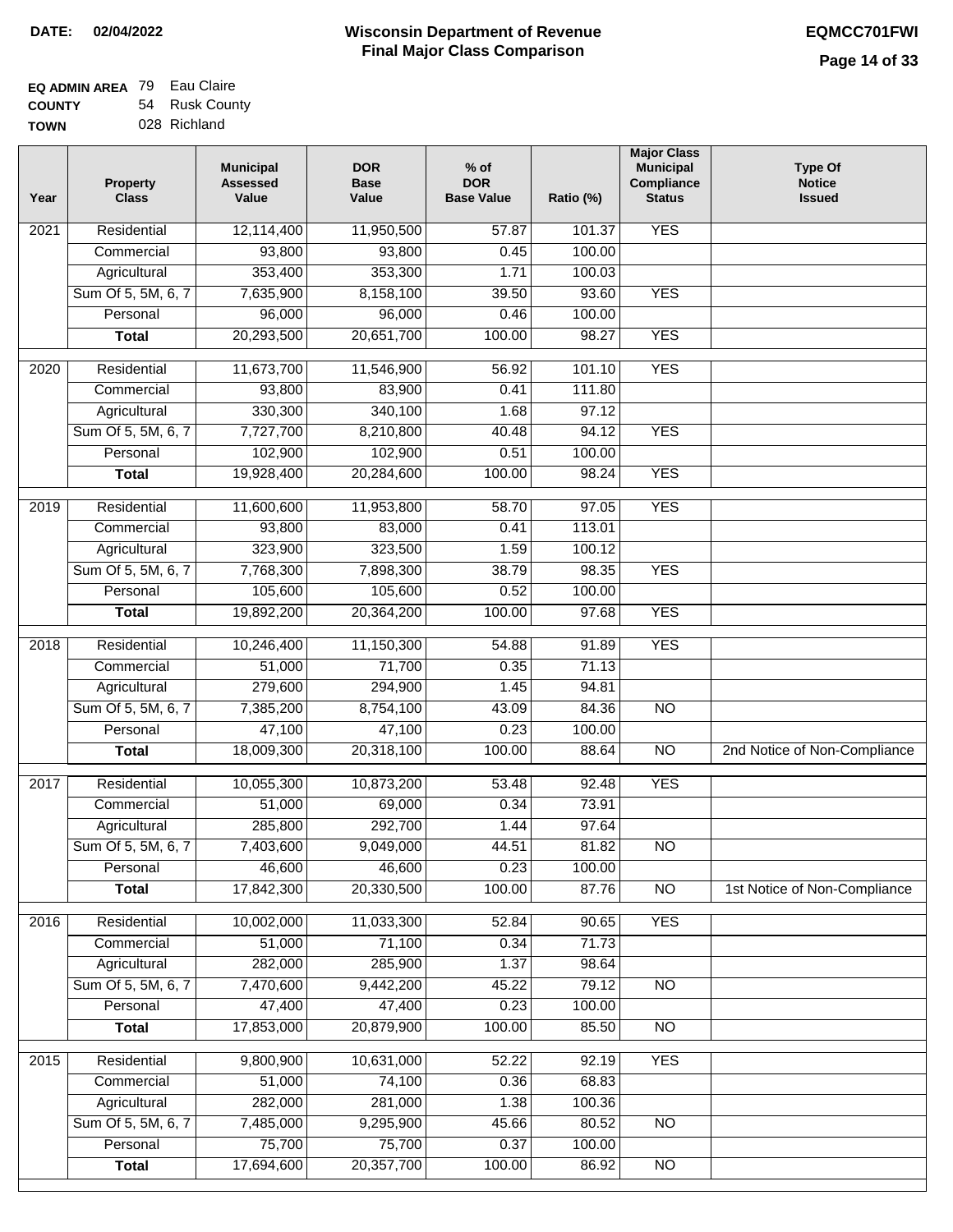| EQ ADMIN AREA 79 Eau Claire |                |
|-----------------------------|----------------|
| <b>COUNTY</b>               | 54 Rusk County |
| <b>TOWN</b>                 | 030 Rusk       |

| Year | <b>Property</b><br><b>Class</b> | <b>Municipal</b><br><b>Assessed</b><br>Value | <b>DOR</b><br><b>Base</b><br>Value | $%$ of<br><b>DOR</b><br><b>Base Value</b> | Ratio (%)        | <b>Major Class</b><br><b>Municipal</b><br>Compliance<br><b>Status</b> | <b>Type Of</b><br><b>Notice</b><br><b>Issued</b> |
|------|---------------------------------|----------------------------------------------|------------------------------------|-------------------------------------------|------------------|-----------------------------------------------------------------------|--------------------------------------------------|
| 2021 | Residential                     | 105,761,000                                  | 117,360,500                        | 82.98                                     | 90.12            | <b>YES</b>                                                            |                                                  |
|      | Commercial                      | 6,385,900                                    | 5,942,500                          | 4.20                                      | 107.46           |                                                                       |                                                  |
|      | Agricultural                    | 709,300                                      | 708,000                            | 0.50                                      | 100.18           |                                                                       |                                                  |
|      | Sum Of 5, 5M, 6, 7              | 17,066,600                                   | 17,217,900                         | 12.17                                     | 99.12            | <b>YES</b>                                                            |                                                  |
|      | Personal                        | 207,600                                      | 207,600                            | 0.15                                      | 100.00           |                                                                       |                                                  |
|      | <b>Total</b>                    | 130,130,400                                  | 141,436,500                        | 100.00                                    | 92.01            | <b>YES</b>                                                            |                                                  |
| 2020 | Residential                     | 104,587,200                                  | 104,685,900                        | 81.25                                     | 99.91            | <b>YES</b>                                                            |                                                  |
|      | Commercial                      | 6,385,900                                    | 5,942,500                          | 4.61                                      | 107.46           |                                                                       |                                                  |
|      | Agricultural                    | 654,200                                      | 680,400                            | 0.53                                      | 96.15            |                                                                       |                                                  |
|      | Sum Of 5, 5M, 6, 7              | 17,296,000                                   | 17,358,000                         | 13.47                                     | 99.64            | <b>YES</b>                                                            |                                                  |
|      | Personal                        | 181,800                                      | 181,800                            | 0.14                                      | 100.00           |                                                                       |                                                  |
|      | <b>Total</b>                    | 129,105,100                                  | 128,848,600                        | 100.00                                    | 100.20           | <b>YES</b>                                                            |                                                  |
|      |                                 |                                              |                                    |                                           |                  |                                                                       |                                                  |
| 2019 | Residential                     | 104,387,200                                  | 107,153,100                        | 82.24                                     | 97.42            | <b>YES</b>                                                            |                                                  |
|      | Commercial                      | 6,385,900                                    | 5,883,700                          | 4.52                                      | 108.54           |                                                                       |                                                  |
|      | Agricultural                    | 636,450                                      | 654,200                            | 0.50                                      | 97.29            |                                                                       |                                                  |
|      | Sum Of 5, 5M, 6, 7              | 17,350,200                                   | 16,419,100                         | 12.60                                     | 105.67           | <b>YES</b>                                                            |                                                  |
|      | Personal                        | 179,500                                      | 179,500                            | 0.14                                      | 100.00           |                                                                       |                                                  |
|      | <b>Total</b>                    | 128,939,250                                  | 130,289,600                        | 100.00                                    | 98.96            | <b>YES</b>                                                            |                                                  |
| 2018 | Residential                     | 103,635,900                                  | 98,444,300                         | 81.15                                     | 105.27           | <b>YES</b>                                                            |                                                  |
|      | Commercial                      | 6,291,000                                    | 5,566,100                          | 4.59                                      | 113.02           |                                                                       |                                                  |
|      | Agricultural                    | 636,450                                      | 636,500                            | 0.52                                      | 99.99            |                                                                       |                                                  |
|      | Sum Of 5, 5M, 6, 7              | 17,264,500                                   | 16,494,400                         | 13.60                                     | 104.67           | <b>YES</b>                                                            |                                                  |
|      | Personal                        | 173,100                                      | 173,100                            | 0.14                                      | 100.00           |                                                                       |                                                  |
|      | <b>Total</b>                    | 128,000,950                                  | 121,314,400                        | 100.00                                    | 105.51           | <b>YES</b>                                                            |                                                  |
| 2017 | Residential                     | 102,897,600                                  | 94,041,600                         | 80.59                                     | 109.42           | <b>YES</b>                                                            |                                                  |
|      | Commercial                      | 6,272,300                                    | 5,718,900                          | 4.90                                      | 109.68           |                                                                       |                                                  |
|      | Agricultural                    | 620,250                                      | 620,500                            | 0.53                                      | 99.96            |                                                                       |                                                  |
|      |                                 |                                              |                                    |                                           |                  |                                                                       |                                                  |
|      | Sum Of 5, 5M, 6, 7<br>Personal  | 17,308,800<br>188,700                        | 16,125,500<br>188,700              | 13.82<br>0.16                             | 107.34<br>100.00 | YES                                                                   |                                                  |
|      |                                 | 127,287,650                                  | 116,695,200                        |                                           | 109.08           | <b>YES</b>                                                            |                                                  |
|      | <b>Total</b>                    |                                              |                                    | 100.00                                    |                  |                                                                       |                                                  |
| 2016 | Residential                     | 102,831,900                                  | 93,497,700                         | 79.32                                     | 109.98           | <b>YES</b>                                                            |                                                  |
|      | Commercial                      | 6,302,100                                    | 5,921,600                          | 5.02                                      | 106.43           |                                                                       |                                                  |
|      | Agricultural                    | 611,650                                      | 611,100                            | 0.52                                      | 100.09           |                                                                       |                                                  |
|      | Sum Of 5, 5M, 6, 7              | 17,291,200                                   | 17,652,100                         | 14.98                                     | 97.96            | <b>YES</b>                                                            |                                                  |
|      | Personal                        | 184,200                                      | 184,200                            | 0.16                                      | 100.00           |                                                                       |                                                  |
|      | <b>Total</b>                    | 127,221,050                                  | 117,866,700                        | 100.00                                    | 107.94           | <b>YES</b>                                                            |                                                  |
| 2015 | Residential                     | 102,491,000                                  | 95,924,500                         | 80.96                                     | 106.85           | <b>YES</b>                                                            |                                                  |
|      | Commercial                      | 6,302,100                                    | 6,220,500                          | 5.25                                      | 101.31           | <b>YES</b>                                                            |                                                  |
|      | Agricultural                    | 606,550                                      | 595,800                            | 0.50                                      | 101.80           |                                                                       |                                                  |
|      | Sum Of 5, 5M, 6, 7              | 18,242,500                                   | 15,563,800                         | 13.14                                     | 117.21           | NO                                                                    |                                                  |
|      | Personal                        | 185,700                                      | 185,700                            | 0.16                                      | 100.00           |                                                                       |                                                  |
|      | <b>Total</b>                    | 127,827,850                                  | 118,490,300                        | 100.00                                    | 107.88           | <b>NO</b>                                                             | Non-Compliance Notice                            |
|      |                                 |                                              |                                    |                                           |                  |                                                                       |                                                  |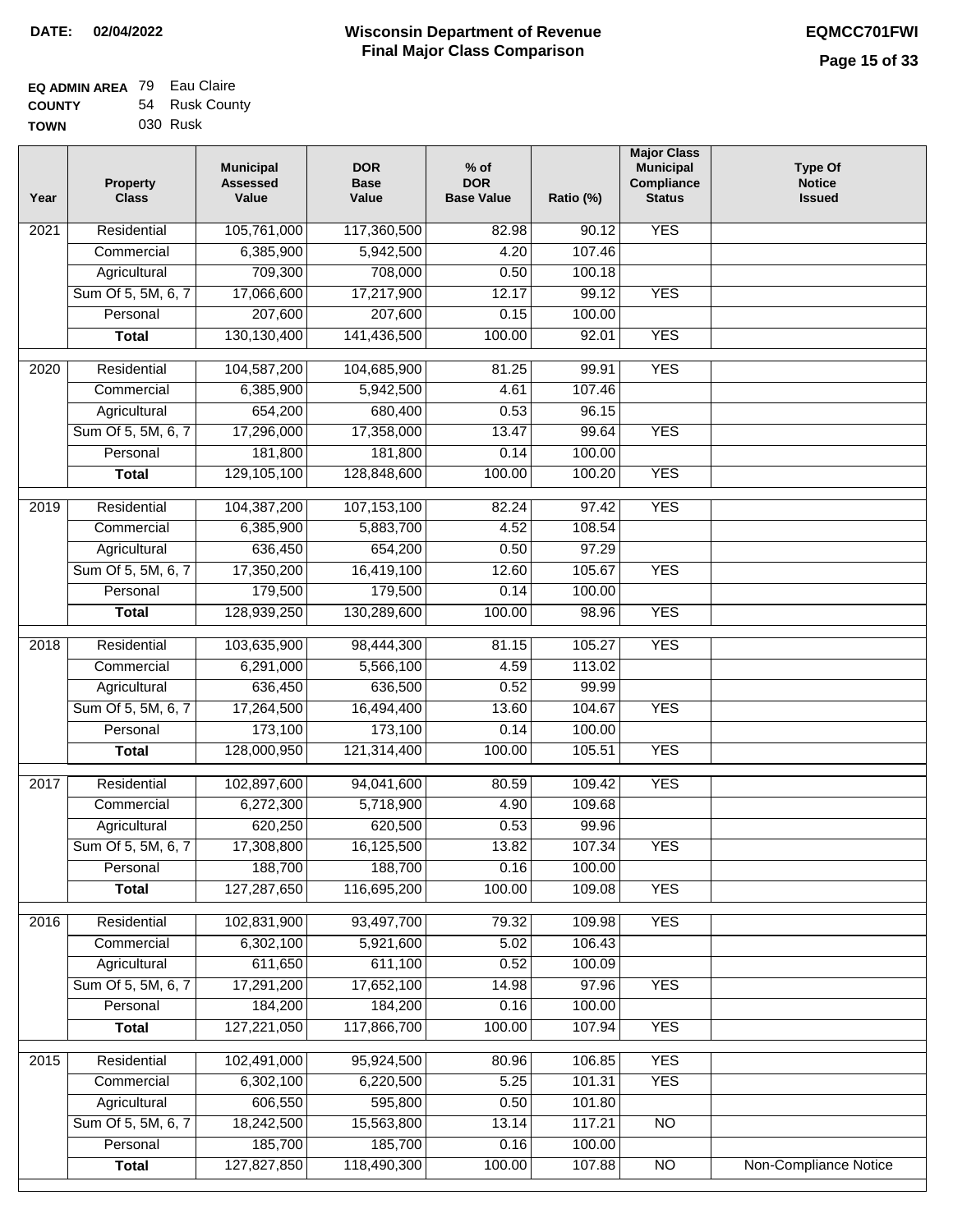| <b>EQ ADMIN AREA 79 Eau Claire</b> |                |
|------------------------------------|----------------|
| <b>COUNTY</b>                      | 54 Rusk County |
| <b>TOWN</b>                        | 032 South Fork |

| Year | <b>Property</b><br><b>Class</b> | <b>Municipal</b><br><b>Assessed</b><br>Value | <b>DOR</b><br><b>Base</b><br>Value | $%$ of<br><b>DOR</b><br><b>Base Value</b> | Ratio (%) | <b>Major Class</b><br><b>Municipal</b><br>Compliance<br><b>Status</b> | <b>Type Of</b><br><b>Notice</b><br><b>Issued</b> |
|------|---------------------------------|----------------------------------------------|------------------------------------|-------------------------------------------|-----------|-----------------------------------------------------------------------|--------------------------------------------------|
| 2021 | Residential                     | 6,176,500                                    | 6,841,700                          | 55.69                                     | 90.28     | <b>YES</b>                                                            |                                                  |
|      | Commercial                      | 0                                            | $\Omega$                           | 0.00                                      | 0.00      |                                                                       |                                                  |
|      | Agricultural                    | 293,500                                      | 293,800                            | 2.39                                      | 99.90     |                                                                       |                                                  |
|      | Sum Of 5, 5M, 6, 7              | 5,008,000                                    | 5,063,000                          | 41.21                                     | 98.91     | <b>YES</b>                                                            |                                                  |
|      | Personal                        | 85,900                                       | 85,900                             | 0.70                                      | 100.00    |                                                                       |                                                  |
|      | <b>Total</b>                    | 11,563,900                                   | 12,284,400                         | 100.00                                    | 94.13     | <b>YES</b>                                                            |                                                  |
| 2020 | Residential                     | 6,109,400                                    | 6,456,400                          | 54.92                                     | 94.63     | <b>YES</b>                                                            |                                                  |
|      | Commercial                      | 0                                            | 0                                  | 0.00                                      | 0.00      |                                                                       |                                                  |
|      | Agricultural                    | 271,500                                      | 282,900                            | 2.41                                      | 95.97     |                                                                       |                                                  |
|      | Sum Of 5, 5M, 6, 7              | 5,022,800                                    | 4,931,400                          | 41.94                                     | 101.85    | <b>YES</b>                                                            |                                                  |
|      | Personal                        | 86,300                                       | 86,300                             | 0.73                                      | 100.00    |                                                                       |                                                  |
|      | <b>Total</b>                    | 11,490,000                                   | 11,757,000                         | 100.00                                    | 97.73     | <b>YES</b>                                                            |                                                  |
| 2019 | Residential                     | 6,107,500                                    | 6,723,400                          | 56.89                                     | 90.84     | <b>YES</b>                                                            |                                                  |
|      | Commercial                      | 0                                            | $\Omega$                           | 0.00                                      | 0.00      |                                                                       |                                                  |
|      | Agricultural                    | 269,500                                      | 269,400                            | 2.28                                      | 100.04    |                                                                       |                                                  |
|      | Sum Of 5, 5M, 6, 7              | 5,085,300                                    | 4,739,100                          | 40.10                                     | 107.31    | <b>YES</b>                                                            |                                                  |
|      | Personal                        | 86,600                                       | 86,600                             | 0.73                                      | 100.00    |                                                                       |                                                  |
|      | <b>Total</b>                    | 11,548,900                                   | 11,818,500                         | 100.00                                    | 97.72     | <b>YES</b>                                                            |                                                  |
|      |                                 |                                              |                                    |                                           |           |                                                                       |                                                  |
| 2018 | Residential                     | 6,077,100                                    | 6,314,200                          | 53.57                                     | 96.24     | <b>YES</b>                                                            |                                                  |
|      | Commercial                      | 0                                            | $\Omega$                           | 0.00                                      | 0.00      |                                                                       |                                                  |
|      | Agricultural                    | 270,650                                      | 270,200                            | 2.29                                      | 100.17    |                                                                       |                                                  |
|      | Sum Of 5, 5M, 6, 7              | 5,052,200                                    | 5,116,300                          | 43.40                                     | 98.75     | <b>YES</b>                                                            |                                                  |
|      | Personal                        | 86,700                                       | 86,700                             | 0.74                                      | 100.00    |                                                                       |                                                  |
|      | <b>Total</b>                    | 11,486,650                                   | 11,787,400                         | 100.00                                    | 97.45     | <b>YES</b>                                                            |                                                  |
| 2017 | Residential                     | 6,086,500                                    | 6,251,000                          | 53.45                                     | 97.37     | <b>YES</b>                                                            |                                                  |
|      | Commercial                      | 0                                            | $\mathbf{0}$                       | 0.00                                      | 0.00      |                                                                       |                                                  |
|      | Agricultural                    | 263,050                                      | 262,100                            | 2.24                                      | 100.36    |                                                                       |                                                  |
|      | Sum Of 5, 5M, 6, 7              | 5,044,400                                    | 5,095,900                          | 43.58                                     | 98.99     | <b>YES</b>                                                            |                                                  |
|      | Personal                        | 85,400                                       | 85,400                             | 0.73                                      | 100.00    |                                                                       |                                                  |
|      | <b>Total</b>                    | 11,479,350                                   | 11,694,400                         | 100.00                                    | 98.16     | <b>YES</b>                                                            |                                                  |
| 2016 | Residential                     | 6,069,200                                    | 6,111,500                          | 50.36                                     | 99.31     | <b>YES</b>                                                            |                                                  |
|      | Commercial                      | 0                                            | $\mathbf 0$                        | 0.00                                      | 0.00      |                                                                       |                                                  |
|      | Agricultural                    | 258,050                                      | 258,200                            | 2.13                                      | 99.94     |                                                                       |                                                  |
|      | Sum Of 5, 5M, 6, 7              | 5,281,600                                    | 5,679,500                          | 46.80                                     | 92.99     | <b>YES</b>                                                            |                                                  |
|      | Personal                        | 85,400                                       | 85,400                             | 0.70                                      | 100.00    |                                                                       |                                                  |
|      | <b>Total</b>                    | 11,694,250                                   | 12,134,600                         | 100.00                                    | 96.37     | <b>YES</b>                                                            |                                                  |
| 2015 | Residential                     | 6,031,500                                    | 6,080,400                          | 49.82                                     | 99.20     | <b>YES</b>                                                            |                                                  |
|      | Commercial                      | 0                                            | 0                                  | 0.00                                      | 0.00      |                                                                       |                                                  |
|      | Agricultural                    | 254,400                                      | 254,600                            | 2.09                                      | 99.92     |                                                                       |                                                  |
|      | Sum Of 5, 5M, 6, 7              | 5,361,900                                    | 5,783,400                          | 47.39                                     | 92.71     | <b>YES</b>                                                            |                                                  |
|      | Personal                        | 85,600                                       | 85,600                             | 0.70                                      | 100.00    |                                                                       |                                                  |
|      | <b>Total</b>                    | 11,733,400                                   | 12,204,000                         | 100.00                                    | 96.14     | <b>YES</b>                                                            |                                                  |
|      |                                 |                                              |                                    |                                           |           |                                                                       |                                                  |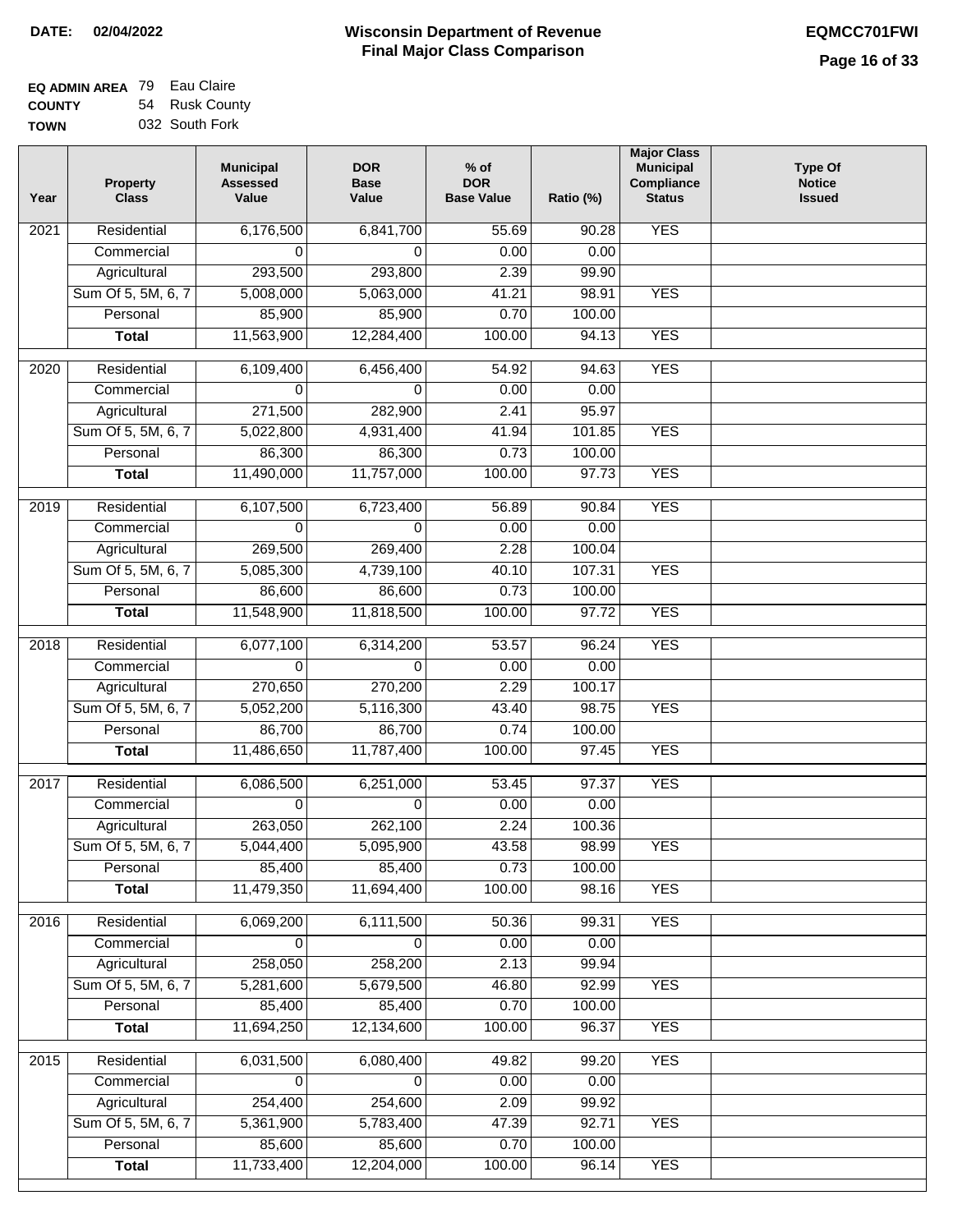| <b>EQ ADMIN AREA 79 Eau Claire</b> |                |
|------------------------------------|----------------|
| <b>COUNTY</b>                      | 54 Rusk County |
| <b>TOWN</b>                        | 034 Strickland |

| Year              | <b>Property</b><br><b>Class</b> | <b>Municipal</b><br><b>Assessed</b><br>Value | <b>DOR</b><br><b>Base</b><br>Value | $%$ of<br><b>DOR</b><br><b>Base Value</b> | Ratio (%) | <b>Major Class</b><br><b>Municipal</b><br>Compliance<br><b>Status</b> | <b>Type Of</b><br><b>Notice</b><br><b>Issued</b> |
|-------------------|---------------------------------|----------------------------------------------|------------------------------------|-------------------------------------------|-----------|-----------------------------------------------------------------------|--------------------------------------------------|
| $\overline{202}1$ | Residential                     | 17,998,000                                   | 18,217,500                         | 55.88                                     | 98.80     | <b>YES</b>                                                            |                                                  |
|                   | Commercial                      | 1,005,700                                    | 922,700                            | 2.83                                      | 109.00    |                                                                       |                                                  |
|                   | Agricultural                    | 535,600                                      | 533,900                            | 1.64                                      | 100.32    |                                                                       |                                                  |
|                   | Sum Of 5, 5M, 6, 7              | 13,310,600                                   | 12,775,600                         | 39.19                                     | 104.19    | <b>YES</b>                                                            |                                                  |
|                   | Personal                        | 152,400                                      | 152,400                            | 0.47                                      | 100.00    |                                                                       |                                                  |
|                   | <b>Total</b>                    | 33,002,300                                   | 32,602,100                         | 100.00                                    | 101.23    | <b>YES</b>                                                            |                                                  |
| $\overline{2020}$ | Residential                     | 15,577,600                                   | 17,231,500                         | 55.40                                     | 90.40     | <b>YES</b>                                                            |                                                  |
|                   | Commercial                      | 812,300                                      | 798,000                            | 2.57                                      | 101.79    |                                                                       |                                                  |
|                   | Agricultural                    | 482,500                                      | 534,600                            | 1.72                                      | 90.25     |                                                                       |                                                  |
|                   | Sum Of 5, 5M, 6, 7              | 10,782,200                                   | 12,372,800                         | 39.78                                     | 87.14     | $\overline{NO}$                                                       |                                                  |
|                   | Personal                        | 167,600                                      | 167,600                            | 0.54                                      | 100.00    |                                                                       |                                                  |
|                   | <b>Total</b>                    | 27,822,200                                   | 31,104,500                         | 100.00                                    | 89.45     | $\overline{NO}$                                                       | 2nd Notice of Non-Compliance                     |
| 2019              | Residential                     | 15,141,800                                   | 16,313,600                         | 54.43                                     | 92.82     | <b>YES</b>                                                            |                                                  |
|                   | Commercial                      | 812,300                                      | 767,300                            | 2.56                                      | 105.86    |                                                                       |                                                  |
|                   | Agricultural                    | 473,300                                      | 512,300                            | 1.71                                      | 92.39     |                                                                       |                                                  |
|                   | Sum Of 5, 5M, 6, 7              | 10,623,800                                   | 12,259,600                         | 40.90                                     | 86.66     | $\overline{NO}$                                                       |                                                  |
|                   | Personal                        | 120,700                                      | 120,700                            | 0.40                                      | 100.00    |                                                                       |                                                  |
|                   | <b>Total</b>                    | 27,171,900                                   | 29,973,500                         | 100.00                                    | 90.65     | $\overline{NO}$                                                       | 1st Notice of Non-Compliance                     |
| 2018              | Residential                     | 14,832,500                                   | 15,111,100                         | 51.42                                     | 98.16     | <b>YES</b>                                                            |                                                  |
|                   | Commercial                      | 812,300                                      | 737,800                            | 2.51                                      | 110.10    |                                                                       |                                                  |
|                   | Agricultural                    | 470,800                                      | 497,700                            | 1.69                                      | 94.60     |                                                                       |                                                  |
|                   | Sum Of 5, 5M, 6, 7              | 10,707,500                                   | 12,921,400                         | 43.97                                     | 82.87     | $\overline{10}$                                                       |                                                  |
|                   | Personal                        | 118,900                                      | 118,900                            | 0.40                                      | 100.00    |                                                                       |                                                  |
|                   | <b>Total</b>                    | 26,942,000                                   | 29,386,900                         | 100.00                                    | 91.68     | <b>NO</b>                                                             |                                                  |
| 2017              | Residential                     | 14,645,600                                   | 14,333,000                         | 49.36                                     | 102.18    | <b>YES</b>                                                            |                                                  |
|                   | Commercial                      | 814,500                                      | 760,700                            | 2.62                                      | 107.07    |                                                                       |                                                  |
|                   | Agricultural                    | 468,700                                      | 483,000                            | 1.66                                      | 97.04     |                                                                       |                                                  |
|                   | Sum Of 5, 5M, 6, 7              | 11,530,900                                   | 13,288,800                         | 45.77                                     | 86.77     | <b>NO</b>                                                             |                                                  |
|                   | Personal                        | 170,400                                      | 170,400                            | 0.59                                      | 100.00    |                                                                       |                                                  |
|                   | <b>Total</b>                    | 27,630,100                                   | 29,035,900                         | 100.00                                    | 95.16     | <b>NO</b>                                                             |                                                  |
| 2016              | Residential                     | 14,394,300                                   | 14,115,800                         | 49.05                                     | 101.97    | <b>YES</b>                                                            |                                                  |
|                   | Commercial                      | 814,500                                      | 784,200                            | 2.72                                      | 103.86    |                                                                       |                                                  |
|                   | Agricultural                    | 469,600                                      | 476,100                            | 1.65                                      | 98.63     |                                                                       |                                                  |
|                   | Sum Of 5, 5M, 6, 7              | 11,375,100                                   | 13,218,100                         | 45.93                                     | 86.06     | $\overline{NO}$                                                       |                                                  |
|                   | Personal                        | 184,300                                      | 184,300                            | 0.64                                      | 100.00    |                                                                       |                                                  |
|                   | <b>Total</b>                    | 27,237,800                                   | 28,778,500                         | 100.00                                    | 94.65     | $\overline{NO}$                                                       |                                                  |
| 2015              | Residential                     | 14,031,300                                   | 14,448,800                         | 53.37                                     | 97.11     | <b>YES</b>                                                            |                                                  |
|                   | Commercial                      | 1,108,300                                    | 1,106,500                          | 4.09                                      | 100.16    |                                                                       |                                                  |
|                   | Agricultural                    | 469,400                                      | 469,900                            | 1.74                                      | 99.89     |                                                                       |                                                  |
|                   | Sum Of 5, 5M, 6, 7              | 10,898,000                                   | 10,875,900                         | 40.17                                     | 100.20    | <b>YES</b>                                                            |                                                  |
|                   | Personal                        | 170,300                                      | 170,300                            | 0.63                                      | 100.00    |                                                                       |                                                  |
|                   | <b>Total</b>                    | 26,677,300                                   | 27,071,400                         | 100.00                                    | 98.54     | <b>YES</b>                                                            |                                                  |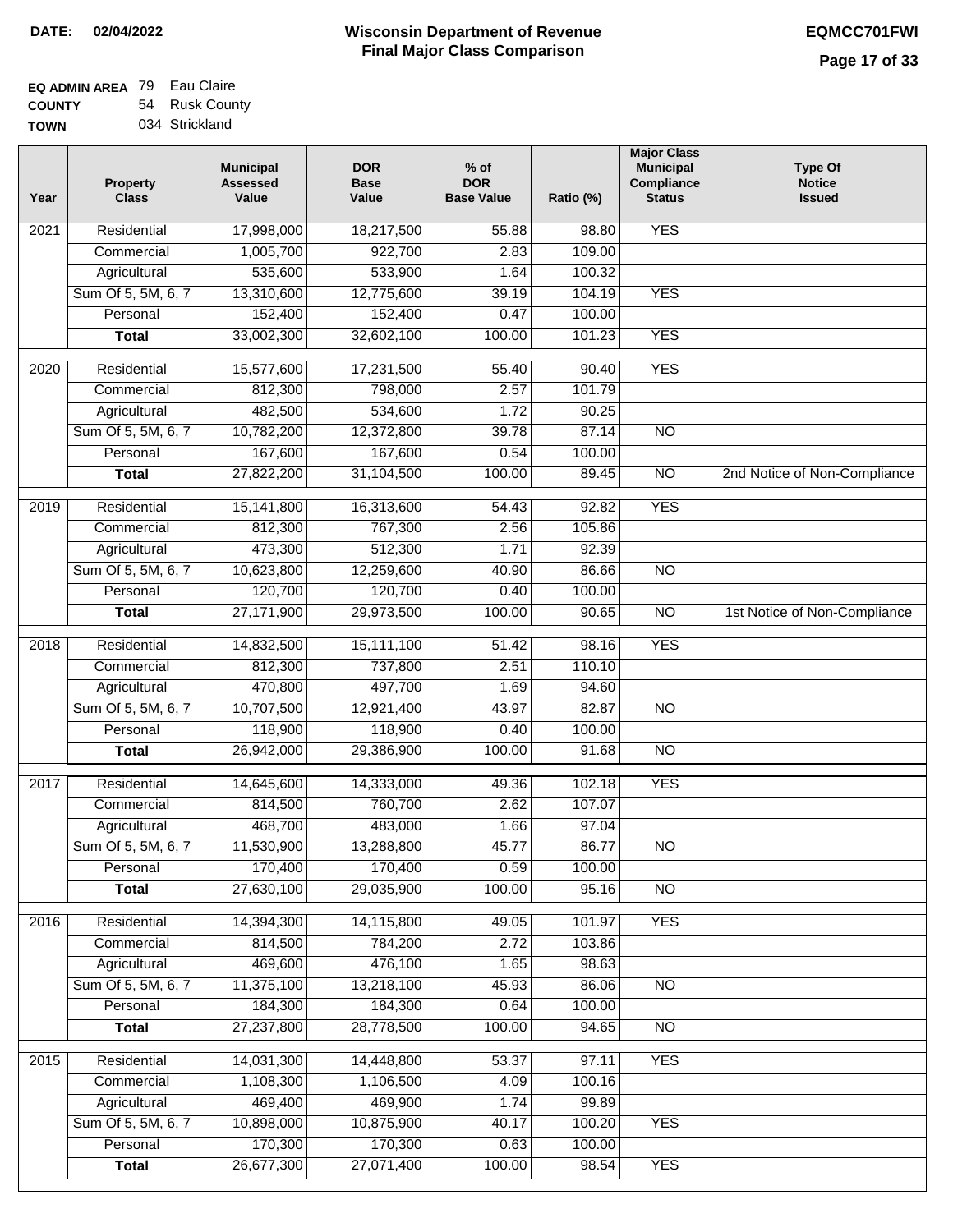$\overline{\phantom{a}}$ 

| <b>EQ ADMIN AREA</b> 79 Eau Claire |                |
|------------------------------------|----------------|
| <b>COUNTY</b>                      | 54 Rusk County |
| <b>TOWN</b>                        | 036 Stubbs     |

| Year | Property<br><b>Class</b> | <b>Municipal</b><br><b>Assessed</b><br>Value | <b>DOR</b><br><b>Base</b><br>Value | $%$ of<br><b>DOR</b><br><b>Base Value</b> | Ratio (%)       | <b>Major Class</b><br><b>Municipal</b><br>Compliance<br><b>Status</b> | <b>Type Of</b><br><b>Notice</b><br><b>Issued</b> |
|------|--------------------------|----------------------------------------------|------------------------------------|-------------------------------------------|-----------------|-----------------------------------------------------------------------|--------------------------------------------------|
| 2021 | Residential              | 34,001,800                                   | 41,005,600                         | 67.54                                     | 82.92           | $\overline{NO}$                                                       |                                                  |
|      | Commercial               | 5,756,900                                    | 5,360,900                          | 8.83                                      | 107.39          |                                                                       |                                                  |
|      | Agricultural             | 1,326,200                                    | 1,322,800                          | 2.18                                      | 100.26          |                                                                       |                                                  |
|      | Sum Of 5, 5M, 6, 7       | 13,922,000                                   | 12,961,200                         | 21.35                                     | 107.41          | <b>YES</b>                                                            |                                                  |
|      | Personal                 | 64,400                                       | 64,400                             | 0.11                                      | 100.00          |                                                                       |                                                  |
|      | <b>Total</b>             | 55,071,300                                   | 60,714,900                         | 100.00                                    | 90.70           | $\overline{NO}$                                                       |                                                  |
| 2020 | Residential              | 33,973,800                                   | 39,288,800                         | 66.25                                     | 86.47           | $\overline{NO}$                                                       |                                                  |
|      | Commercial               | 5,795,000                                    | 5,827,100                          | 9.83                                      | 99.45           |                                                                       |                                                  |
|      | Agricultural             | 1,277,600                                    | 1,276,000                          | 2.15                                      | 100.13          |                                                                       |                                                  |
|      | Sum Of 5, 5M, 6, 7       | 13,910,500                                   | 12,851,800                         | 21.67                                     | 108.24          | <b>YES</b>                                                            |                                                  |
|      | Personal                 | 58,400                                       | 58,400                             | 0.10                                      | 100.00          |                                                                       |                                                  |
|      | <b>Total</b>             | 55,015,300                                   | 59,302,100                         | 100.00                                    | 92.77           | $\overline{NO}$                                                       |                                                  |
|      |                          |                                              |                                    |                                           |                 |                                                                       |                                                  |
| 2019 | Residential              | 33,946,200                                   | 37,672,800                         | 64.30                                     | 90.11<br>100.44 | <b>YES</b>                                                            |                                                  |
|      | Commercial               | 5,795,000                                    | 5,769,400<br>1,750,500             | 9.85<br>2.99                              | 69.88           |                                                                       |                                                  |
|      | Agricultural             | 1,223,200                                    |                                    |                                           |                 |                                                                       |                                                  |
|      | Sum Of 5, 5M, 6, 7       | 13,814,200                                   | 13,335,000                         | 22.76                                     | 103.59          | <b>YES</b>                                                            |                                                  |
|      | Personal                 | 59,100<br>54,837,700                         | 62,200                             | 0.11<br>100.00                            | 95.02<br>93.60  | <b>YES</b>                                                            |                                                  |
|      | <b>Total</b>             |                                              | 58,589,900                         |                                           |                 |                                                                       |                                                  |
| 2018 | Residential              | 33,743,700                                   | 34,980,400                         | 62.57                                     | 96.46           | <b>YES</b>                                                            |                                                  |
|      | Commercial               | 5,795,000                                    | 5,547,500                          | 9.92                                      | 104.46          |                                                                       |                                                  |
|      | Agricultural             | 1,228,300                                    | 1,706,600                          | 3.05                                      | 71.97           |                                                                       |                                                  |
|      | Sum Of 5, 5M, 6, 7       | 13,937,300                                   | 13,583,700                         | 24.30                                     | 102.60          | <b>YES</b>                                                            |                                                  |
|      | Personal                 | 78,900                                       | 85,800                             | 0.15                                      | 91.96           |                                                                       |                                                  |
|      | <b>Total</b>             | 54,783,200                                   | 55,904,000                         | 100.00                                    | 98.00           | <b>YES</b>                                                            |                                                  |
| 2017 | Residential              | 33,989,500                                   | 33,834,000                         | 59.98                                     | 100.46          | <b>YES</b>                                                            |                                                  |
|      | Commercial               | 5,865,300                                    | 5,780,200                          | 10.25                                     | 101.47          | <b>YES</b>                                                            |                                                  |
|      | Agricultural             | 1,229,300                                    | 1,663,900                          | 2.95                                      | 73.88           |                                                                       |                                                  |
|      | Sum Of 5, 5M, 6, 7       | 13,962,200                                   | 14,397,300                         | 25.52                                     | 96.98           | <b>YES</b>                                                            |                                                  |
|      | Personal                 | 694,400                                      | 731,000                            | 1.30                                      | 94.99           |                                                                       |                                                  |
|      | <b>Total</b>             | 55,740,700                                   | 56,406,400                         | 100.00                                    | 98.82           | <b>YES</b>                                                            |                                                  |
| 2016 | Residential              | 33,903,500                                   | 33,327,600                         | 59.82                                     | 101.73          | <b>YES</b>                                                            |                                                  |
|      | Commercial               | 5,865,300                                    | 5,932,100                          | 10.65                                     | 98.87           | <b>YES</b>                                                            |                                                  |
|      | Agricultural             | 1,232,600                                    | 1,644,200                          | 2.95                                      | 74.97           |                                                                       |                                                  |
|      | Sum Of 5, 5M, 6, 7       | 14,022,900                                   | 14,259,900                         | 25.60                                     | 98.34           | <b>YES</b>                                                            |                                                  |
|      | Personal                 | 519,000                                      | 546,300                            | 0.98                                      | 95.00           |                                                                       |                                                  |
|      | <b>Total</b>             | 55,543,300                                   | 55,710,100                         | 100.00                                    | 99.70           | <b>YES</b>                                                            |                                                  |
| 2015 | Residential              | 34,164,000                                   | 35,239,400                         | 60.93                                     | 96.95           | <b>YES</b>                                                            |                                                  |
|      | Commercial               | 5,865,300                                    | 6,142,800                          | 10.62                                     | 95.48           | <b>YES</b>                                                            |                                                  |
|      | Agricultural             | 1,232,600                                    | 1,621,400                          | 2.80                                      | 76.02           |                                                                       |                                                  |
|      | Sum Of 5, 5M, 6, 7       | 14,083,400                                   | 14,261,600                         | 24.66                                     | 98.75           | <b>YES</b>                                                            |                                                  |
|      | Personal                 | 549,200                                      | 572,100                            | 0.99                                      | 96.00           |                                                                       |                                                  |
|      | <b>Total</b>             | 55,894,500                                   | 57,837,300                         | 100.00                                    | 96.64           | <b>YES</b>                                                            |                                                  |
|      |                          |                                              |                                    |                                           |                 |                                                                       |                                                  |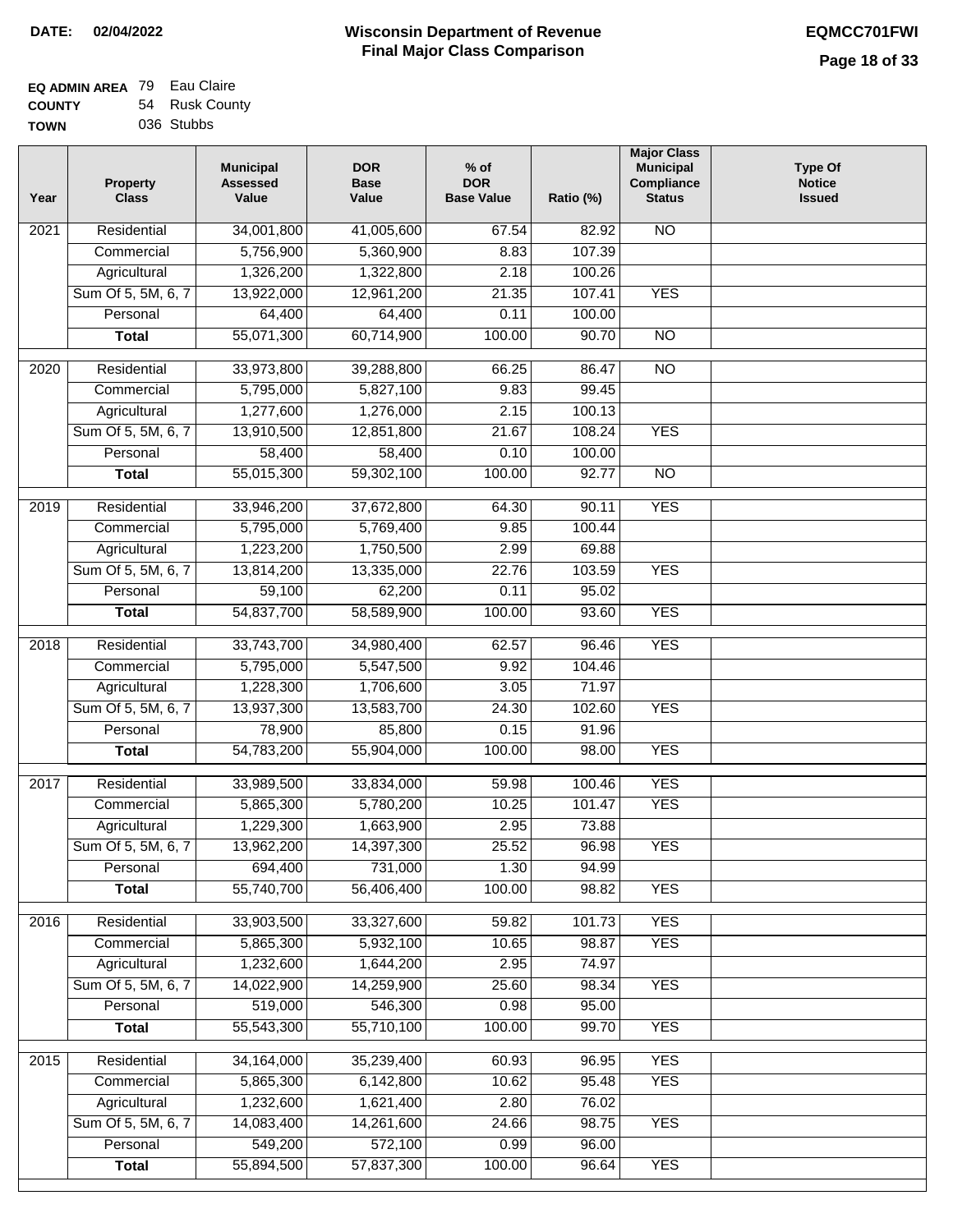| <b>EQ ADMIN AREA 79 Eau Claire</b> |                |
|------------------------------------|----------------|
| <b>COUNTY</b>                      | 54 Rusk County |
| <b>TOWN</b>                        | 038 Thornapple |

| $\overline{NO}$<br>Residential<br>42,573,400<br>51,456,800<br>74.53<br>2021<br>82.74<br>741,700<br>734,500<br>1.06<br>100.98<br>Commercial<br>941,400<br>Agricultural<br>895,300<br>1.36<br>95.10<br>Sum Of 5, 5M, 6, 7<br><b>YES</b><br>15,297,750<br>15,659,200<br>22.68<br>97.69<br>253,900<br>0.37<br>241,200<br>95.00<br>Personal<br>59,749,350<br>69,045,800<br>100.00<br>86.54<br>$\overline{NO}$<br><b>Total</b><br>71.74<br><b>YES</b><br>2020<br>Residential<br>41,785,600<br>44,496,600<br>93.91<br>741,700<br>734,500<br>1.18<br>100.98<br>Commercial<br>844,100<br>908,000<br>1.46<br>92.96<br>Agricultural<br>Sum Of 5, 5M, 6, 7<br><b>YES</b><br>15,259,850<br>15,584,900<br>25.13<br>97.91<br>273,700<br>297,500<br>92.00<br>Personal<br>0.48<br><b>YES</b><br>58,904,950<br>62,021,500<br>100.00<br>94.98<br><b>Total</b><br><b>YES</b><br>Residential<br>41,672,900<br>45,295,000<br>71.35<br>92.00<br>2019<br>590,200<br>563,100<br>0.89<br>104.81<br>Commercial<br>838,000<br>870,200<br>1.37<br>96.30<br>Agricultural<br><b>YES</b><br>Sum Of 5, 5M, 6, 7<br>15,270,050<br>25.71<br>93.55 |
|----------------------------------------------------------------------------------------------------------------------------------------------------------------------------------------------------------------------------------------------------------------------------------------------------------------------------------------------------------------------------------------------------------------------------------------------------------------------------------------------------------------------------------------------------------------------------------------------------------------------------------------------------------------------------------------------------------------------------------------------------------------------------------------------------------------------------------------------------------------------------------------------------------------------------------------------------------------------------------------------------------------------------------------------------------------------------------------------------------------|
|                                                                                                                                                                                                                                                                                                                                                                                                                                                                                                                                                                                                                                                                                                                                                                                                                                                                                                                                                                                                                                                                                                                |
|                                                                                                                                                                                                                                                                                                                                                                                                                                                                                                                                                                                                                                                                                                                                                                                                                                                                                                                                                                                                                                                                                                                |
|                                                                                                                                                                                                                                                                                                                                                                                                                                                                                                                                                                                                                                                                                                                                                                                                                                                                                                                                                                                                                                                                                                                |
|                                                                                                                                                                                                                                                                                                                                                                                                                                                                                                                                                                                                                                                                                                                                                                                                                                                                                                                                                                                                                                                                                                                |
|                                                                                                                                                                                                                                                                                                                                                                                                                                                                                                                                                                                                                                                                                                                                                                                                                                                                                                                                                                                                                                                                                                                |
|                                                                                                                                                                                                                                                                                                                                                                                                                                                                                                                                                                                                                                                                                                                                                                                                                                                                                                                                                                                                                                                                                                                |
|                                                                                                                                                                                                                                                                                                                                                                                                                                                                                                                                                                                                                                                                                                                                                                                                                                                                                                                                                                                                                                                                                                                |
|                                                                                                                                                                                                                                                                                                                                                                                                                                                                                                                                                                                                                                                                                                                                                                                                                                                                                                                                                                                                                                                                                                                |
|                                                                                                                                                                                                                                                                                                                                                                                                                                                                                                                                                                                                                                                                                                                                                                                                                                                                                                                                                                                                                                                                                                                |
|                                                                                                                                                                                                                                                                                                                                                                                                                                                                                                                                                                                                                                                                                                                                                                                                                                                                                                                                                                                                                                                                                                                |
|                                                                                                                                                                                                                                                                                                                                                                                                                                                                                                                                                                                                                                                                                                                                                                                                                                                                                                                                                                                                                                                                                                                |
|                                                                                                                                                                                                                                                                                                                                                                                                                                                                                                                                                                                                                                                                                                                                                                                                                                                                                                                                                                                                                                                                                                                |
|                                                                                                                                                                                                                                                                                                                                                                                                                                                                                                                                                                                                                                                                                                                                                                                                                                                                                                                                                                                                                                                                                                                |
|                                                                                                                                                                                                                                                                                                                                                                                                                                                                                                                                                                                                                                                                                                                                                                                                                                                                                                                                                                                                                                                                                                                |
|                                                                                                                                                                                                                                                                                                                                                                                                                                                                                                                                                                                                                                                                                                                                                                                                                                                                                                                                                                                                                                                                                                                |
| 16,323,600                                                                                                                                                                                                                                                                                                                                                                                                                                                                                                                                                                                                                                                                                                                                                                                                                                                                                                                                                                                                                                                                                                     |
| 408,400<br>429,900<br>Personal<br>0.68<br>95.00                                                                                                                                                                                                                                                                                                                                                                                                                                                                                                                                                                                                                                                                                                                                                                                                                                                                                                                                                                                                                                                                |
| 58,779,550<br>100.00<br>92.59<br><b>YES</b><br>63,481,800<br><b>Total</b>                                                                                                                                                                                                                                                                                                                                                                                                                                                                                                                                                                                                                                                                                                                                                                                                                                                                                                                                                                                                                                      |
| Residential<br>41,392,900<br>43,154,900<br>69.23<br>95.92<br><b>YES</b><br>2018                                                                                                                                                                                                                                                                                                                                                                                                                                                                                                                                                                                                                                                                                                                                                                                                                                                                                                                                                                                                                                |
| Commercial<br>412,400<br>361,600<br>0.58<br>114.05                                                                                                                                                                                                                                                                                                                                                                                                                                                                                                                                                                                                                                                                                                                                                                                                                                                                                                                                                                                                                                                             |
| 829,600<br>836,800<br>Agricultural<br>1.34<br>99.14                                                                                                                                                                                                                                                                                                                                                                                                                                                                                                                                                                                                                                                                                                                                                                                                                                                                                                                                                                                                                                                            |
| Sum Of 5, 5M, 6, 7<br>15,516,150<br>17,573,200<br>28.19<br>88.29<br>$\overline{NO}$                                                                                                                                                                                                                                                                                                                                                                                                                                                                                                                                                                                                                                                                                                                                                                                                                                                                                                                                                                                                                            |
| Personal<br>408,200<br>408,200<br>0.65<br>100.00                                                                                                                                                                                                                                                                                                                                                                                                                                                                                                                                                                                                                                                                                                                                                                                                                                                                                                                                                                                                                                                               |
| 58,559,250<br>62,334,700<br>100.00<br>$\overline{NO}$<br>2nd Notice of Non-Compliance<br><b>Total</b><br>93.94                                                                                                                                                                                                                                                                                                                                                                                                                                                                                                                                                                                                                                                                                                                                                                                                                                                                                                                                                                                                 |
| 2017<br>Residential<br>41,224,900<br>42,046,300<br>68.37<br>98.05<br><b>YES</b>                                                                                                                                                                                                                                                                                                                                                                                                                                                                                                                                                                                                                                                                                                                                                                                                                                                                                                                                                                                                                                |
| 372,700<br>Commercial<br>412,400<br>0.61<br>110.65                                                                                                                                                                                                                                                                                                                                                                                                                                                                                                                                                                                                                                                                                                                                                                                                                                                                                                                                                                                                                                                             |
| 829,600<br>817,500<br>1.33<br>101.48<br>Agricultural                                                                                                                                                                                                                                                                                                                                                                                                                                                                                                                                                                                                                                                                                                                                                                                                                                                                                                                                                                                                                                                           |
| 15,529,050<br>17,813,700<br>28.97<br>Sum Of 5, 5M, 6, 7<br>87.17<br>N <sub>O</sub>                                                                                                                                                                                                                                                                                                                                                                                                                                                                                                                                                                                                                                                                                                                                                                                                                                                                                                                                                                                                                             |
| 449,600<br>0.73<br>Personal<br>449,600<br>100.00                                                                                                                                                                                                                                                                                                                                                                                                                                                                                                                                                                                                                                                                                                                                                                                                                                                                                                                                                                                                                                                               |
| 58,445,550<br>61,499,800<br>100.00<br>95.03<br>1st Notice of Non-Compliance<br><b>Total</b><br><b>NO</b>                                                                                                                                                                                                                                                                                                                                                                                                                                                                                                                                                                                                                                                                                                                                                                                                                                                                                                                                                                                                       |
| Residential<br>41,034,800<br>41,857,800<br><b>YES</b><br>2016<br>68.31<br>98.03                                                                                                                                                                                                                                                                                                                                                                                                                                                                                                                                                                                                                                                                                                                                                                                                                                                                                                                                                                                                                                |
| 415,800<br>387,300<br>0.63<br>107.36<br>Commercial                                                                                                                                                                                                                                                                                                                                                                                                                                                                                                                                                                                                                                                                                                                                                                                                                                                                                                                                                                                                                                                             |
| 826,600<br>800,600<br>Agricultural<br>1.31<br>103.25                                                                                                                                                                                                                                                                                                                                                                                                                                                                                                                                                                                                                                                                                                                                                                                                                                                                                                                                                                                                                                                           |
| Sum Of 5, 5M, 6, 7<br>15,413,050<br>17,763,900<br>28.99<br>86.77<br>N <sub>O</sub>                                                                                                                                                                                                                                                                                                                                                                                                                                                                                                                                                                                                                                                                                                                                                                                                                                                                                                                                                                                                                             |
| 463,300<br>463,300<br>Personal<br>0.76<br>100.00                                                                                                                                                                                                                                                                                                                                                                                                                                                                                                                                                                                                                                                                                                                                                                                                                                                                                                                                                                                                                                                               |
| 58,153,550<br>61,272,900<br>100.00<br>94.91<br>$\overline{NO}$<br><b>Total</b>                                                                                                                                                                                                                                                                                                                                                                                                                                                                                                                                                                                                                                                                                                                                                                                                                                                                                                                                                                                                                                 |
| <b>YES</b><br>2015<br>Residential<br>40,771,700<br>40,003,200<br>67.64<br>101.92                                                                                                                                                                                                                                                                                                                                                                                                                                                                                                                                                                                                                                                                                                                                                                                                                                                                                                                                                                                                                               |
| 443,600<br>428,900<br>0.73<br>103.43<br>Commercial                                                                                                                                                                                                                                                                                                                                                                                                                                                                                                                                                                                                                                                                                                                                                                                                                                                                                                                                                                                                                                                             |
| 792,100<br>826,300<br>1.34<br>104.32<br>Agricultural                                                                                                                                                                                                                                                                                                                                                                                                                                                                                                                                                                                                                                                                                                                                                                                                                                                                                                                                                                                                                                                           |
| Sum Of 5, 5M, 6, 7<br>15,518,250<br>17,506,100<br>29.60<br>88.64<br><b>NO</b>                                                                                                                                                                                                                                                                                                                                                                                                                                                                                                                                                                                                                                                                                                                                                                                                                                                                                                                                                                                                                                  |
| 410,700<br>410,700<br>Personal<br>0.69<br>100.00                                                                                                                                                                                                                                                                                                                                                                                                                                                                                                                                                                                                                                                                                                                                                                                                                                                                                                                                                                                                                                                               |
| 57,970,550<br>59,141,000<br>100.00<br><b>Total</b><br>98.02<br>NO                                                                                                                                                                                                                                                                                                                                                                                                                                                                                                                                                                                                                                                                                                                                                                                                                                                                                                                                                                                                                                              |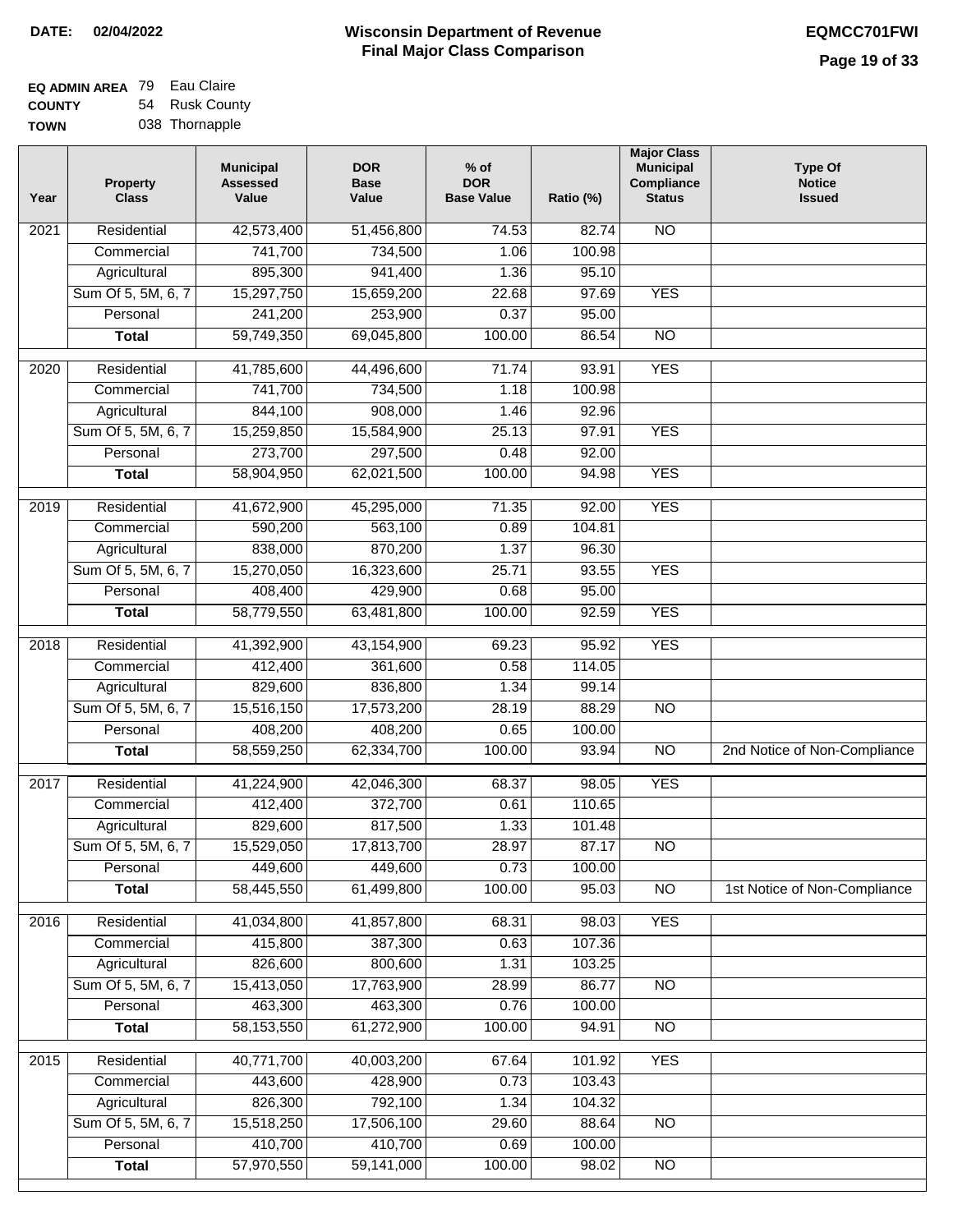| EQ ADMIN AREA 79 Eau Claire |                |
|-----------------------------|----------------|
| <b>COUNTY</b>               | 54 Rusk County |

**TOWN** 040 True

| Year | <b>Property</b><br><b>Class</b> | <b>Municipal</b><br><b>Assessed</b><br>Value | <b>DOR</b><br><b>Base</b><br>Value | $%$ of<br><b>DOR</b><br><b>Base Value</b> | Ratio (%)      | <b>Major Class</b><br><b>Municipal</b><br>Compliance<br><b>Status</b> | <b>Type Of</b><br><b>Notice</b><br><b>Issued</b> |
|------|---------------------------------|----------------------------------------------|------------------------------------|-------------------------------------------|----------------|-----------------------------------------------------------------------|--------------------------------------------------|
| 2021 | Residential                     | 8,170,000                                    | 8,418,800                          | 48.92                                     | 97.04          | <b>YES</b>                                                            |                                                  |
|      | Commercial                      | 235,000                                      | 240,300                            | 1.40                                      | 97.79          |                                                                       |                                                  |
|      | Agricultural                    | 780,700                                      | 779,600                            | 4.53                                      | 100.14         |                                                                       |                                                  |
|      | Sum Of 5, 5M, 6, 7              | 6,913,600                                    | 7,679,800                          | 44.63                                     | 90.02          | <b>YES</b>                                                            |                                                  |
|      | Personal                        | 89,300                                       | 89,300                             | 0.52                                      | 100.00         |                                                                       |                                                  |
|      | <b>Total</b>                    | 16,188,600                                   | 17,207,800                         | 100.00                                    | 94.08          | <b>YES</b>                                                            |                                                  |
| 2020 | Residential                     | 7,873,700                                    | 8,147,100                          | 47.91                                     | 96.64          | <b>YES</b>                                                            |                                                  |
|      | Commercial                      | 234,600                                      | 240,300                            | 1.41                                      | 97.63          |                                                                       |                                                  |
|      | Agricultural                    | 706,600                                      | 749,200                            | 4.41                                      | 94.31          |                                                                       |                                                  |
|      | Sum Of 5, 5M, 6, 7              | 7,005,900                                    | 7,761,400                          | 45.64                                     | 90.27          | <b>YES</b>                                                            |                                                  |
|      | Personal                        | 107,000                                      | 107,000                            | 0.63                                      | 100.00         |                                                                       |                                                  |
|      | <b>Total</b>                    | 15,927,800                                   | 17,005,000                         | 100.00                                    | 93.67          | <b>YES</b>                                                            |                                                  |
|      |                                 |                                              |                                    |                                           |                |                                                                       |                                                  |
| 2019 | Residential                     | 7,779,600                                    | 8,389,200                          | 50.11                                     | 92.73          | <b>YES</b>                                                            |                                                  |
|      | Commercial                      | 234,600                                      | 238,000                            | 1.42                                      | 98.57          |                                                                       |                                                  |
|      | Agricultural                    | 663,000                                      | 718,800                            | 4.29                                      | 92.24          |                                                                       |                                                  |
|      | Sum Of 5, 5M, 6, 7              | 7,053,900                                    | 7,291,200                          | 43.55                                     | 96.75          | <b>YES</b>                                                            |                                                  |
|      | Personal                        | 104,400                                      | 104,400                            | 0.62                                      | 100.00         |                                                                       |                                                  |
|      | <b>Total</b>                    | 15,835,500                                   | 16,741,600                         | 100.00                                    | 94.59          | <b>YES</b>                                                            |                                                  |
| 2018 | Residential                     | 7,512,300                                    | 7,691,000                          | 47.74                                     | 97.68          | <b>YES</b>                                                            |                                                  |
|      | Commercial                      | 234,600                                      | 228,800                            | 1.42                                      | 102.53         |                                                                       |                                                  |
|      | Agricultural                    | 664,400                                      | 697,900                            | 4.33                                      | 95.20          |                                                                       |                                                  |
|      | Sum Of 5, 5M, 6, 7              | 7,078,900                                    | 7,393,700                          | 45.89                                     | 95.74          | <b>YES</b>                                                            |                                                  |
|      | Personal                        | 99,100                                       | 99,100                             | 0.62                                      | 100.00         |                                                                       |                                                  |
|      | <b>Total</b>                    | 15,589,300                                   | 16,110,500                         | 100.00                                    | 96.76          | <b>YES</b>                                                            |                                                  |
| 2017 | Residential                     | 7,503,400                                    | 7,604,900                          | 45.58                                     | 98.67          | <b>YES</b>                                                            |                                                  |
|      | Commercial                      | 234,300                                      | 235,800                            | 1.41                                      | 99.36          |                                                                       |                                                  |
|      | Agricultural                    | 663,900                                      | 680,800                            | 4.08                                      | 97.52          |                                                                       |                                                  |
|      | Sum Of 5, 5M, 6, 7              | 7,113,600                                    | 8,059,700                          | 48.31                                     | 88.26          | <b>NO</b>                                                             |                                                  |
|      | Personal                        | 103,000                                      | 103,000                            | 0.62                                      | 100.00         |                                                                       |                                                  |
|      | <b>Total</b>                    | 15,618,200                                   | 16,684,200                         | 100.00                                    | 93.61          | <b>NO</b>                                                             | 1st Notice of Non-Compliance                     |
|      |                                 |                                              |                                    |                                           |                |                                                                       |                                                  |
| 2016 | Residential<br>Commercial       | 7,412,000<br>234,300                         | 7,687,600<br>243,100               | 45.30<br>1.43                             | 96.42<br>96.38 | <b>YES</b>                                                            |                                                  |
|      | Agricultural                    | 663,900                                      | 671,000                            | 3.95                                      | 98.94          |                                                                       |                                                  |
|      | Sum Of 5, 5M, 6, 7              | 7,191,600                                    | 8,273,000                          | 48.75                                     | 86.93          | $\overline{NO}$                                                       |                                                  |
|      | Personal                        | 95,500                                       | 95,500                             | 0.56                                      | 100.00         |                                                                       |                                                  |
|      | <b>Total</b>                    | 15,597,300                                   | 16,970,200                         | 100.00                                    | 91.91          | N <sub>O</sub>                                                        |                                                  |
|      |                                 |                                              |                                    |                                           |                |                                                                       |                                                  |
| 2015 | Residential                     | 7,238,100                                    | 7,362,800                          | 43.68                                     | 98.31          | <b>YES</b>                                                            |                                                  |
|      | Commercial                      | 234,300                                      | 253,300                            | 1.50                                      | 92.50          |                                                                       |                                                  |
|      | Agricultural                    | 667,000                                      | 666,500                            | 3.95                                      | 100.08         |                                                                       |                                                  |
|      | Sum Of 5, 5M, 6, 7              | 7,253,100                                    | 8,480,000                          | 50.31                                     | 85.53          | <b>NO</b>                                                             |                                                  |
|      | Personal                        | 94,300                                       | 94,300                             | 0.56                                      | 100.00         |                                                                       |                                                  |
|      | <b>Total</b>                    | 15,486,800                                   | 16,856,900                         | 100.00                                    | 91.87          | NO                                                                    |                                                  |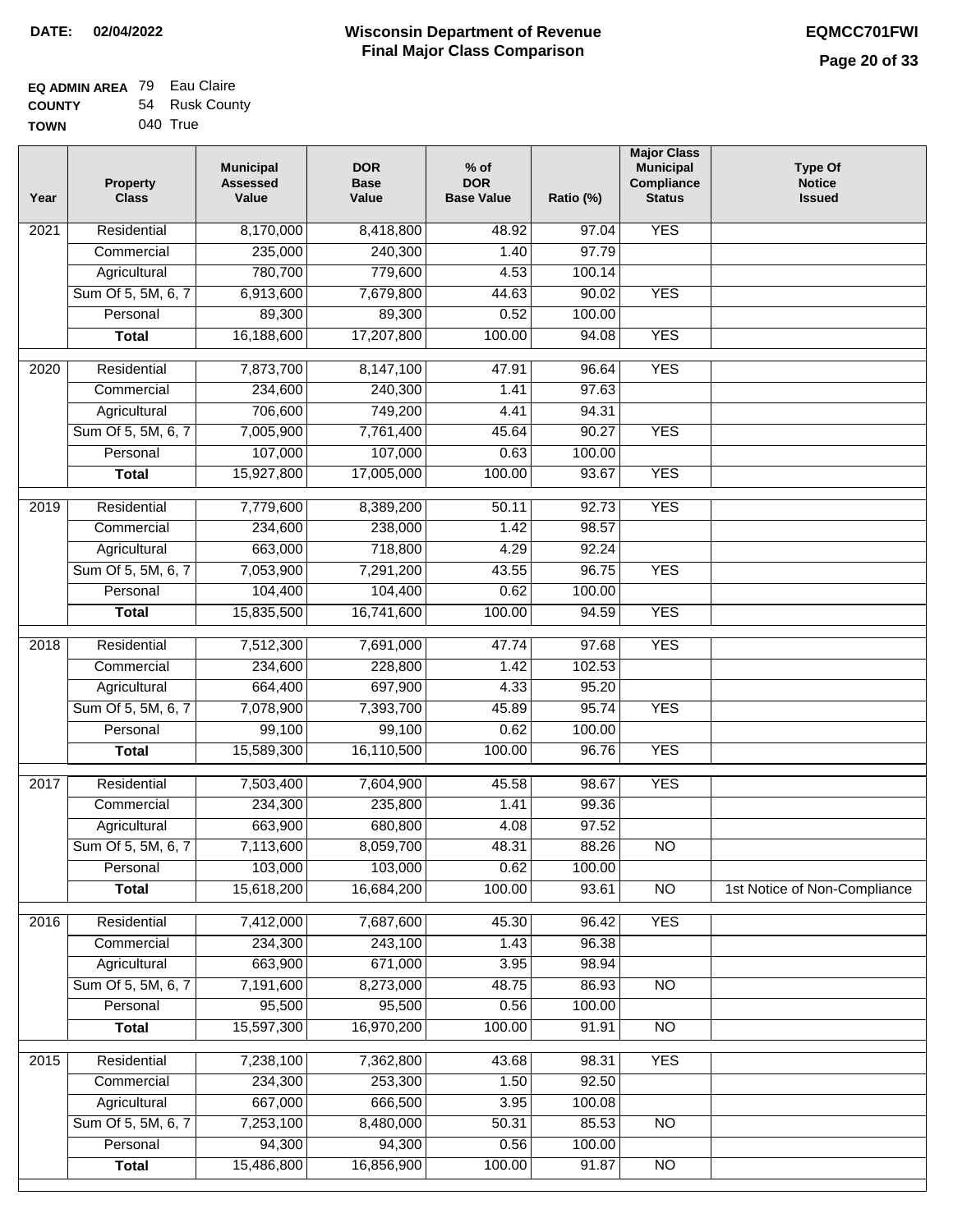| EQ ADMIN AREA 79 Eau Claire |                |
|-----------------------------|----------------|
| <b>COUNTY</b>               | 54 Rusk County |
| <b>TOWN</b>                 | 042 Washington |

| 53,056,600<br><b>NO</b><br>2021<br>Residential<br>62,080,400<br>80.17<br>85.46<br>1,863,500<br>2,078,200<br>2.68<br>89.67<br>Commercial<br>620,100<br>Agricultural<br>619,900<br>0.80<br>100.03<br>Sum Of 5, 5M, 6, 7<br>12,190,200<br>12,104,000<br>15.63<br>100.71<br><b>YES</b><br>555,800<br>555,800<br>0.72<br>Personal<br>100.00<br>68,286,200<br>77,438,300<br>100.00<br>88.18<br>$\overline{NO}$<br><b>Total</b><br>$\overline{NO}$<br>2020<br>Residential<br>52,479,800<br>61,516,800<br>79.86<br>85.31<br>1,842,700<br>2,236,300<br>82.40<br>2.90<br>Commercial<br>Agricultural<br>596,500<br>595,400<br>0.77<br>100.18<br>Sum Of 5, 5M, 6, 7<br>12,155,700<br><b>YES</b><br>12,256,600<br>15.78<br>100.83<br>529,400<br>529,400<br>0.69<br>100.00<br>Personal<br>67,705,000<br>77,033,600<br>100.00<br>$\overline{NO}$<br>87.89<br><b>Total</b><br>78.39<br><b>YES</b><br>2019<br>Residential<br>51,794,300<br>57,535,400<br>90.02<br>1,849,800<br>2,222,000<br>3.03<br>83.25<br>Commercial<br>574,200<br>572,400<br>0.78<br>100.31<br>Agricultural<br><b>YES</b><br>Sum Of 5, 5M, 6, 7<br>12,332,800<br>12,547,100<br>17.09<br>98.29<br>522,700<br>522,700<br>0.71<br>Personal<br>100.00<br>67,073,800<br>73,399,600<br>100.00<br><b>YES</b><br>91.38<br><b>Total</b><br>Residential<br>51,867,700<br>77.10<br>98.78<br><b>YES</b><br>2018<br>52,507,300<br>87.64<br>Commercial<br>1,869,900<br>2,133,500<br>3.13<br>551,800<br>551,600<br>100.04<br>Agricultural<br>0.81<br>Sum Of 5, 5M, 6, 7<br>12,611,900<br>12,391,800<br>18.20<br>101.78<br><b>YES</b><br>Personal<br>514,600<br>514,600<br>0.76<br>100.00<br>67,415,900<br>68,098,800<br>100.00<br>99.00<br><b>YES</b><br><b>Total</b><br>2017<br>Residential<br>51,093,900<br>51,828,500<br>98.58<br><b>YES</b><br>75.96<br>3.22<br>1,869,900<br>2,199,500<br>85.01<br>Commercial<br>512,500<br>0.75<br>511,800<br>100.14<br>Agricultural<br>10,887,400<br>13,178,600<br>19.32<br>Sum Of 5, 5M, 6, 7<br>82.61<br><b>NO</b><br>510,100<br>0.75<br>Personal<br>510,100<br>100.00<br>64,873,800<br>68,228,500<br>100.00<br>95.08<br><b>Total</b><br><b>NO</b><br><b>YES</b><br>Residential<br>50,326,800<br>53,631,800<br>76.95<br>2016<br>93.84<br>1,908,000<br>2,359,100<br>3.38<br>Commercial<br>80.88<br>540,800<br>Agricultural<br>666,200<br>0.96<br>81.18<br>Sum Of 5, 5M, 6, 7<br>10,970,600<br>18.07<br>12,592,300<br>87.12<br>N <sub>O</sub><br>429,100<br>451,600<br>0.65<br>95.02<br>Personal<br>64,175,300<br>100.00<br>69,701,000<br>92.07<br>N <sub>O</sub><br><b>Total</b><br><b>YES</b><br>Residential<br>49,953,300<br>52,691,200<br>76.47<br>94.80<br>2015<br>1,908,000<br>2,457,400<br>3.57<br>77.64<br>Commercial<br>541,900<br>658,800<br>0.96<br>82.26<br>Agricultural<br>Sum Of 5, 5M, 6, 7<br>10,938,100<br>18.33<br>12,632,000<br>86.59<br><b>NO</b><br>420,900<br>467,700<br>Personal<br>0.68<br>89.99 | Year | <b>Property</b><br><b>Class</b> | <b>Municipal</b><br><b>Assessed</b><br>Value | <b>DOR</b><br><b>Base</b><br>Value | $%$ of<br><b>DOR</b><br><b>Base Value</b> | Ratio (%) | <b>Major Class</b><br><b>Municipal</b><br>Compliance<br><b>Status</b> | <b>Type Of</b><br><b>Notice</b><br><b>Issued</b> |
|----------------------------------------------------------------------------------------------------------------------------------------------------------------------------------------------------------------------------------------------------------------------------------------------------------------------------------------------------------------------------------------------------------------------------------------------------------------------------------------------------------------------------------------------------------------------------------------------------------------------------------------------------------------------------------------------------------------------------------------------------------------------------------------------------------------------------------------------------------------------------------------------------------------------------------------------------------------------------------------------------------------------------------------------------------------------------------------------------------------------------------------------------------------------------------------------------------------------------------------------------------------------------------------------------------------------------------------------------------------------------------------------------------------------------------------------------------------------------------------------------------------------------------------------------------------------------------------------------------------------------------------------------------------------------------------------------------------------------------------------------------------------------------------------------------------------------------------------------------------------------------------------------------------------------------------------------------------------------------------------------------------------------------------------------------------------------------------------------------------------------------------------------------------------------------------------------------------------------------------------------------------------------------------------------------------------------------------------------------------------------------------------------------------------------------------------------------------------------------------------------------------------------------------------------------------------------------------------------------------------------------------------------------------------------------------------------------------------------------------------------------------------------------------------------------------------------------------------------------------------------------------------------|------|---------------------------------|----------------------------------------------|------------------------------------|-------------------------------------------|-----------|-----------------------------------------------------------------------|--------------------------------------------------|
|                                                                                                                                                                                                                                                                                                                                                                                                                                                                                                                                                                                                                                                                                                                                                                                                                                                                                                                                                                                                                                                                                                                                                                                                                                                                                                                                                                                                                                                                                                                                                                                                                                                                                                                                                                                                                                                                                                                                                                                                                                                                                                                                                                                                                                                                                                                                                                                                                                                                                                                                                                                                                                                                                                                                                                                                                                                                                                    |      |                                 |                                              |                                    |                                           |           |                                                                       |                                                  |
|                                                                                                                                                                                                                                                                                                                                                                                                                                                                                                                                                                                                                                                                                                                                                                                                                                                                                                                                                                                                                                                                                                                                                                                                                                                                                                                                                                                                                                                                                                                                                                                                                                                                                                                                                                                                                                                                                                                                                                                                                                                                                                                                                                                                                                                                                                                                                                                                                                                                                                                                                                                                                                                                                                                                                                                                                                                                                                    |      |                                 |                                              |                                    |                                           |           |                                                                       |                                                  |
|                                                                                                                                                                                                                                                                                                                                                                                                                                                                                                                                                                                                                                                                                                                                                                                                                                                                                                                                                                                                                                                                                                                                                                                                                                                                                                                                                                                                                                                                                                                                                                                                                                                                                                                                                                                                                                                                                                                                                                                                                                                                                                                                                                                                                                                                                                                                                                                                                                                                                                                                                                                                                                                                                                                                                                                                                                                                                                    |      |                                 |                                              |                                    |                                           |           |                                                                       |                                                  |
|                                                                                                                                                                                                                                                                                                                                                                                                                                                                                                                                                                                                                                                                                                                                                                                                                                                                                                                                                                                                                                                                                                                                                                                                                                                                                                                                                                                                                                                                                                                                                                                                                                                                                                                                                                                                                                                                                                                                                                                                                                                                                                                                                                                                                                                                                                                                                                                                                                                                                                                                                                                                                                                                                                                                                                                                                                                                                                    |      |                                 |                                              |                                    |                                           |           |                                                                       |                                                  |
|                                                                                                                                                                                                                                                                                                                                                                                                                                                                                                                                                                                                                                                                                                                                                                                                                                                                                                                                                                                                                                                                                                                                                                                                                                                                                                                                                                                                                                                                                                                                                                                                                                                                                                                                                                                                                                                                                                                                                                                                                                                                                                                                                                                                                                                                                                                                                                                                                                                                                                                                                                                                                                                                                                                                                                                                                                                                                                    |      |                                 |                                              |                                    |                                           |           |                                                                       |                                                  |
|                                                                                                                                                                                                                                                                                                                                                                                                                                                                                                                                                                                                                                                                                                                                                                                                                                                                                                                                                                                                                                                                                                                                                                                                                                                                                                                                                                                                                                                                                                                                                                                                                                                                                                                                                                                                                                                                                                                                                                                                                                                                                                                                                                                                                                                                                                                                                                                                                                                                                                                                                                                                                                                                                                                                                                                                                                                                                                    |      |                                 |                                              |                                    |                                           |           |                                                                       |                                                  |
|                                                                                                                                                                                                                                                                                                                                                                                                                                                                                                                                                                                                                                                                                                                                                                                                                                                                                                                                                                                                                                                                                                                                                                                                                                                                                                                                                                                                                                                                                                                                                                                                                                                                                                                                                                                                                                                                                                                                                                                                                                                                                                                                                                                                                                                                                                                                                                                                                                                                                                                                                                                                                                                                                                                                                                                                                                                                                                    |      |                                 |                                              |                                    |                                           |           |                                                                       |                                                  |
|                                                                                                                                                                                                                                                                                                                                                                                                                                                                                                                                                                                                                                                                                                                                                                                                                                                                                                                                                                                                                                                                                                                                                                                                                                                                                                                                                                                                                                                                                                                                                                                                                                                                                                                                                                                                                                                                                                                                                                                                                                                                                                                                                                                                                                                                                                                                                                                                                                                                                                                                                                                                                                                                                                                                                                                                                                                                                                    |      |                                 |                                              |                                    |                                           |           |                                                                       |                                                  |
|                                                                                                                                                                                                                                                                                                                                                                                                                                                                                                                                                                                                                                                                                                                                                                                                                                                                                                                                                                                                                                                                                                                                                                                                                                                                                                                                                                                                                                                                                                                                                                                                                                                                                                                                                                                                                                                                                                                                                                                                                                                                                                                                                                                                                                                                                                                                                                                                                                                                                                                                                                                                                                                                                                                                                                                                                                                                                                    |      |                                 |                                              |                                    |                                           |           |                                                                       |                                                  |
|                                                                                                                                                                                                                                                                                                                                                                                                                                                                                                                                                                                                                                                                                                                                                                                                                                                                                                                                                                                                                                                                                                                                                                                                                                                                                                                                                                                                                                                                                                                                                                                                                                                                                                                                                                                                                                                                                                                                                                                                                                                                                                                                                                                                                                                                                                                                                                                                                                                                                                                                                                                                                                                                                                                                                                                                                                                                                                    |      |                                 |                                              |                                    |                                           |           |                                                                       |                                                  |
|                                                                                                                                                                                                                                                                                                                                                                                                                                                                                                                                                                                                                                                                                                                                                                                                                                                                                                                                                                                                                                                                                                                                                                                                                                                                                                                                                                                                                                                                                                                                                                                                                                                                                                                                                                                                                                                                                                                                                                                                                                                                                                                                                                                                                                                                                                                                                                                                                                                                                                                                                                                                                                                                                                                                                                                                                                                                                                    |      |                                 |                                              |                                    |                                           |           |                                                                       |                                                  |
|                                                                                                                                                                                                                                                                                                                                                                                                                                                                                                                                                                                                                                                                                                                                                                                                                                                                                                                                                                                                                                                                                                                                                                                                                                                                                                                                                                                                                                                                                                                                                                                                                                                                                                                                                                                                                                                                                                                                                                                                                                                                                                                                                                                                                                                                                                                                                                                                                                                                                                                                                                                                                                                                                                                                                                                                                                                                                                    |      |                                 |                                              |                                    |                                           |           |                                                                       |                                                  |
|                                                                                                                                                                                                                                                                                                                                                                                                                                                                                                                                                                                                                                                                                                                                                                                                                                                                                                                                                                                                                                                                                                                                                                                                                                                                                                                                                                                                                                                                                                                                                                                                                                                                                                                                                                                                                                                                                                                                                                                                                                                                                                                                                                                                                                                                                                                                                                                                                                                                                                                                                                                                                                                                                                                                                                                                                                                                                                    |      |                                 |                                              |                                    |                                           |           |                                                                       |                                                  |
|                                                                                                                                                                                                                                                                                                                                                                                                                                                                                                                                                                                                                                                                                                                                                                                                                                                                                                                                                                                                                                                                                                                                                                                                                                                                                                                                                                                                                                                                                                                                                                                                                                                                                                                                                                                                                                                                                                                                                                                                                                                                                                                                                                                                                                                                                                                                                                                                                                                                                                                                                                                                                                                                                                                                                                                                                                                                                                    |      |                                 |                                              |                                    |                                           |           |                                                                       |                                                  |
|                                                                                                                                                                                                                                                                                                                                                                                                                                                                                                                                                                                                                                                                                                                                                                                                                                                                                                                                                                                                                                                                                                                                                                                                                                                                                                                                                                                                                                                                                                                                                                                                                                                                                                                                                                                                                                                                                                                                                                                                                                                                                                                                                                                                                                                                                                                                                                                                                                                                                                                                                                                                                                                                                                                                                                                                                                                                                                    |      |                                 |                                              |                                    |                                           |           |                                                                       |                                                  |
|                                                                                                                                                                                                                                                                                                                                                                                                                                                                                                                                                                                                                                                                                                                                                                                                                                                                                                                                                                                                                                                                                                                                                                                                                                                                                                                                                                                                                                                                                                                                                                                                                                                                                                                                                                                                                                                                                                                                                                                                                                                                                                                                                                                                                                                                                                                                                                                                                                                                                                                                                                                                                                                                                                                                                                                                                                                                                                    |      |                                 |                                              |                                    |                                           |           |                                                                       |                                                  |
|                                                                                                                                                                                                                                                                                                                                                                                                                                                                                                                                                                                                                                                                                                                                                                                                                                                                                                                                                                                                                                                                                                                                                                                                                                                                                                                                                                                                                                                                                                                                                                                                                                                                                                                                                                                                                                                                                                                                                                                                                                                                                                                                                                                                                                                                                                                                                                                                                                                                                                                                                                                                                                                                                                                                                                                                                                                                                                    |      |                                 |                                              |                                    |                                           |           |                                                                       |                                                  |
|                                                                                                                                                                                                                                                                                                                                                                                                                                                                                                                                                                                                                                                                                                                                                                                                                                                                                                                                                                                                                                                                                                                                                                                                                                                                                                                                                                                                                                                                                                                                                                                                                                                                                                                                                                                                                                                                                                                                                                                                                                                                                                                                                                                                                                                                                                                                                                                                                                                                                                                                                                                                                                                                                                                                                                                                                                                                                                    |      |                                 |                                              |                                    |                                           |           |                                                                       |                                                  |
|                                                                                                                                                                                                                                                                                                                                                                                                                                                                                                                                                                                                                                                                                                                                                                                                                                                                                                                                                                                                                                                                                                                                                                                                                                                                                                                                                                                                                                                                                                                                                                                                                                                                                                                                                                                                                                                                                                                                                                                                                                                                                                                                                                                                                                                                                                                                                                                                                                                                                                                                                                                                                                                                                                                                                                                                                                                                                                    |      |                                 |                                              |                                    |                                           |           |                                                                       |                                                  |
|                                                                                                                                                                                                                                                                                                                                                                                                                                                                                                                                                                                                                                                                                                                                                                                                                                                                                                                                                                                                                                                                                                                                                                                                                                                                                                                                                                                                                                                                                                                                                                                                                                                                                                                                                                                                                                                                                                                                                                                                                                                                                                                                                                                                                                                                                                                                                                                                                                                                                                                                                                                                                                                                                                                                                                                                                                                                                                    |      |                                 |                                              |                                    |                                           |           |                                                                       |                                                  |
|                                                                                                                                                                                                                                                                                                                                                                                                                                                                                                                                                                                                                                                                                                                                                                                                                                                                                                                                                                                                                                                                                                                                                                                                                                                                                                                                                                                                                                                                                                                                                                                                                                                                                                                                                                                                                                                                                                                                                                                                                                                                                                                                                                                                                                                                                                                                                                                                                                                                                                                                                                                                                                                                                                                                                                                                                                                                                                    |      |                                 |                                              |                                    |                                           |           |                                                                       |                                                  |
|                                                                                                                                                                                                                                                                                                                                                                                                                                                                                                                                                                                                                                                                                                                                                                                                                                                                                                                                                                                                                                                                                                                                                                                                                                                                                                                                                                                                                                                                                                                                                                                                                                                                                                                                                                                                                                                                                                                                                                                                                                                                                                                                                                                                                                                                                                                                                                                                                                                                                                                                                                                                                                                                                                                                                                                                                                                                                                    |      |                                 |                                              |                                    |                                           |           |                                                                       |                                                  |
|                                                                                                                                                                                                                                                                                                                                                                                                                                                                                                                                                                                                                                                                                                                                                                                                                                                                                                                                                                                                                                                                                                                                                                                                                                                                                                                                                                                                                                                                                                                                                                                                                                                                                                                                                                                                                                                                                                                                                                                                                                                                                                                                                                                                                                                                                                                                                                                                                                                                                                                                                                                                                                                                                                                                                                                                                                                                                                    |      |                                 |                                              |                                    |                                           |           |                                                                       |                                                  |
|                                                                                                                                                                                                                                                                                                                                                                                                                                                                                                                                                                                                                                                                                                                                                                                                                                                                                                                                                                                                                                                                                                                                                                                                                                                                                                                                                                                                                                                                                                                                                                                                                                                                                                                                                                                                                                                                                                                                                                                                                                                                                                                                                                                                                                                                                                                                                                                                                                                                                                                                                                                                                                                                                                                                                                                                                                                                                                    |      |                                 |                                              |                                    |                                           |           |                                                                       |                                                  |
|                                                                                                                                                                                                                                                                                                                                                                                                                                                                                                                                                                                                                                                                                                                                                                                                                                                                                                                                                                                                                                                                                                                                                                                                                                                                                                                                                                                                                                                                                                                                                                                                                                                                                                                                                                                                                                                                                                                                                                                                                                                                                                                                                                                                                                                                                                                                                                                                                                                                                                                                                                                                                                                                                                                                                                                                                                                                                                    |      |                                 |                                              |                                    |                                           |           |                                                                       |                                                  |
|                                                                                                                                                                                                                                                                                                                                                                                                                                                                                                                                                                                                                                                                                                                                                                                                                                                                                                                                                                                                                                                                                                                                                                                                                                                                                                                                                                                                                                                                                                                                                                                                                                                                                                                                                                                                                                                                                                                                                                                                                                                                                                                                                                                                                                                                                                                                                                                                                                                                                                                                                                                                                                                                                                                                                                                                                                                                                                    |      |                                 |                                              |                                    |                                           |           |                                                                       |                                                  |
|                                                                                                                                                                                                                                                                                                                                                                                                                                                                                                                                                                                                                                                                                                                                                                                                                                                                                                                                                                                                                                                                                                                                                                                                                                                                                                                                                                                                                                                                                                                                                                                                                                                                                                                                                                                                                                                                                                                                                                                                                                                                                                                                                                                                                                                                                                                                                                                                                                                                                                                                                                                                                                                                                                                                                                                                                                                                                                    |      |                                 |                                              |                                    |                                           |           |                                                                       |                                                  |
|                                                                                                                                                                                                                                                                                                                                                                                                                                                                                                                                                                                                                                                                                                                                                                                                                                                                                                                                                                                                                                                                                                                                                                                                                                                                                                                                                                                                                                                                                                                                                                                                                                                                                                                                                                                                                                                                                                                                                                                                                                                                                                                                                                                                                                                                                                                                                                                                                                                                                                                                                                                                                                                                                                                                                                                                                                                                                                    |      |                                 |                                              |                                    |                                           |           |                                                                       |                                                  |
|                                                                                                                                                                                                                                                                                                                                                                                                                                                                                                                                                                                                                                                                                                                                                                                                                                                                                                                                                                                                                                                                                                                                                                                                                                                                                                                                                                                                                                                                                                                                                                                                                                                                                                                                                                                                                                                                                                                                                                                                                                                                                                                                                                                                                                                                                                                                                                                                                                                                                                                                                                                                                                                                                                                                                                                                                                                                                                    |      |                                 |                                              |                                    |                                           |           |                                                                       |                                                  |
|                                                                                                                                                                                                                                                                                                                                                                                                                                                                                                                                                                                                                                                                                                                                                                                                                                                                                                                                                                                                                                                                                                                                                                                                                                                                                                                                                                                                                                                                                                                                                                                                                                                                                                                                                                                                                                                                                                                                                                                                                                                                                                                                                                                                                                                                                                                                                                                                                                                                                                                                                                                                                                                                                                                                                                                                                                                                                                    |      |                                 |                                              |                                    |                                           |           |                                                                       |                                                  |
|                                                                                                                                                                                                                                                                                                                                                                                                                                                                                                                                                                                                                                                                                                                                                                                                                                                                                                                                                                                                                                                                                                                                                                                                                                                                                                                                                                                                                                                                                                                                                                                                                                                                                                                                                                                                                                                                                                                                                                                                                                                                                                                                                                                                                                                                                                                                                                                                                                                                                                                                                                                                                                                                                                                                                                                                                                                                                                    |      |                                 |                                              |                                    |                                           |           |                                                                       |                                                  |
|                                                                                                                                                                                                                                                                                                                                                                                                                                                                                                                                                                                                                                                                                                                                                                                                                                                                                                                                                                                                                                                                                                                                                                                                                                                                                                                                                                                                                                                                                                                                                                                                                                                                                                                                                                                                                                                                                                                                                                                                                                                                                                                                                                                                                                                                                                                                                                                                                                                                                                                                                                                                                                                                                                                                                                                                                                                                                                    |      |                                 |                                              |                                    |                                           |           |                                                                       |                                                  |
|                                                                                                                                                                                                                                                                                                                                                                                                                                                                                                                                                                                                                                                                                                                                                                                                                                                                                                                                                                                                                                                                                                                                                                                                                                                                                                                                                                                                                                                                                                                                                                                                                                                                                                                                                                                                                                                                                                                                                                                                                                                                                                                                                                                                                                                                                                                                                                                                                                                                                                                                                                                                                                                                                                                                                                                                                                                                                                    |      |                                 |                                              |                                    |                                           |           |                                                                       |                                                  |
|                                                                                                                                                                                                                                                                                                                                                                                                                                                                                                                                                                                                                                                                                                                                                                                                                                                                                                                                                                                                                                                                                                                                                                                                                                                                                                                                                                                                                                                                                                                                                                                                                                                                                                                                                                                                                                                                                                                                                                                                                                                                                                                                                                                                                                                                                                                                                                                                                                                                                                                                                                                                                                                                                                                                                                                                                                                                                                    |      |                                 |                                              |                                    |                                           |           |                                                                       |                                                  |
|                                                                                                                                                                                                                                                                                                                                                                                                                                                                                                                                                                                                                                                                                                                                                                                                                                                                                                                                                                                                                                                                                                                                                                                                                                                                                                                                                                                                                                                                                                                                                                                                                                                                                                                                                                                                                                                                                                                                                                                                                                                                                                                                                                                                                                                                                                                                                                                                                                                                                                                                                                                                                                                                                                                                                                                                                                                                                                    |      |                                 |                                              |                                    |                                           |           |                                                                       |                                                  |
|                                                                                                                                                                                                                                                                                                                                                                                                                                                                                                                                                                                                                                                                                                                                                                                                                                                                                                                                                                                                                                                                                                                                                                                                                                                                                                                                                                                                                                                                                                                                                                                                                                                                                                                                                                                                                                                                                                                                                                                                                                                                                                                                                                                                                                                                                                                                                                                                                                                                                                                                                                                                                                                                                                                                                                                                                                                                                                    |      |                                 |                                              |                                    |                                           |           |                                                                       |                                                  |
|                                                                                                                                                                                                                                                                                                                                                                                                                                                                                                                                                                                                                                                                                                                                                                                                                                                                                                                                                                                                                                                                                                                                                                                                                                                                                                                                                                                                                                                                                                                                                                                                                                                                                                                                                                                                                                                                                                                                                                                                                                                                                                                                                                                                                                                                                                                                                                                                                                                                                                                                                                                                                                                                                                                                                                                                                                                                                                    |      |                                 |                                              |                                    |                                           |           |                                                                       |                                                  |
|                                                                                                                                                                                                                                                                                                                                                                                                                                                                                                                                                                                                                                                                                                                                                                                                                                                                                                                                                                                                                                                                                                                                                                                                                                                                                                                                                                                                                                                                                                                                                                                                                                                                                                                                                                                                                                                                                                                                                                                                                                                                                                                                                                                                                                                                                                                                                                                                                                                                                                                                                                                                                                                                                                                                                                                                                                                                                                    |      |                                 |                                              |                                    |                                           |           |                                                                       |                                                  |
|                                                                                                                                                                                                                                                                                                                                                                                                                                                                                                                                                                                                                                                                                                                                                                                                                                                                                                                                                                                                                                                                                                                                                                                                                                                                                                                                                                                                                                                                                                                                                                                                                                                                                                                                                                                                                                                                                                                                                                                                                                                                                                                                                                                                                                                                                                                                                                                                                                                                                                                                                                                                                                                                                                                                                                                                                                                                                                    |      |                                 |                                              |                                    |                                           |           |                                                                       |                                                  |
|                                                                                                                                                                                                                                                                                                                                                                                                                                                                                                                                                                                                                                                                                                                                                                                                                                                                                                                                                                                                                                                                                                                                                                                                                                                                                                                                                                                                                                                                                                                                                                                                                                                                                                                                                                                                                                                                                                                                                                                                                                                                                                                                                                                                                                                                                                                                                                                                                                                                                                                                                                                                                                                                                                                                                                                                                                                                                                    |      |                                 |                                              |                                    |                                           |           |                                                                       |                                                  |
|                                                                                                                                                                                                                                                                                                                                                                                                                                                                                                                                                                                                                                                                                                                                                                                                                                                                                                                                                                                                                                                                                                                                                                                                                                                                                                                                                                                                                                                                                                                                                                                                                                                                                                                                                                                                                                                                                                                                                                                                                                                                                                                                                                                                                                                                                                                                                                                                                                                                                                                                                                                                                                                                                                                                                                                                                                                                                                    |      |                                 |                                              |                                    |                                           |           |                                                                       |                                                  |
| 63,762,200<br>68,907,100<br>100.00<br>92.53<br><b>Total</b><br>NO                                                                                                                                                                                                                                                                                                                                                                                                                                                                                                                                                                                                                                                                                                                                                                                                                                                                                                                                                                                                                                                                                                                                                                                                                                                                                                                                                                                                                                                                                                                                                                                                                                                                                                                                                                                                                                                                                                                                                                                                                                                                                                                                                                                                                                                                                                                                                                                                                                                                                                                                                                                                                                                                                                                                                                                                                                  |      |                                 |                                              |                                    |                                           |           |                                                                       |                                                  |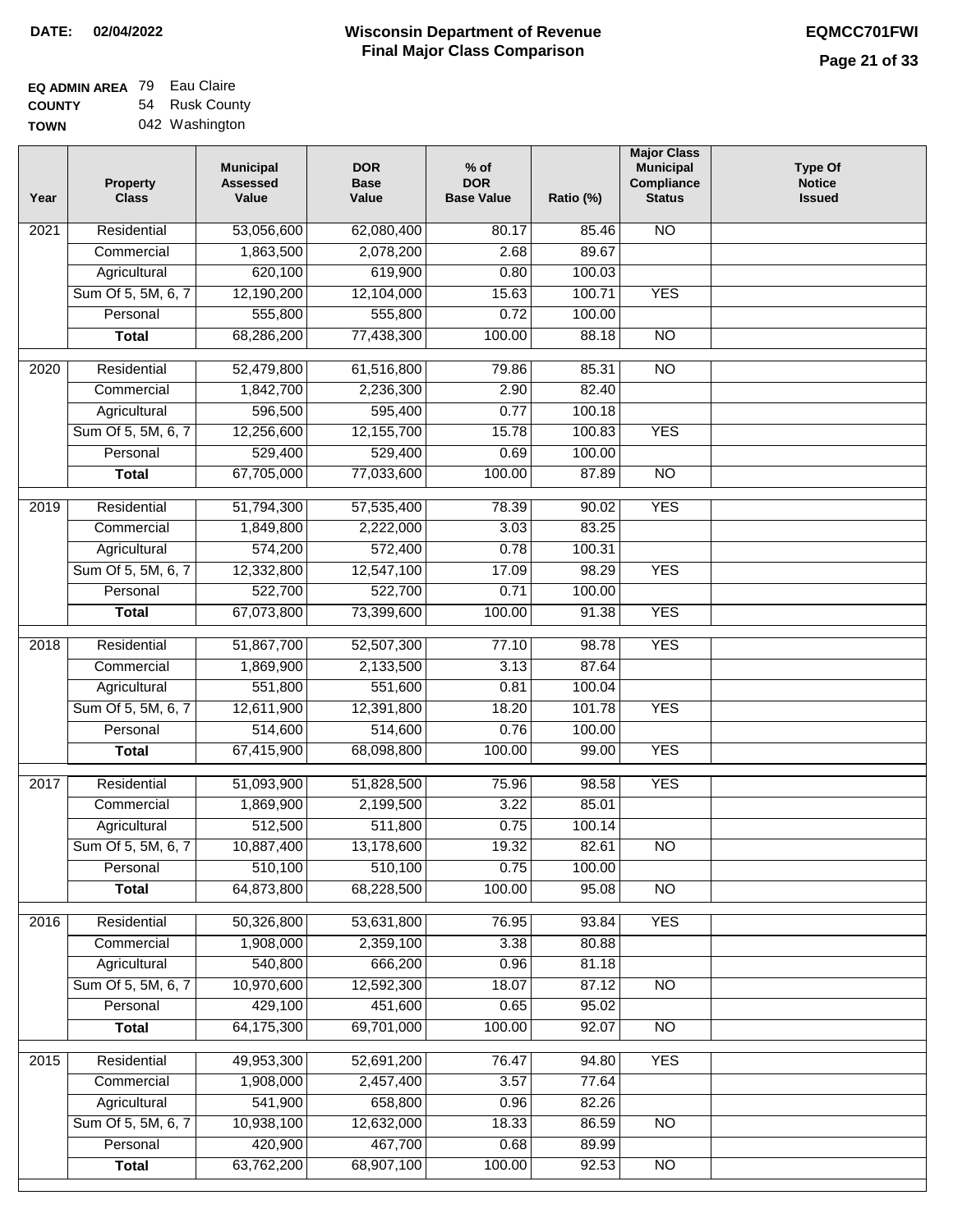| <b>EQ ADMIN AREA 79 Eau Claire</b> |                |
|------------------------------------|----------------|
| <b>COUNTY</b>                      | 54 Rusk County |
| <b>TOWN</b>                        | 044 Wilkinson  |

| Year | <b>Property</b><br><b>Class</b> | <b>Municipal</b><br><b>Assessed</b><br>Value | <b>DOR</b><br><b>Base</b><br>Value | $%$ of<br><b>DOR</b><br><b>Base Value</b> | Ratio (%) | <b>Major Class</b><br><b>Municipal</b><br>Compliance<br><b>Status</b> | <b>Type Of</b><br><b>Notice</b><br><b>Issued</b> |
|------|---------------------------------|----------------------------------------------|------------------------------------|-------------------------------------------|-----------|-----------------------------------------------------------------------|--------------------------------------------------|
| 2021 | Residential                     | 3,086,800                                    | 3,658,200                          | 51.23                                     | 84.38     | $\overline{NO}$                                                       |                                                  |
|      | Commercial                      | 208,000                                      | 249,400                            | 3.49                                      | 83.40     |                                                                       |                                                  |
|      | Agricultural                    | 44,300                                       | 44,200                             | 0.62                                      | 100.23    |                                                                       |                                                  |
|      | Sum Of 5, 5M, 6, 7              | 3,600,900                                    | 3,167,700                          | 44.36                                     | 113.68    | $\overline{NO}$                                                       |                                                  |
|      | Personal                        | 21,200                                       | 21,200                             | 0.30                                      | 100.00    |                                                                       |                                                  |
|      | <b>Total</b>                    | 6,961,200                                    | 7,140,700                          | 100.00                                    | 97.49     | $\overline{NO}$                                                       |                                                  |
| 2020 | Residential                     | 3,056,000                                    | 3,628,500                          | 50.91                                     | 84.22     | $\overline{10}$                                                       |                                                  |
|      | Commercial                      | 208,000                                      | 271,000                            | 3.80                                      | 76.75     |                                                                       |                                                  |
|      | Agricultural                    | 42,600                                       | 42,600                             | 0.60                                      | 100.00    |                                                                       |                                                  |
|      | Sum Of 5, 5M, 6, 7              | 3,602,600                                    | 3,163,900                          | 44.39                                     | 113.87    | $\overline{NO}$                                                       |                                                  |
|      | Personal                        | 21,700                                       | 21,700                             | 0.30                                      | 100.00    |                                                                       |                                                  |
|      | <b>Total</b>                    | 6,930,900                                    | 7,127,700                          | 100.00                                    | 97.24     | $\overline{NO}$                                                       |                                                  |
| 2019 | Residential                     | 3,056,000                                    | 3,522,800                          | 48.69                                     | 86.75     | <b>NO</b>                                                             |                                                  |
|      | Commercial                      | 208,000                                      | 268,300                            | 3.71                                      | 77.53     |                                                                       |                                                  |
|      | Agricultural                    | 42,900                                       | 42,800                             | 0.59                                      | 100.23    |                                                                       |                                                  |
|      | Sum Of 5, 5M, 6, 7              | 3,727,100                                    | 3,377,700                          | 46.68                                     | 110.34    | $\overline{NO}$                                                       |                                                  |
|      | Personal                        | 22,100                                       | 23,500                             | 0.32                                      | 94.04     |                                                                       |                                                  |
|      | <b>Total</b>                    | 7,056,100                                    | 7,235,100                          | 100.00                                    | 97.53     | <b>NO</b>                                                             |                                                  |
| 2018 | Residential                     | 3,036,000                                    | 3,272,500                          | 45.42                                     | 92.77     | <b>YES</b>                                                            |                                                  |
|      | Commercial                      | 208,000                                      | 258,000                            | 3.58                                      | 80.62     |                                                                       |                                                  |
|      | Agricultural                    | 43,900                                       | 57,700                             | 0.80                                      | 76.08     |                                                                       |                                                  |
|      | Sum Of 5, 5M, 6, 7              | 3,748,100                                    | 3,592,200                          | 49.85                                     | 104.34    | <b>YES</b>                                                            |                                                  |
|      | Personal                        | 25,000                                       | 25,000                             | 0.35                                      | 100.00    |                                                                       |                                                  |
|      | <b>Total</b>                    | 7,061,000                                    | 7,205,400                          | 100.00                                    | 98.00     | <b>YES</b>                                                            |                                                  |
| 2017 | Residential                     | 2,641,100                                    | 3,284,000                          | 43.33                                     | 80.42     | N <sub>O</sub>                                                        |                                                  |
|      | Commercial                      | 198,000                                      | 266,000                            | 3.51                                      | 74.44     |                                                                       |                                                  |
|      | Agricultural                    | 44,200                                       | 50,700                             | 0.67                                      | 87.18     |                                                                       |                                                  |
|      | Sum Of 5, 5M, 6, 7              | 4,196,000                                    | 3,950,600                          | 52.12                                     | 106.21    | <b>YES</b>                                                            |                                                  |
|      | Personal                        | 26,700                                       | 28,100                             | 0.37                                      | 95.02     |                                                                       |                                                  |
|      | <b>Total</b>                    | 7,106,000                                    | 7,579,400                          | 100.00                                    | 93.75     | <b>NO</b>                                                             | 2nd Notice of Non-Compliance                     |
| 2016 | Residential                     | 2,493,400                                    | 3,247,200                          | 42.39                                     | 76.79     | $\overline{NO}$                                                       |                                                  |
|      | Commercial                      | 198,000                                      | 274,300                            | 3.58                                      | 72.18     |                                                                       |                                                  |
|      | Agricultural                    | 44,200                                       | 49,700                             | 0.65                                      | 88.93     |                                                                       |                                                  |
|      | Sum Of 5, 5M, 6, 7              | 4,176,500                                    | 4,060,300                          | 53.01                                     | 102.86    | <b>YES</b>                                                            |                                                  |
|      | Personal                        | 27,200                                       | 28,600                             | 0.37                                      | 95.10     |                                                                       |                                                  |
|      | <b>Total</b>                    | 6,939,300                                    | 7,660,100                          | 100.00                                    | 90.59     | N <sub>O</sub>                                                        | 1st Notice of Non-Compliance                     |
| 2015 | Residential                     | 2,341,900                                    | 3,125,900                          | 41.59                                     | 74.92     | $\overline{NO}$                                                       |                                                  |
|      | Commercial                      | 198,000                                      | 285,700                            | 3.80                                      | 69.30     |                                                                       |                                                  |
|      | Agricultural                    | 44,200                                       | 41,200                             | 0.55                                      | 107.28    |                                                                       |                                                  |
|      | Sum Of 5, 5M, 6, 7              | 4,203,500                                    | 4,027,400                          | 53.59                                     | 104.37    | <b>YES</b>                                                            |                                                  |
|      | Personal                        | 30,700                                       | 35,700                             | 0.47                                      | 85.99     |                                                                       |                                                  |
|      | <b>Total</b>                    | 6,818,300                                    | 7,515,900                          | 100.00                                    | 90.72     | $\overline{NO}$                                                       |                                                  |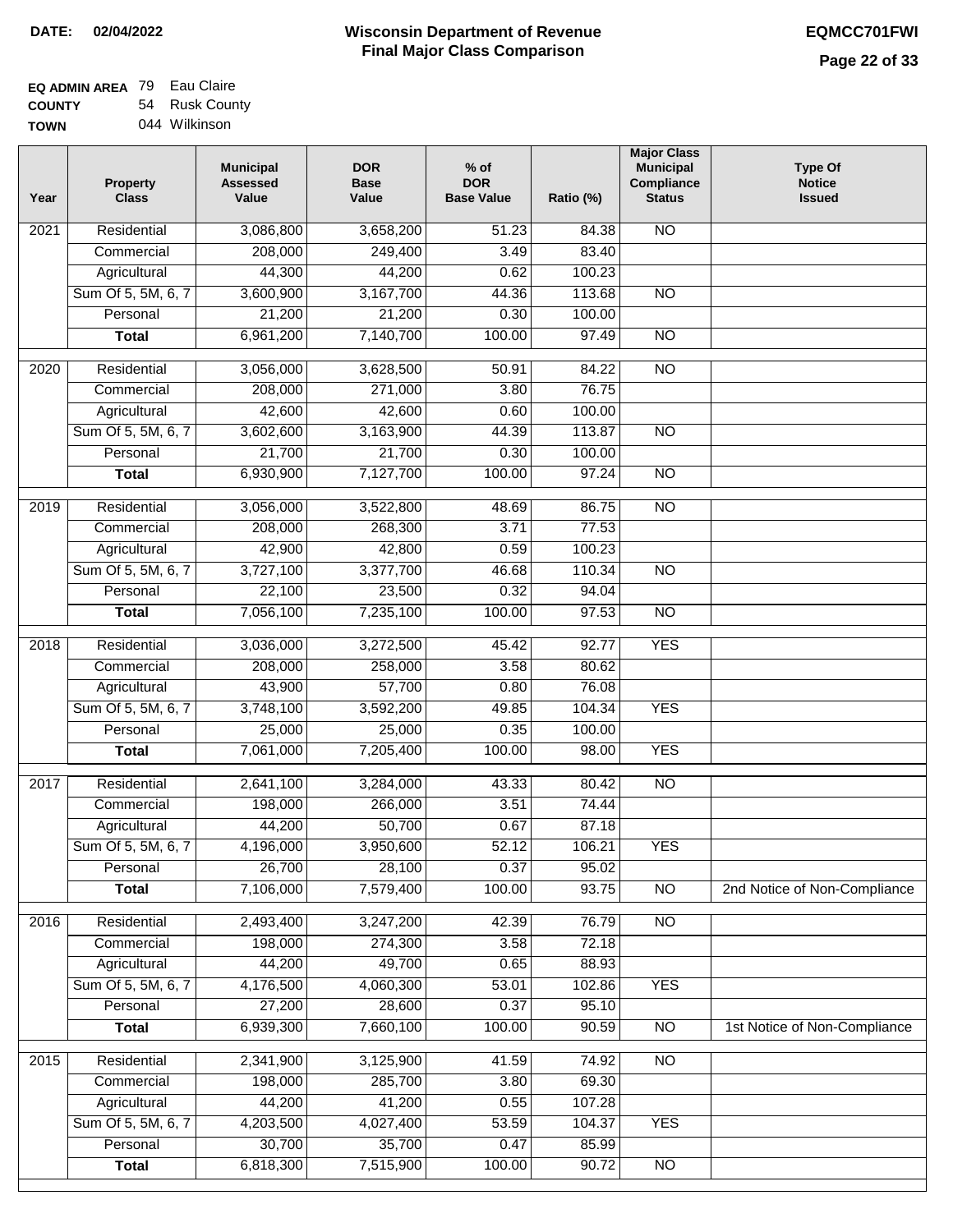| <b>EQ ADMIN AREA</b> 79 Eau Claire |                |
|------------------------------------|----------------|
| <b>COUNTY</b>                      | 54 Rusk County |
| <b>TOWN</b>                        | 046 Willard    |

| Year | <b>Property</b><br><b>Class</b> | <b>Municipal</b><br><b>Assessed</b><br>Value | <b>DOR</b><br><b>Base</b><br>Value | $%$ of<br><b>DOR</b><br><b>Base Value</b> | Ratio (%) | <b>Major Class</b><br><b>Municipal</b><br>Compliance<br><b>Status</b> | <b>Type Of</b><br><b>Notice</b><br><b>Issued</b> |
|------|---------------------------------|----------------------------------------------|------------------------------------|-------------------------------------------|-----------|-----------------------------------------------------------------------|--------------------------------------------------|
| 2021 | Residential                     | 55,031,000                                   | 65,457,800                         | 82.41                                     | 84.07     | $\overline{NO}$                                                       |                                                  |
|      | Commercial                      | 1,007,500                                    | 1,016,700                          | 1.28                                      | 99.10     |                                                                       |                                                  |
|      | Agricultural                    | 441,900                                      | 474,200                            | 0.60                                      | 93.19     |                                                                       |                                                  |
|      | Sum Of 5, 5M, 6, 7              | 11,384,750                                   | 12,383,400                         | 15.59                                     | 91.94     | <b>YES</b>                                                            |                                                  |
|      | Personal                        | 93,100                                       | 102,000                            | 0.13                                      | 91.27     |                                                                       |                                                  |
|      | <b>Total</b>                    | 67,958,250                                   | 79,434,100                         | 100.00                                    | 85.55     | $\overline{NO}$                                                       | 1st Notice of Non-Compliance                     |
| 2020 | Residential                     | 54, 185, 400                                 | 60,254,300                         | 82.15                                     | 89.93     | $\overline{NO}$                                                       |                                                  |
|      | Commercial                      | 1,002,100                                    | 1,010,800                          | 1.38                                      | 99.14     |                                                                       |                                                  |
|      | Agricultural                    | 402,400                                      | 457,000                            | 0.62                                      | 88.05     |                                                                       |                                                  |
|      | Sum Of 5, 5M, 6, 7              | 11,290,650                                   | 11,541,200                         | 15.73                                     | 97.83     | <b>YES</b>                                                            |                                                  |
|      | Personal                        | 75,400                                       | 85,000                             | 0.12                                      | 88.71     |                                                                       |                                                  |
|      | <b>Total</b>                    | 66,955,950                                   | 73,348,300                         | 100.00                                    | 91.28     | $\overline{NO}$                                                       |                                                  |
| 2019 | Residential                     | 53,147,900                                   | 61,708,600                         | 82.98                                     | 86.13     | <b>NO</b>                                                             |                                                  |
|      | Commercial                      | 1,142,800                                    | 1,120,900                          | 1.51                                      | 101.95    |                                                                       |                                                  |
|      | Agricultural                    | 402,200                                      | 439,400                            | 0.59                                      | 91.53     |                                                                       |                                                  |
|      | Sum Of 5, 5M, 6, 7              | 11,250,950                                   | 11,016,500                         | 14.81                                     | 102.13    | <b>YES</b>                                                            |                                                  |
|      | Personal                        | 70,800                                       | 78,300                             | 0.11                                      | 90.42     |                                                                       |                                                  |
|      | <b>Total</b>                    | 66,014,650                                   | 74,363,700                         | 100.00                                    | 88.77     | <b>NO</b>                                                             |                                                  |
| 2018 | Residential                     | 52,575,400                                   | 59,262,200                         | 81.87                                     | 88.72     | $\overline{NO}$                                                       |                                                  |
|      | Commercial                      | 1,135,700                                    | 1,070,200                          | 1.48                                      | 106.12    |                                                                       |                                                  |
|      | Agricultural                    | 402,400                                      | 427,500                            | 0.59                                      | 94.13     |                                                                       |                                                  |
|      | Sum Of 5, 5M, 6, 7              | 11,236,000                                   | 11,564,900                         | 15.98                                     | 97.16     | <b>YES</b>                                                            |                                                  |
|      | Personal                        | 58,403                                       | 63,800                             | 0.09                                      | 91.54     |                                                                       |                                                  |
|      | <b>Total</b>                    | 65,407,903                                   | 72,388,600                         | 100.00                                    | 90.36     | <b>NO</b>                                                             |                                                  |
| 2017 | Residential                     | 52,423,600                                   | 57,391,100                         | 80.20                                     | 91.34     | <b>YES</b>                                                            |                                                  |
|      | Commercial                      | 1,134,100                                    | 1,101,500                          | 1.54                                      | 102.96    |                                                                       |                                                  |
|      | Agricultural                    | 399,600                                      | 413,600                            | 0.58                                      | 96.62     |                                                                       |                                                  |
|      | Sum Of 5, 5M, 6, 7              | 11,381,500                                   | 12,531,400                         | 17.51                                     | 90.82     | <b>YES</b>                                                            |                                                  |
|      | Personal                        | 112,947                                      | 123,200                            | 0.17                                      | 91.68     |                                                                       |                                                  |
|      | <b>Total</b>                    | 65,451,747                                   | 71,560,800                         | 100.00                                    | 91.46     | <b>YES</b>                                                            |                                                  |
| 2016 | Residential                     | 51,982,600                                   | 55,949,300                         | 78.75                                     | 92.91     | <b>YES</b>                                                            |                                                  |
|      | Commercial                      | 1,243,500                                    | 1,133,200                          | 1.60                                      | 109.73    |                                                                       |                                                  |
|      | Agricultural                    | 393,000                                      | 400,400                            | 0.56                                      | 98.15     |                                                                       |                                                  |
|      | Sum Of 5, 5M, 6, 7              | 11,366,300                                   | 13,419,300                         | 18.89                                     | 84.70     | N <sub>O</sub>                                                        |                                                  |
|      | Personal                        | 130,667                                      | 141,200                            | 0.20                                      | 92.54     |                                                                       |                                                  |
|      | <b>Total</b>                    | 65,116,067                                   | 71,043,400                         | 100.00                                    | 91.66     | $\overline{NO}$                                                       |                                                  |
| 2015 | Residential                     | 51,581,300                                   | 53,274,800                         | 77.45                                     | 96.82     | <b>YES</b>                                                            |                                                  |
|      | Commercial                      | 1,112,900                                    | 1,155,800                          | 1.68                                      | 96.29     |                                                                       |                                                  |
|      | Agricultural                    | 390,100                                      | 393,400                            | 0.57                                      | 99.16     |                                                                       |                                                  |
|      | Sum Of 5, 5M, 6, 7              | 11,603,700                                   | 13,781,000                         | 20.03                                     | 84.20     | <b>NO</b>                                                             |                                                  |
|      | Personal                        | 179,176                                      | 185,100                            | 0.27                                      | 96.80     |                                                                       |                                                  |
|      | <b>Total</b>                    | 64,867,176                                   | 68,790,100                         | 100.00                                    | 94.30     | $\overline{NO}$                                                       |                                                  |
|      |                                 |                                              |                                    |                                           |           |                                                                       |                                                  |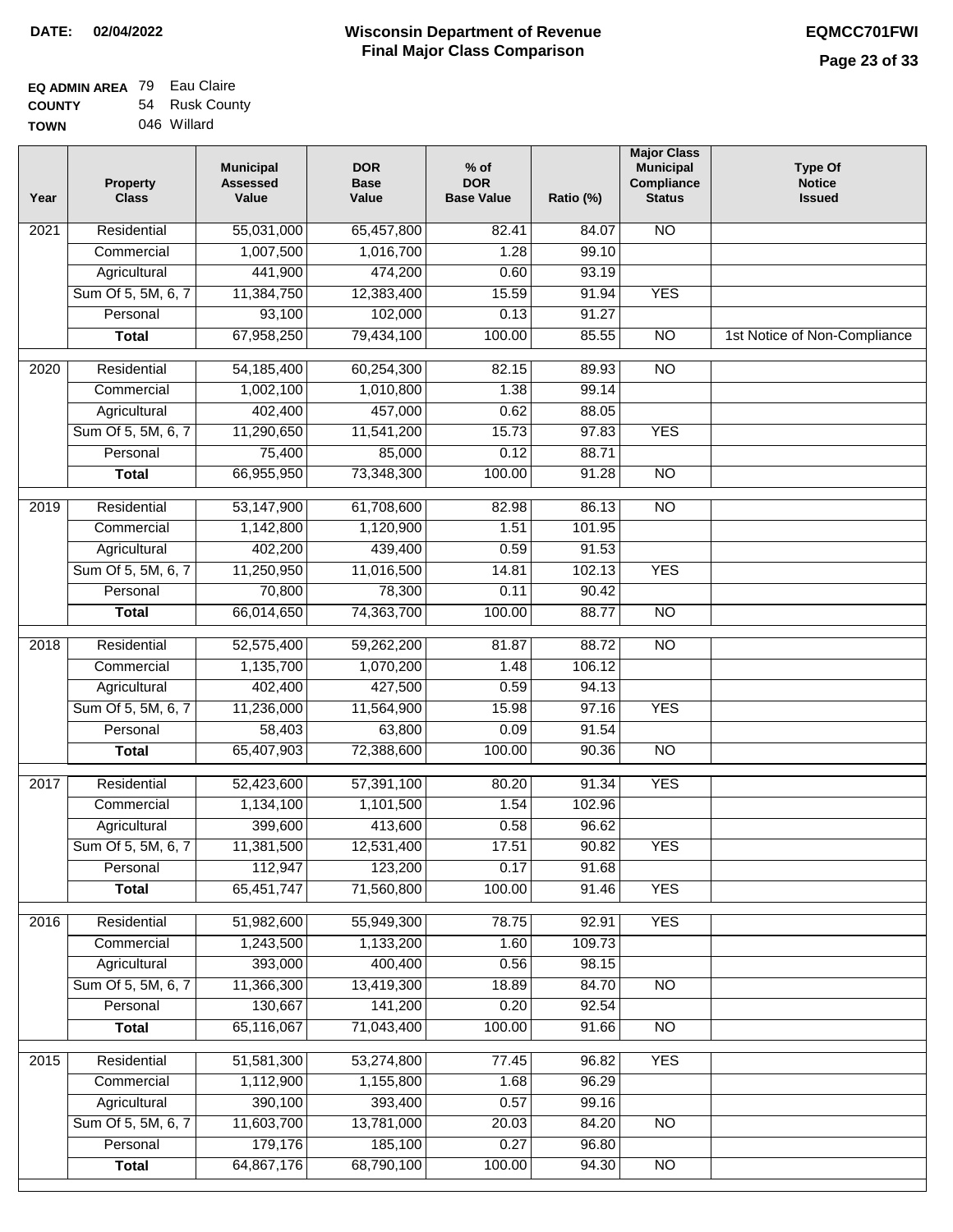| <b>EQ ADMIN AREA</b> 79 Eau Claire |                |
|------------------------------------|----------------|
| <b>COUNTY</b>                      | 54 Rusk County |
| <b>TOWN</b>                        | 048 Wilson     |

| Year              | <b>Property</b><br><b>Class</b> | <b>Municipal</b><br><b>Assessed</b><br>Value | <b>DOR</b><br><b>Base</b><br>Value | $%$ of<br><b>DOR</b><br><b>Base Value</b> | Ratio (%) | <b>Major Class</b><br><b>Municipal</b><br>Compliance<br><b>Status</b> | <b>Type Of</b><br><b>Notice</b><br><b>Issued</b> |
|-------------------|---------------------------------|----------------------------------------------|------------------------------------|-------------------------------------------|-----------|-----------------------------------------------------------------------|--------------------------------------------------|
| 2021              | Residential                     | 5,198,700                                    | 6,646,100                          | 56.72                                     | 78.22     | <b>NO</b>                                                             |                                                  |
|                   | Commercial                      | 159,000                                      | 159,000                            | 1.36                                      | 100.00    |                                                                       |                                                  |
|                   | Agricultural                    | 168,300                                      | 167,900                            | 1.43                                      | 100.24    |                                                                       |                                                  |
|                   | Sum Of 5, 5M, 6, 7              | 4,536,100                                    | 4,654,600                          | 39.73                                     | 97.45     | <b>YES</b>                                                            |                                                  |
|                   | Personal                        | 89,200                                       | 89,200                             | 0.76                                      | 100.00    |                                                                       |                                                  |
|                   | <b>Total</b>                    | 10,151,300                                   | 11,716,800                         | 100.00                                    | 86.64     | $\overline{NO}$                                                       |                                                  |
| $\overline{2020}$ | Residential                     | 5,176,200                                    | 6,308,200                          | 55.36                                     | 82.06     | $\overline{NO}$                                                       |                                                  |
|                   | Commercial                      | 159,000                                      | 194,700                            | 1.71                                      | 81.66     |                                                                       |                                                  |
|                   | Agricultural                    | 161,200                                      | 161,500                            | 1.42                                      | 99.81     |                                                                       |                                                  |
|                   | Sum Of 5, 5M, 6, 7              | 4,537,400                                    | 4,637,800                          | 40.70                                     | 97.84     | <b>YES</b>                                                            |                                                  |
|                   | Personal                        | 92,200                                       | 92,200                             | 0.81                                      | 100.00    |                                                                       |                                                  |
|                   | <b>Total</b>                    | 10,126,000                                   | 11,394,400                         | 100.00                                    | 88.87     | $\overline{NO}$                                                       |                                                  |
|                   |                                 |                                              |                                    |                                           |           |                                                                       |                                                  |
| 2019              | Residential                     | 5,220,500                                    | 6,069,200                          | 53.81                                     | 86.02     | $\overline{NO}$                                                       |                                                  |
|                   | Commercial                      | 159,000                                      | 192,800                            | 1.71                                      | 82.47     |                                                                       |                                                  |
|                   | Agricultural                    | 163,800                                      | 246,900                            | 2.19                                      | 66.34     |                                                                       |                                                  |
|                   | Sum Of 5, 5M, 6, 7              | 4,596,500                                    | 4,678,600                          | 41.48                                     | 98.25     | <b>YES</b>                                                            |                                                  |
|                   | Personal                        | 88,300                                       | 92,000                             | 0.82                                      | 95.98     |                                                                       |                                                  |
|                   | <b>Total</b>                    | 10,228,100                                   | 11,279,500                         | 100.00                                    | 90.68     | $\overline{NO}$                                                       |                                                  |
| 2018              | Residential                     | 5,008,500                                    | 5,462,800                          | 52.71                                     | 91.68     | <b>YES</b>                                                            |                                                  |
|                   | Commercial                      | 70,000                                       | 96,200                             | 0.93                                      | 72.77     |                                                                       |                                                  |
|                   | Agricultural                    | 178,500                                      | 239,400                            | 2.31                                      | 74.56     |                                                                       |                                                  |
|                   | Sum Of 5, 5M, 6, 7              | 4,605,000                                    | 4,456,300                          | 43.00                                     | 103.34    | <b>YES</b>                                                            |                                                  |
|                   | Personal                        | 100,800                                      | 109,600                            | 1.06                                      | 91.97     |                                                                       |                                                  |
|                   | <b>Total</b>                    | 9,962,800                                    | 10,364,300                         | 100.00                                    | 96.13     | <b>YES</b>                                                            |                                                  |
|                   |                                 |                                              |                                    |                                           |           |                                                                       |                                                  |
| 2017              | Residential                     | 4,769,500                                    | 5,203,100                          | 50.17                                     | 91.67     | <b>YES</b>                                                            |                                                  |
|                   | Commercial                      | 70,000                                       | 99,100                             | 0.96                                      | 70.64     |                                                                       |                                                  |
|                   | Agricultural                    | 178,500                                      | 226,400                            | 2.18                                      | 78.84     |                                                                       |                                                  |
|                   | Sum Of 5, 5M, 6, 7              | 4,521,800                                    | 4,743,800                          | 45.74                                     | 95.32     | <b>YES</b>                                                            |                                                  |
|                   | Personal                        | 90,900                                       | 98,800                             | 0.95                                      | 92.00     |                                                                       |                                                  |
|                   | <b>Total</b>                    | 9,630,700                                    | 10,371,200                         | 100.00                                    | 92.86     | <b>YES</b>                                                            |                                                  |
| 2016              | Residential                     | 4,485,000                                    | 4,868,300                          | 47.62                                     | 92.13     | <b>YES</b>                                                            |                                                  |
|                   | Commercial                      | 70,000                                       | 102,200                            | 1.00                                      | 68.49     |                                                                       |                                                  |
|                   | Agricultural                    | 176,500                                      | 225,300                            | 2.20                                      | 78.34     |                                                                       |                                                  |
|                   | Sum Of 5, 5M, 6, 7              | 4,560,800                                    | 4,939,100                          | 48.31                                     | 92.34     | <b>YES</b>                                                            |                                                  |
|                   | Personal                        | 88,600                                       | 88,600                             | 0.87                                      | 100.00    |                                                                       |                                                  |
|                   | <b>Total</b>                    | 9,380,900                                    | 10,223,500                         | 100.00                                    | 91.76     | <b>YES</b>                                                            |                                                  |
| 2015              | Residential                     | 3,759,500                                    | 4,682,900                          | 47.18                                     | 80.28     | $\overline{NO}$                                                       |                                                  |
|                   | Commercial                      | 65,000                                       | 101,300                            | 1.02                                      | 64.17     |                                                                       |                                                  |
|                   | Agricultural                    | 165,500                                      | 215,100                            | 2.17                                      | 76.94     |                                                                       |                                                  |
|                   | Sum Of 5, 5M, 6, 7              | 4,583,300                                    | 4,833,700                          | 48.70                                     | 94.82     | <b>YES</b>                                                            |                                                  |
|                   | Personal                        | 88,700                                       | 93,400                             | 0.94                                      | 94.97     |                                                                       |                                                  |
|                   | <b>Total</b>                    | 8,662,000                                    | 9,926,400                          | 100.00                                    | 87.26     | $\overline{NO}$                                                       | <b>Non-Compliance Notice</b>                     |
|                   |                                 |                                              |                                    |                                           |           |                                                                       |                                                  |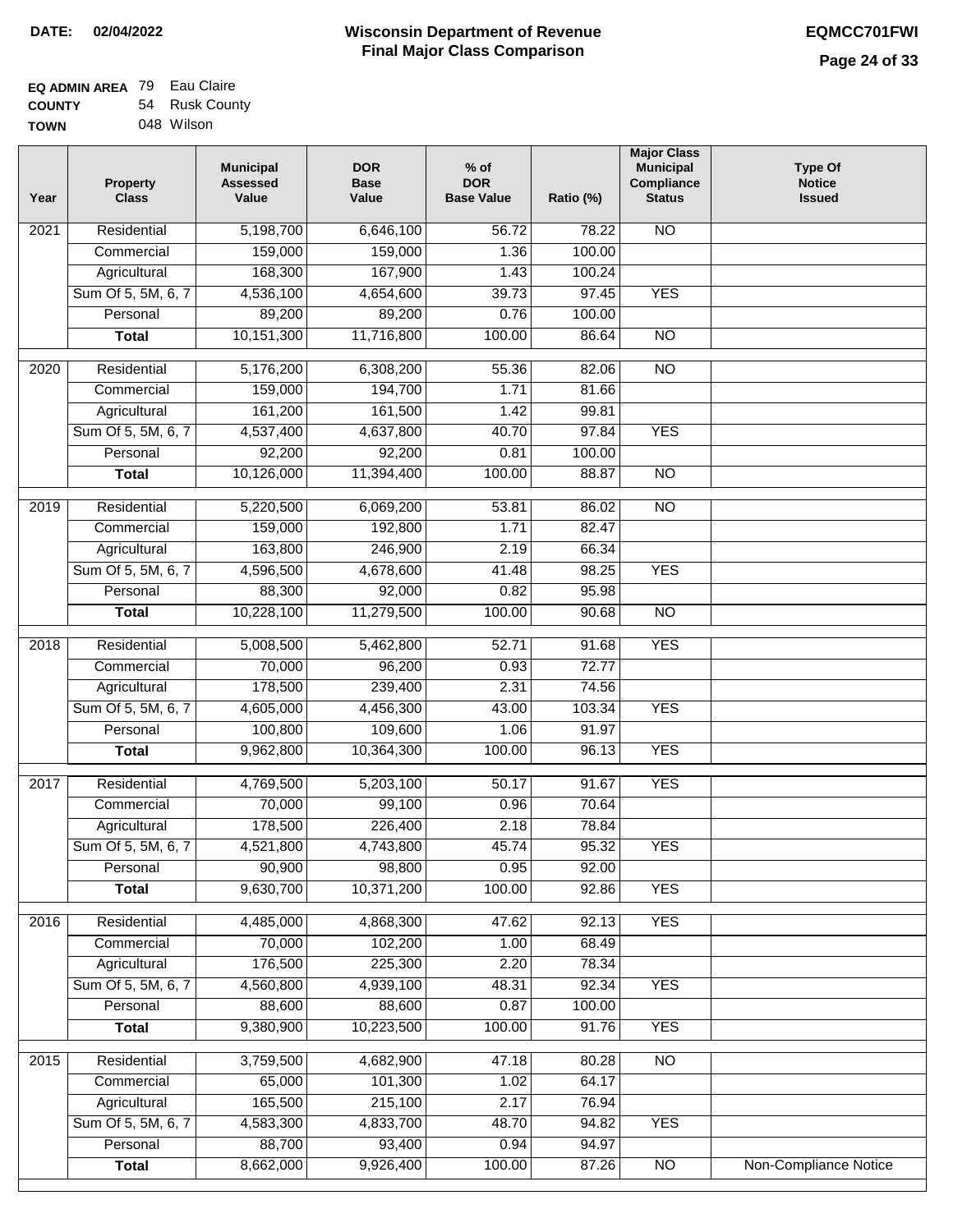| <b>EQ ADMIN AREA</b> 79 Eau Claire |                |
|------------------------------------|----------------|
| <b>COUNTY</b>                      | 54 Rusk County |
| <b>VILLAGE</b>                     | 106 Bruce      |

| Year | <b>Property</b><br><b>Class</b> | <b>Municipal</b><br><b>Assessed</b><br>Value | <b>DOR</b><br><b>Base</b><br>Value | $%$ of<br><b>DOR</b><br><b>Base Value</b> | Ratio (%) | <b>Major Class</b><br><b>Municipal</b><br>Compliance<br><b>Status</b> | <b>Type Of</b><br><b>Notice</b><br><b>Issued</b> |
|------|---------------------------------|----------------------------------------------|------------------------------------|-------------------------------------------|-----------|-----------------------------------------------------------------------|--------------------------------------------------|
| 2021 | Residential                     | 22,921,700                                   | 23,358,000                         | 80.54                                     | 98.13     | <b>YES</b>                                                            |                                                  |
|      | Commercial                      | 4,539,900                                    | 4,755,300                          | 16.40                                     | 95.47     | <b>YES</b>                                                            |                                                  |
|      | Agricultural                    | 60,100                                       | 59,800                             | 0.21                                      | 100.50    |                                                                       |                                                  |
|      | Sum Of 5, 5M, 6, 7              | 431,300                                      | 424,000                            | 1.46                                      | 101.72    |                                                                       |                                                  |
|      | Personal                        | 403,100                                      | 403,100                            | 1.39                                      | 100.00    |                                                                       |                                                  |
|      | <b>Total</b>                    | 28,356,100                                   | 29,000,200                         | 100.00                                    | 97.78     | <b>YES</b>                                                            |                                                  |
| 2020 | Residential                     | 19,469,700                                   | 22,082,600                         | 80.98                                     | 88.17     | $\overline{NO}$                                                       |                                                  |
|      | Commercial                      | 4,344,700                                    | 4,335,700                          | 15.90                                     | 100.21    | <b>YES</b>                                                            |                                                  |
|      | Agricultural                    | 47,100                                       | 57,500                             | 0.21                                      | 81.91     |                                                                       |                                                  |
|      | Sum Of 5, 5M, 6, 7              | 417,100                                      | 413,200                            | 1.52                                      | 100.94    |                                                                       |                                                  |
|      | Personal                        | 379,500                                      | 379,500                            | 1.39                                      | 100.00    |                                                                       |                                                  |
|      | <b>Total</b>                    | 24,658,100                                   | 27,268,500                         | 100.00                                    | 90.43     | $\overline{NO}$                                                       |                                                  |
|      |                                 |                                              |                                    |                                           |           |                                                                       |                                                  |
| 2019 | Residential                     | 19,336,800                                   | 24,431,500                         | 82.35                                     | 79.15     | $\overline{NO}$                                                       |                                                  |
|      | Commercial                      | 4,263,600                                    | 4,421,100                          | 14.90                                     | 96.44     | <b>YES</b>                                                            |                                                  |
|      | Agricultural                    | 55,500                                       | 55,200                             | 0.19                                      | 100.54    |                                                                       |                                                  |
|      | Sum Of 5, 5M, 6, 7              | 413,600                                      | 442,000                            | 1.49                                      | 93.57     |                                                                       |                                                  |
|      | Personal                        | 319,700                                      | 319,700                            | 1.08                                      | 100.00    |                                                                       |                                                  |
|      | <b>Total</b>                    | 24,389,200                                   | 29,669,500                         | 100.00                                    | 82.20     | <b>NO</b>                                                             |                                                  |
| 2018 | Residential                     | 19,197,500                                   | 21,780,100                         | 82.98                                     | 88.14     | $\overline{NO}$                                                       |                                                  |
|      | Commercial                      | 3,778,400                                    | 3,765,900                          | 14.35                                     | 100.33    | <b>YES</b>                                                            |                                                  |
|      | Agricultural                    | 51,000                                       | 53,700                             | 0.20                                      | 94.97     |                                                                       |                                                  |
|      | Sum Of 5, 5M, 6, 7              | 406,800                                      | 427,800                            | 1.63                                      | 95.09     |                                                                       |                                                  |
|      | Personal                        | 221,000                                      | 221,000                            | 0.84                                      | 100.00    |                                                                       |                                                  |
|      | <b>Total</b>                    | 23,654,700                                   | 26,248,500                         | 100.00                                    | 90.12     | $\overline{NO}$                                                       |                                                  |
| 2017 | Residential                     | 18,972,400                                   | 19,727,400                         | 80.86                                     | 96.17     | <b>YES</b>                                                            |                                                  |
|      | Commercial                      | 3,811,100                                    | 3,916,700                          | 16.05                                     | 97.30     | <b>YES</b>                                                            |                                                  |
|      | Agricultural                    | 51,000                                       | 52,500                             | 0.22                                      | 97.14     |                                                                       |                                                  |
|      | Sum Of 5, 5M, 6, 7              | 406,800                                      | 452,500                            | 1.85                                      | 89.90     |                                                                       |                                                  |
|      | Personal                        | 248,100                                      | 248,100                            | 1.02                                      | 100.00    |                                                                       |                                                  |
|      | <b>Total</b>                    | 23,489,400                                   | 24,397,200                         | 100.00                                    | 96.28     | <b>YES</b>                                                            |                                                  |
| 2016 | Residential                     | 18,910,100                                   | 18,877,700                         | 79.81                                     | 100.17    | <b>YES</b>                                                            |                                                  |
|      | Commercial                      | 3,879,500                                    | 4,016,500                          | 16.98                                     | 96.59     | <b>YES</b>                                                            |                                                  |
|      | Agricultural                    | 51,000                                       | 51,600                             | 0.22                                      | 98.84     |                                                                       |                                                  |
|      | Sum Of 5, 5M, 6, 7              | 399,800                                      | 437,300                            | 1.85                                      | 91.42     |                                                                       |                                                  |
|      | Personal                        | 271,600                                      | 271,600                            | 1.15                                      | 100.00    |                                                                       |                                                  |
|      | <b>Total</b>                    | 23,512,000                                   | 23,654,700                         | 100.00                                    | 99.40     | <b>YES</b>                                                            |                                                  |
| 2015 | Residential                     | 18,886,000                                   | 19,406,700                         | 79.70                                     | 97.32     | <b>YES</b>                                                            |                                                  |
|      | Commercial                      | 3,865,300                                    | 4,169,100                          | 17.12                                     | 92.71     | <b>YES</b>                                                            |                                                  |
|      | Agricultural                    | 51,000                                       | 51,000                             | 0.21                                      | 100.00    |                                                                       |                                                  |
|      | Sum Of 5, 5M, 6, 7              | 397,600                                      | 429,700                            | 1.76                                      | 92.53     |                                                                       |                                                  |
|      | Personal                        | 292,000                                      | 292,000                            | 1.20                                      | 100.00    |                                                                       |                                                  |
|      | <b>Total</b>                    | 23,491,900                                   | 24,348,500                         | 100.00                                    | 96.48     | <b>YES</b>                                                            |                                                  |
|      |                                 |                                              |                                    |                                           |           |                                                                       |                                                  |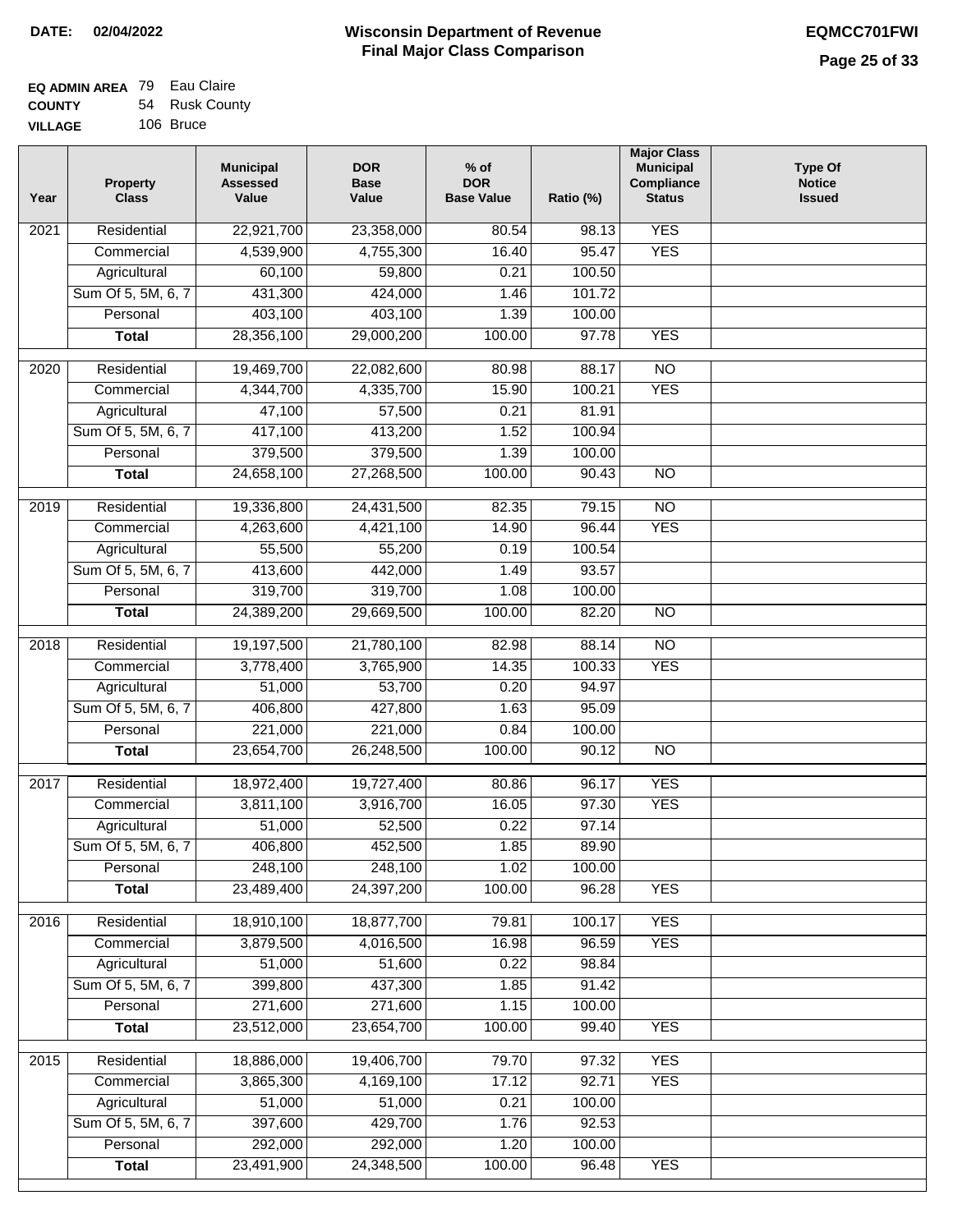| <b>EQ ADMIN AREA</b> 79 Eau Claire |                |
|------------------------------------|----------------|
| <b>COUNTY</b>                      | 54 Rusk County |

**VILLAGE** 111 Conrath

| Year | <b>Property</b><br><b>Class</b>    | <b>Municipal</b><br><b>Assessed</b><br>Value | <b>DOR</b><br><b>Base</b><br>Value | $%$ of<br><b>DOR</b><br><b>Base Value</b> | Ratio (%)        | <b>Major Class</b><br><b>Municipal</b><br>Compliance<br><b>Status</b> | <b>Type Of</b><br><b>Notice</b><br><b>Issued</b> |
|------|------------------------------------|----------------------------------------------|------------------------------------|-------------------------------------------|------------------|-----------------------------------------------------------------------|--------------------------------------------------|
| 2021 | Residential                        | 2,164,500                                    | 2,107,700                          | 67.83                                     | 102.69           | <b>YES</b>                                                            |                                                  |
|      | Commercial                         | 917,700                                      | 965,000                            | 31.05                                     | 95.10            | <b>YES</b>                                                            |                                                  |
|      | Agricultural                       | 14,900                                       | 14,800                             | 0.48                                      | 100.68           |                                                                       |                                                  |
|      | Sum Of 5, 5M, 6, 7                 | 21,700                                       | 14,000                             | 0.45                                      | 155.00           |                                                                       |                                                  |
|      | Personal                           | 5,900                                        | 5,900                              | 0.19                                      | 100.00           |                                                                       |                                                  |
|      | <b>Total</b>                       | 3,124,700                                    | 3,107,400                          | 100.00                                    | 100.56           | <b>YES</b>                                                            |                                                  |
| 2020 | Residential                        | 2,164,500                                    | 2,026,700                          | 66.10                                     | 106.80           | <b>YES</b>                                                            |                                                  |
|      | Commercial                         | 952,400                                      | 1,000,600                          | 32.63                                     | 95.18            | <b>YES</b>                                                            |                                                  |
|      | Agricultural                       | 14,400                                       | 14,300                             | 0.47                                      | 100.70           |                                                                       |                                                  |
|      | Sum Of 5, 5M, 6, 7                 | 21,700                                       | 14,000                             | 0.46                                      | 155.00           |                                                                       |                                                  |
|      | Personal                           | 10,500                                       | 10,500                             | 0.34                                      | 100.00           |                                                                       |                                                  |
|      | <b>Total</b>                       | 3,163,500                                    | 3,066,100                          | 100.00                                    | 103.18           | <b>YES</b>                                                            |                                                  |
| 2019 | Residential                        | 2,188,300                                    | 2,226,600                          | 68.52                                     | 98.28            | <b>YES</b>                                                            |                                                  |
|      | Commercial                         | 952,400                                      | 990,700                            | 30.49                                     | 96.13            | <b>YES</b>                                                            |                                                  |
|      | Agricultural                       | 12,800                                       | 13,700                             | 0.42                                      | 93.43            |                                                                       |                                                  |
|      | Sum Of 5, 5M, 6, 7                 | 21,700                                       | 14,000                             | 0.43                                      | 155.00           |                                                                       |                                                  |
|      | Personal                           | 4,400                                        | 4,400                              | 0.14                                      | 100.00           |                                                                       |                                                  |
|      | <b>Total</b>                       | 3,179,600                                    | 3,249,400                          | 100.00                                    | 97.85            | <b>YES</b>                                                            |                                                  |
|      |                                    |                                              |                                    |                                           |                  |                                                                       |                                                  |
| 2018 | Residential                        | 2,188,300                                    | 2,120,600                          | 70.97                                     | 103.19           | <b>YES</b>                                                            |                                                  |
|      | Commercial                         | 830,400                                      | 835,300                            | 27.96                                     | 99.41            | <b>YES</b>                                                            |                                                  |
|      | Agricultural                       | 12,800                                       | 13,300                             | 0.45                                      | 96.24            |                                                                       |                                                  |
|      | Sum Of 5, 5M, 6, 7                 | 21,700                                       | 14,000                             | 0.47                                      | 155.00           |                                                                       |                                                  |
|      | Personal                           | 4,720                                        | 4,700                              | 0.16                                      | 100.43           |                                                                       |                                                  |
|      | <b>Total</b>                       | 3,057,920                                    | 2,987,900                          | 100.00                                    | 102.34           | <b>YES</b>                                                            |                                                  |
| 2017 | Residential                        | 2,188,300                                    | 2,079,000                          | 67.03                                     | 105.26           | <b>YES</b>                                                            |                                                  |
|      | Commercial                         | 872,800                                      | 861,100                            | 27.76                                     | 101.36           | <b>YES</b>                                                            |                                                  |
|      | Agricultural                       | 12,800                                       | 13,000                             | 0.42                                      | 98.46            |                                                                       |                                                  |
|      | Sum Of 5, 5M, 6, 7                 | 21,700                                       | 17,500                             | 0.56                                      | 124.00           |                                                                       |                                                  |
|      | Personal                           | 130,900                                      | 130,900                            | 4.22                                      | 100.00           |                                                                       |                                                  |
|      | <b>Total</b>                       | 3,226,500                                    | 3,101,500                          | 100.00                                    | 104.03           | <b>YES</b>                                                            |                                                  |
| 2016 | Residential                        | 2,188,300                                    | 2,121,400                          | 66.85                                     | 103.15           | <b>YES</b>                                                            |                                                  |
|      | Commercial                         | 872,800                                      | 887,800                            | 27.98                                     | 98.31            | <b>YES</b>                                                            |                                                  |
|      | Agricultural                       | 12,800                                       | 12,800                             | 0.40                                      | 100.00           |                                                                       |                                                  |
|      | Sum Of 5, 5M, 6, 7                 | 21,700                                       | 17,500                             | 0.55                                      | 124.00           |                                                                       |                                                  |
|      | Personal                           | 133,790                                      | 133,800                            | 4.22                                      | 99.99            |                                                                       |                                                  |
|      | <b>Total</b>                       | 3,229,390                                    | 3,173,300                          | 100.00                                    | 101.77           | <b>YES</b>                                                            |                                                  |
|      |                                    |                                              |                                    |                                           |                  |                                                                       |                                                  |
| 2015 | Residential                        | 2,208,600                                    | 2,081,600                          | 65.58                                     | 106.10           | <b>YES</b>                                                            |                                                  |
|      | Commercial                         | 872,800                                      | 924,800<br>12,700                  | 29.14                                     | 94.38            | <b>YES</b>                                                            |                                                  |
|      | Agricultural<br>Sum Of 5, 5M, 6, 7 | 12,800<br>21,700                             | 17,500                             | 0.40<br>0.55                              | 100.79<br>124.00 |                                                                       |                                                  |
|      | Personal                           | 137,330                                      | 137,400                            | 4.33                                      | 99.95            |                                                                       |                                                  |
|      | <b>Total</b>                       | 3,253,230                                    | 3,174,000                          | 100.00                                    | 102.50           | <b>YES</b>                                                            |                                                  |
|      |                                    |                                              |                                    |                                           |                  |                                                                       |                                                  |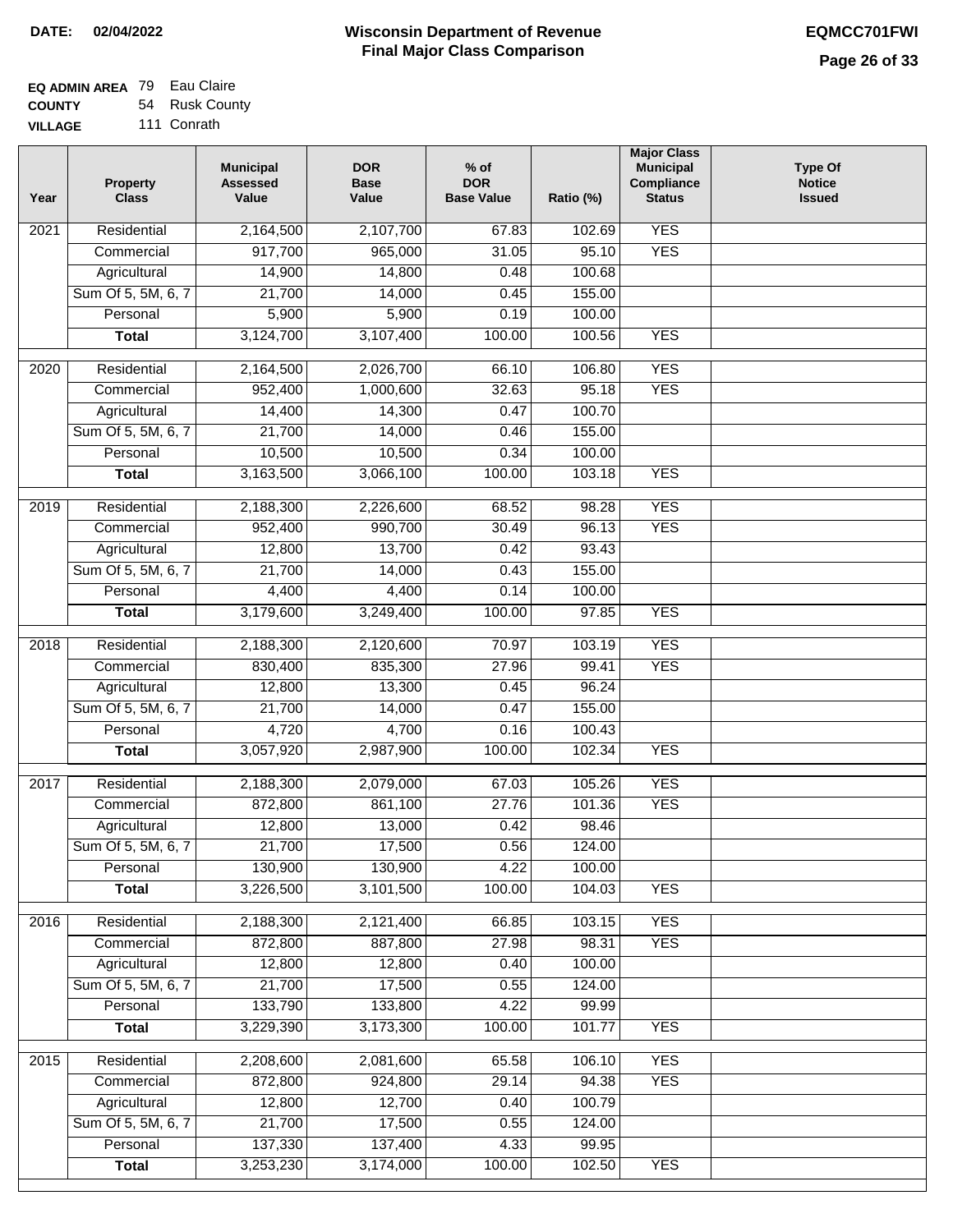$\Box$ 

### **Wisconsin Department of Revenue Final Major Class Comparison DATE: 02/04/2022 EQMCC701FWI**

| <b>EQ ADMIN AREA 79 Eau Claire</b> |                |
|------------------------------------|----------------|
| <b>COUNTY</b>                      | 54 Rusk County |
| <b>VILLAGE</b>                     | 131 Glen Flora |

| Year | <b>Property</b><br><b>Class</b> | <b>Municipal</b><br><b>Assessed</b><br>Value | <b>DOR</b><br><b>Base</b><br>Value | $%$ of<br><b>DOR</b><br><b>Base Value</b> | Ratio (%)        | <b>Major Class</b><br><b>Municipal</b><br>Compliance<br><b>Status</b> | <b>Type Of</b><br><b>Notice</b><br><b>Issued</b> |
|------|---------------------------------|----------------------------------------------|------------------------------------|-------------------------------------------|------------------|-----------------------------------------------------------------------|--------------------------------------------------|
| 2021 | Residential                     | 1,864,950                                    | 1,956,600                          | 58.07                                     | 95.32            | <b>YES</b>                                                            |                                                  |
|      | Commercial                      | 1,189,800                                    | 1,212,300                          | 35.98                                     | 98.14            | <b>YES</b>                                                            |                                                  |
|      | Agricultural                    | 8,300                                        | 8,600                              | 0.26                                      | 96.51            |                                                                       |                                                  |
|      | Sum Of 5, 5M, 6, 7              | 152,300                                      | 163,100                            | 4.84                                      | 93.38            |                                                                       |                                                  |
|      | Personal                        | 29,000                                       | 29,000                             | 0.86                                      | 100.00           |                                                                       |                                                  |
|      | <b>Total</b>                    | 3,244,350                                    | 3,369,600                          | 100.00                                    | 96.28            | <b>YES</b>                                                            |                                                  |
| 2020 | Residential                     | 1,817,950                                    | 1,907,200                          | 59.12                                     | 95.32            | <b>YES</b>                                                            |                                                  |
|      | Commercial                      | 1,093,100                                    | 1,115,600                          | 34.58                                     | 97.98            | <b>YES</b>                                                            |                                                  |
|      | Agricultural                    | 9,200                                        | 12,800                             | 0.40                                      | 71.88            |                                                                       |                                                  |
|      | Sum Of 5, 5M, 6, 7              | 142,300                                      | 155,700                            | 4.83                                      | 91.39            |                                                                       |                                                  |
|      | Personal                        | 34,800                                       | 34,800                             | 1.08                                      | 100.00           |                                                                       |                                                  |
|      | <b>Total</b>                    | 3,097,350                                    | 3,226,100                          | 100.00                                    | 96.01            | <b>YES</b>                                                            |                                                  |
|      |                                 |                                              |                                    |                                           |                  |                                                                       |                                                  |
| 2019 | Residential                     | 1,831,700                                    | 2,088,800                          | 61.99                                     | 87.69            | $\overline{NO}$                                                       |                                                  |
|      | Commercial                      | 1,062,900                                    | 1,074,600                          | 31.89                                     | 98.91            | <b>YES</b>                                                            |                                                  |
|      | Agricultural                    | 9,200                                        | 10,500                             | 0.31                                      | 87.62            |                                                                       |                                                  |
|      | Sum Of 5, 5M, 6, 7              | 142,300                                      | 157,900                            | 4.69                                      | 90.12            |                                                                       |                                                  |
|      | Personal                        | 38,000                                       | 38,000                             | 1.13                                      | 100.00           |                                                                       |                                                  |
|      | <b>Total</b>                    | 3,084,100                                    | 3,369,800                          | 100.00                                    | 91.52            | $\overline{NO}$                                                       |                                                  |
| 2018 | Residential                     | 1,827,800                                    | 1,941,000                          | 61.64                                     | 94.17            | <b>YES</b>                                                            |                                                  |
|      | Commercial                      | 1,035,900                                    | 1,007,300                          | 31.99                                     | 102.84           | <b>YES</b>                                                            |                                                  |
|      | Agricultural                    | 9,200                                        | 10,800                             | 0.34                                      | 85.19            |                                                                       |                                                  |
|      | Sum Of 5, 5M, 6, 7              | 142,300                                      | 144,900                            | 4.60                                      | 98.21            |                                                                       |                                                  |
|      | Personal                        | 45,000                                       | 45,000                             | 1.43                                      | 100.00           |                                                                       |                                                  |
|      | <b>Total</b>                    | 3,060,200                                    | 3,149,000                          | 100.00                                    | 97.18            | <b>YES</b>                                                            |                                                  |
| 2017 | Residential                     | 1,827,800                                    | 1,941,000                          | 59.94                                     | 94.17            | <b>YES</b>                                                            |                                                  |
|      | Commercial                      | 1,035,900                                    | 1,038,400                          | 32.07                                     | 99.76            | <b>YES</b>                                                            |                                                  |
|      | Agricultural                    | 9,200                                        | 10,500                             | 0.32                                      | 87.62            |                                                                       |                                                  |
|      | Sum Of 5, 5M, 6, 7              | 142,300                                      | 144,900                            | 4.47                                      | 98.21            |                                                                       |                                                  |
|      | Personal                        | 103,500                                      | 103,500                            | 3.20                                      | 100.00           |                                                                       |                                                  |
|      | <b>Total</b>                    | 3,118,700                                    | 3,238,300                          | 100.00                                    | 96.31            | <b>YES</b>                                                            |                                                  |
| 2016 | Residential                     | 1,801,300                                    | 1,994,300                          | 59.91                                     | 90.32            | <b>YES</b>                                                            |                                                  |
|      | Commercial                      | 1,141,800                                    | 1,070,300                          | 32.15                                     | 106.68           | <b>YES</b>                                                            |                                                  |
|      | Agricultural                    | 9,200                                        | 10,400                             | 0.31                                      | 88.46            |                                                                       |                                                  |
|      | Sum Of 5, 5M, 6, 7              | 142,300                                      | 146,900                            | 4.41                                      | 96.87            |                                                                       |                                                  |
|      | Personal                        | 107,100                                      | 107,100                            | 3.22                                      | 100.00           |                                                                       |                                                  |
|      | <b>Total</b>                    | 3,201,700                                    | 3,329,000                          | 100.00                                    | 96.18            | <b>YES</b>                                                            |                                                  |
|      |                                 |                                              |                                    |                                           |                  | <b>YES</b>                                                            |                                                  |
| 2015 | Residential                     | 1,843,400                                    | 2,042,100                          | 60.13                                     | 90.27            | <b>YES</b>                                                            |                                                  |
|      | Commercial<br>Agricultural      | 1,116,700<br>9,200                           | 1,088,800<br>5,900                 | 32.06<br>0.17                             | 102.56<br>155.93 |                                                                       |                                                  |
|      | Sum Of 5, 5M, 6, 7              | 142,300                                      | 146,200                            | 4.30                                      | 97.33            |                                                                       |                                                  |
|      | Personal                        | 113,200                                      | 113,200                            | 3.33                                      | 100.00           |                                                                       |                                                  |
|      | <b>Total</b>                    | 3,224,800                                    | 3,396,200                          | 100.00                                    | 94.95            | <b>YES</b>                                                            |                                                  |
|      |                                 |                                              |                                    |                                           |                  |                                                                       |                                                  |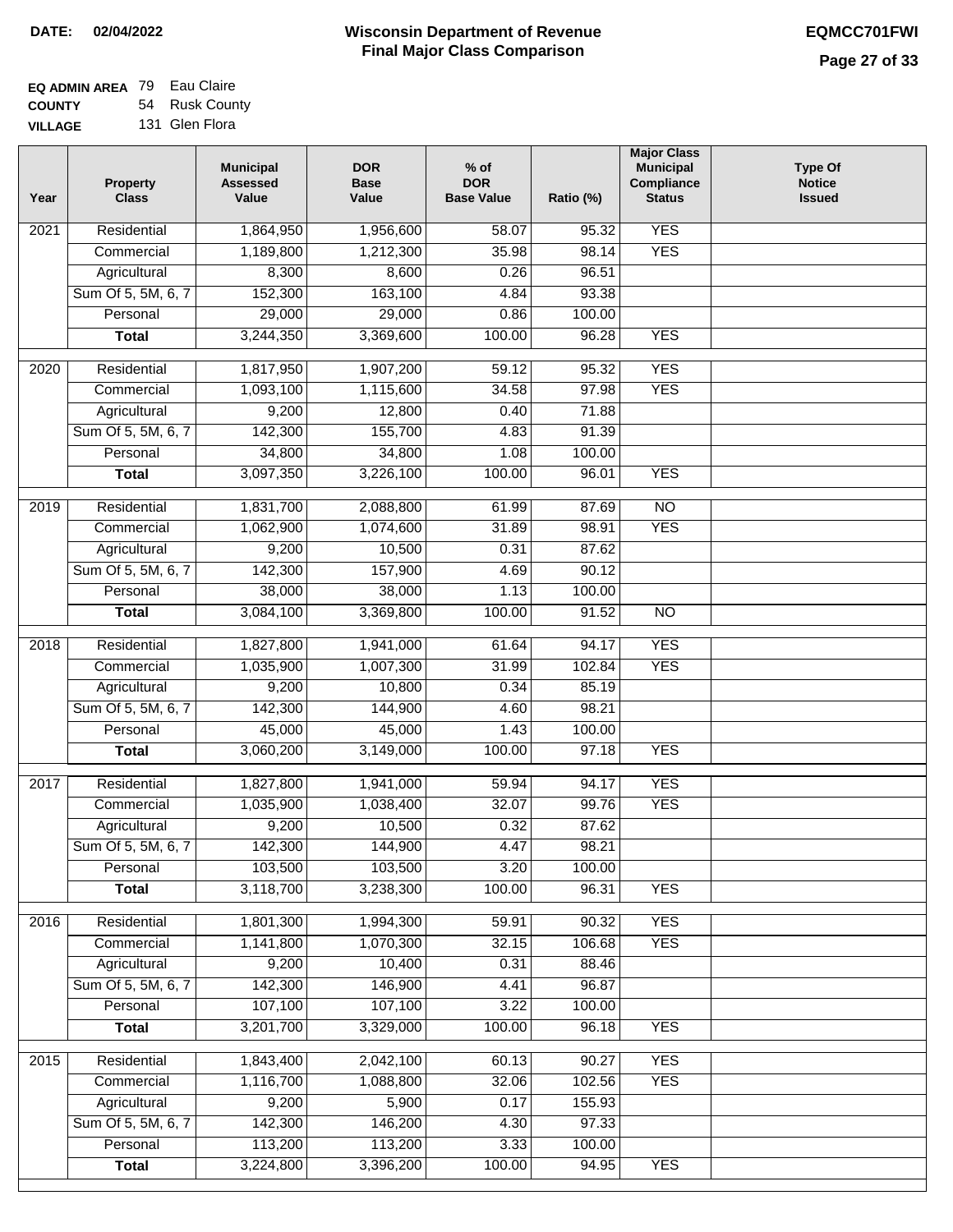$\Box$ 

### **Wisconsin Department of Revenue Final Major Class Comparison DATE: 02/04/2022 EQMCC701FWI**

٦

| <b>EQ ADMIN AREA</b> 79 Eau Claire |                |
|------------------------------------|----------------|
| <b>COUNTY</b>                      | 54 Rusk County |
| <b>VILLAGE</b>                     | 136 Hawkins    |

| Year | <b>Property</b><br><b>Class</b> | <b>Municipal</b><br><b>Assessed</b><br>Value | <b>DOR</b><br><b>Base</b><br>Value | $%$ of<br><b>DOR</b><br><b>Base Value</b> | Ratio (%) | <b>Major Class</b><br><b>Municipal</b><br>Compliance<br><b>Status</b> | <b>Type Of</b><br><b>Notice</b><br><b>Issued</b> |
|------|---------------------------------|----------------------------------------------|------------------------------------|-------------------------------------------|-----------|-----------------------------------------------------------------------|--------------------------------------------------|
| 2021 | Residential                     | 8,354,100                                    | 8,479,500                          | 78.02                                     | 98.52     | <b>YES</b>                                                            |                                                  |
|      | Commercial                      | 1,518,100                                    | 1,518,900                          | 13.98                                     | 99.95     | <b>YES</b>                                                            |                                                  |
|      | Agricultural                    | 29,700                                       | 29,700                             | 0.27                                      | 100.00    |                                                                       |                                                  |
|      | Sum Of 5, 5M, 6, 7              | 841,600                                      | 745,100                            | 6.86                                      | 112.95    |                                                                       |                                                  |
|      | Personal                        | 95,300                                       | 95,300                             | 0.88                                      | 100.00    |                                                                       |                                                  |
|      | <b>Total</b>                    | 10,838,800                                   | 10,868,500                         | 100.00                                    | 99.73     | <b>YES</b>                                                            |                                                  |
| 2020 | Residential                     | 8,349,900                                    | 7,704,900                          | 76.28                                     | 108.37    | <b>YES</b>                                                            |                                                  |
|      | Commercial                      | 1,518,100                                    | 1,518,900                          | 15.04                                     | 99.95     | <b>YES</b>                                                            |                                                  |
|      | Agricultural                    | 28,500                                       | 28,600                             | 0.28                                      | 99.65     |                                                                       |                                                  |
|      | Sum Of 5, 5M, 6, 7              | 841,600                                      | 738,200                            | 7.31                                      | 114.01    |                                                                       |                                                  |
|      | Personal                        | 109,700                                      | 109,700                            | 1.09                                      | 100.00    |                                                                       |                                                  |
|      | <b>Total</b>                    | 10,847,800                                   | 10,100,300                         | 100.00                                    | 107.40    | <b>YES</b>                                                            |                                                  |
|      |                                 |                                              |                                    |                                           |           |                                                                       |                                                  |
| 2019 | Residential                     | 7,567,600                                    | 8,412,800                          | 77.87                                     | 89.95     | $\overline{NO}$                                                       |                                                  |
|      | Commercial                      | 1,511,300                                    | 1,503,800                          | 13.92                                     | 100.50    | <b>YES</b>                                                            |                                                  |
|      | Agricultural                    | 27,350                                       | 27,300                             | 0.25                                      | 100.18    |                                                                       |                                                  |
|      | Sum Of 5, 5M, 6, 7              | 825,200                                      | 749,900                            | 6.94                                      | 110.04    |                                                                       |                                                  |
|      | Personal                        | 109,700                                      | 109,700                            | 1.02                                      | 100.00    |                                                                       |                                                  |
|      | <b>Total</b>                    | 10,041,150                                   | 10,803,500                         | 100.00                                    | 92.94     | $\overline{NO}$                                                       |                                                  |
| 2018 | Residential                     | 7,549,600                                    | 7,820,300                          | 77.11                                     | 96.54     | <b>YES</b>                                                            |                                                  |
|      | Commercial                      | 1,539,700                                    | 1,457,800                          | 14.37                                     | 105.62    | <b>YES</b>                                                            |                                                  |
|      | Agricultural                    | 25,800                                       | 26,500                             | 0.26                                      | 97.36     |                                                                       |                                                  |
|      | Sum Of 5, 5M, 6, 7              | 806,300                                      | 749,400                            | 7.39                                      | 107.59    |                                                                       |                                                  |
|      | Personal                        | 88,000                                       | 88,000                             | 0.87                                      | 100.00    |                                                                       |                                                  |
|      | <b>Total</b>                    | 10,009,400                                   | 10,142,000                         | 100.00                                    | 98.69     | <b>YES</b>                                                            |                                                  |
| 2017 | Residential                     | 7,530,100                                    | 7,497,400                          | 77.43                                     | 100.44    | <b>YES</b>                                                            |                                                  |
|      | Commercial                      | 1,294,600                                    | 1,251,100                          | 12.92                                     | 103.48    | <b>YES</b>                                                            |                                                  |
|      | Agricultural                    | 25,800                                       | 25,900                             | 0.27                                      | 99.61     |                                                                       |                                                  |
|      | Sum Of 5, 5M, 6, 7              | 806,300                                      | 803,500                            | 8.30                                      | 100.35    |                                                                       |                                                  |
|      | Personal                        | 104,800                                      | 104,800                            | 1.08                                      | 100.00    |                                                                       |                                                  |
|      | <b>Total</b>                    | 9,761,600                                    | 9,682,700                          | 100.00                                    | 100.81    | <b>YES</b>                                                            |                                                  |
|      |                                 |                                              |                                    |                                           |           |                                                                       |                                                  |
| 2016 | Residential                     | 7,502,700<br>1,323,700                       | 7,622,300                          | 76.65<br>13.26                            | 98.43     | <b>YES</b>                                                            |                                                  |
|      | Commercial                      |                                              | 1,318,700                          |                                           | 100.38    | <b>YES</b>                                                            |                                                  |
|      | Agricultural                    | 25,500                                       | 25,500                             | 0.26                                      | 100.00    |                                                                       |                                                  |
|      | Sum Of 5, 5M, 6, 7              | 806,300                                      | 838,100                            | 8.43                                      | 96.21     |                                                                       |                                                  |
|      | Personal                        | 139,600                                      | 139,600                            | 1.40                                      | 100.00    |                                                                       |                                                  |
|      | <b>Total</b>                    | 9,797,800                                    | 9,944,200                          | 100.00                                    | 98.53     | <b>YES</b>                                                            |                                                  |
| 2015 | Residential                     | 7,441,100                                    | 7,466,600                          | 75.72                                     | 99.66     | <b>YES</b>                                                            |                                                  |
|      | Commercial                      | 1,323,700                                    | 1,373,600                          | 13.93                                     | 96.37     | <b>YES</b>                                                            |                                                  |
|      | Agricultural                    | 24,700                                       | 24,700                             | 0.25                                      | 100.00    |                                                                       |                                                  |
|      | Sum Of 5, 5M, 6, 7              | 738,600                                      | 844,900                            | 8.57                                      | 87.42     | $\overline{NO}$                                                       |                                                  |
|      | Personal                        | 151,500                                      | 151,500                            | 1.54                                      | 100.00    |                                                                       |                                                  |
|      | <b>Total</b>                    | 9,679,600                                    | 9,861,300                          | 100.00                                    | 98.16     | $\overline{NO}$                                                       |                                                  |
|      |                                 |                                              |                                    |                                           |           |                                                                       |                                                  |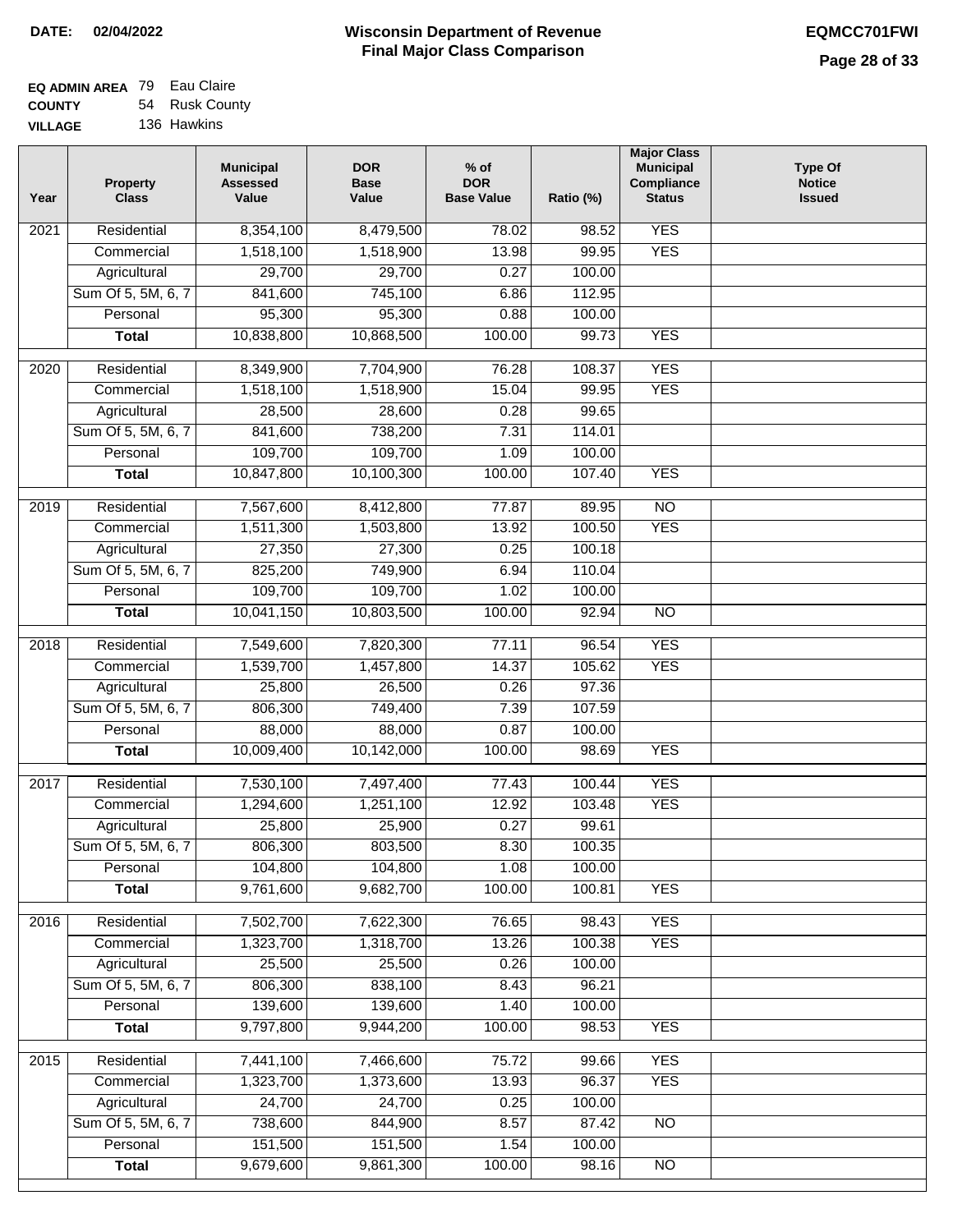| EQ ADMIN AREA 79 Eau Claire |                |
|-----------------------------|----------------|
| <b>COUNTY</b>               | 54 Rusk County |
| <b>VILLAGE</b>              | 141 Ingram     |

| Year             | <b>Property</b><br><b>Class</b> | <b>Municipal</b><br><b>Assessed</b><br>Value | <b>DOR</b><br><b>Base</b><br>Value | $%$ of<br><b>DOR</b><br><b>Base Value</b> | Ratio (%) | <b>Major Class</b><br><b>Municipal</b><br>Compliance<br><b>Status</b> | <b>Type Of</b><br><b>Notice</b><br><b>Issued</b> |
|------------------|---------------------------------|----------------------------------------------|------------------------------------|-------------------------------------------|-----------|-----------------------------------------------------------------------|--------------------------------------------------|
| 2021             | Residential                     | 1,278,400                                    | 1,259,400                          | 73.90                                     | 101.51    | <b>YES</b>                                                            |                                                  |
|                  | Commercial                      | 218,600                                      | 223,100                            | 13.09                                     | 97.98     | <b>YES</b>                                                            |                                                  |
|                  | Agricultural                    | 25,100                                       | 23,700                             | 1.39                                      | 105.91    |                                                                       |                                                  |
|                  | Sum Of 5, 5M, 6, 7              | 201,000                                      | 187,900                            | 11.03                                     | 106.97    | <b>YES</b>                                                            |                                                  |
|                  | Personal                        | 10,200                                       | 10,200                             | 0.60                                      | 100.00    |                                                                       |                                                  |
|                  | <b>Total</b>                    | 1,733,300                                    | 1,704,300                          | 100.00                                    | 101.70    | <b>YES</b>                                                            |                                                  |
| 2020             | Residential                     | 1,279,900                                    | 1,212,300                          | 72.85                                     | 105.58    | <b>YES</b>                                                            |                                                  |
|                  | Commercial                      | 218,600                                      | 223,100                            | 13.41                                     | 97.98     | <b>YES</b>                                                            |                                                  |
|                  | Agricultural                    | 18,000                                       | 17,200                             | 1.03                                      | 104.65    |                                                                       |                                                  |
|                  | Sum Of 5, 5M, 6, 7              | 216,400                                      | 201,000                            | 12.08                                     | 107.66    | <b>YES</b>                                                            |                                                  |
|                  | Personal                        | 10,500                                       | 10,500                             | 0.63                                      | 100.00    |                                                                       |                                                  |
|                  | <b>Total</b>                    | 1,743,400                                    | 1,664,100                          | 100.00                                    | 104.77    | <b>YES</b>                                                            |                                                  |
|                  |                                 |                                              |                                    |                                           |           |                                                                       |                                                  |
| $\frac{1}{2019}$ | Residential                     | 1,281,000                                    | 1,318,700                          | 73.79                                     | 97.14     | <b>YES</b>                                                            |                                                  |
|                  | Commercial                      | 218,600                                      | 220,900                            | 12.36                                     | 98.96     | <b>YES</b>                                                            |                                                  |
|                  | Agricultural                    | 16,800                                       | 16,400                             | 0.92                                      | 102.44    |                                                                       |                                                  |
|                  | Sum Of 5, 5M, 6, 7              | 231,650                                      | 217,600                            | 12.18                                     | 106.46    | <b>YES</b>                                                            |                                                  |
|                  | Personal                        | 13,500                                       | 13,500                             | 0.76                                      | 100.00    |                                                                       |                                                  |
|                  | <b>Total</b>                    | 1,761,550                                    | 1,787,100                          | 100.00                                    | 98.57     | <b>YES</b>                                                            |                                                  |
| 2018             | Residential                     | 1,281,800                                    | 1,233,800                          | 72.25                                     | 103.89    | <b>YES</b>                                                            |                                                  |
|                  | Commercial                      | 218,000                                      | 212,400                            | 12.44                                     | 102.64    | <b>YES</b>                                                            |                                                  |
|                  | Agricultural                    | 16,800                                       | 16,000                             | 0.94                                      | 105.00    |                                                                       |                                                  |
|                  | Sum Of 5, 5M, 6, 7              | 209,650                                      | 234,900                            | 13.76                                     | 89.25     | <b>NO</b>                                                             |                                                  |
|                  | Personal                        | 10,500                                       | 10,500                             | 0.61                                      | 100.00    |                                                                       |                                                  |
|                  | <b>Total</b>                    | 1,736,750                                    | 1,707,600                          | 100.00                                    | 101.71    | <b>NO</b>                                                             | 2nd Notice of Non-Compliance                     |
| 2017             | Residential                     | 1,272,100                                    | 1,302,100                          | 72.73                                     | 97.70     | <b>YES</b>                                                            |                                                  |
|                  | Commercial                      | 155,000                                      | 219,000                            | 12.23                                     | 70.78     | <b>NO</b>                                                             |                                                  |
|                  | Agricultural                    | 16,000                                       | 15,600                             | 0.87                                      | 102.56    |                                                                       |                                                  |
|                  | Sum Of 5, 5M, 6, 7              | 209,650                                      | 243,900                            | 13.62                                     | 85.96     | $\overline{NO}$                                                       |                                                  |
|                  | Personal                        | 8,800                                        | 9,800                              | 0.55                                      | 89.80     |                                                                       |                                                  |
|                  | <b>Total</b>                    | 1,661,550                                    | 1,790,400                          | 100.00                                    | 92.80     | $\overline{3}$                                                        | 1st Notice of Non-Compliance                     |
| 2016             | Residential                     | 1,270,400                                    | 1,326,700                          | 72.20                                     | 95.76     | <b>YES</b>                                                            |                                                  |
|                  | Commercial                      | 155,000                                      | 225,800                            | 12.29                                     | 68.64     | $\overline{NO}$                                                       |                                                  |
|                  | Agricultural                    | 16,000                                       | 15,500                             | 0.84                                      | 103.23    |                                                                       |                                                  |
|                  | Sum Of 5, 5M, 6, 7              | 209,650                                      | 256,400                            | 13.95                                     | 81.77     | $\overline{NO}$                                                       |                                                  |
|                  | Personal                        | 11,900                                       | 13,200                             | 0.72                                      | 90.15     |                                                                       |                                                  |
|                  | <b>Total</b>                    | 1,662,950                                    | 1,837,600                          | 100.00                                    | 90.50     | N <sub>O</sub>                                                        |                                                  |
| 2015             | Residential                     | 1,266,000                                    | 1,295,800                          | 71.43                                     | 97.70     | <b>YES</b>                                                            |                                                  |
|                  | Commercial                      | 155,000                                      | 235,200                            | 12.96                                     | 65.90     | $\overline{NO}$                                                       |                                                  |
|                  | Agricultural                    | 16,000                                       | 15,300                             | 0.84                                      | 104.58    |                                                                       |                                                  |
|                  | Sum Of 5, 5M, 6, 7              | 209,650                                      | 256,400                            | 14.13                                     | 81.77     | $\overline{NO}$                                                       |                                                  |
|                  | Personal                        | 10,400                                       | 11,500                             | 0.63                                      | 90.43     |                                                                       |                                                  |
|                  | <b>Total</b>                    | 1,657,050                                    | 1,814,200                          | 100.00                                    | 91.34     | $\overline{NO}$                                                       |                                                  |
|                  |                                 |                                              |                                    |                                           |           |                                                                       |                                                  |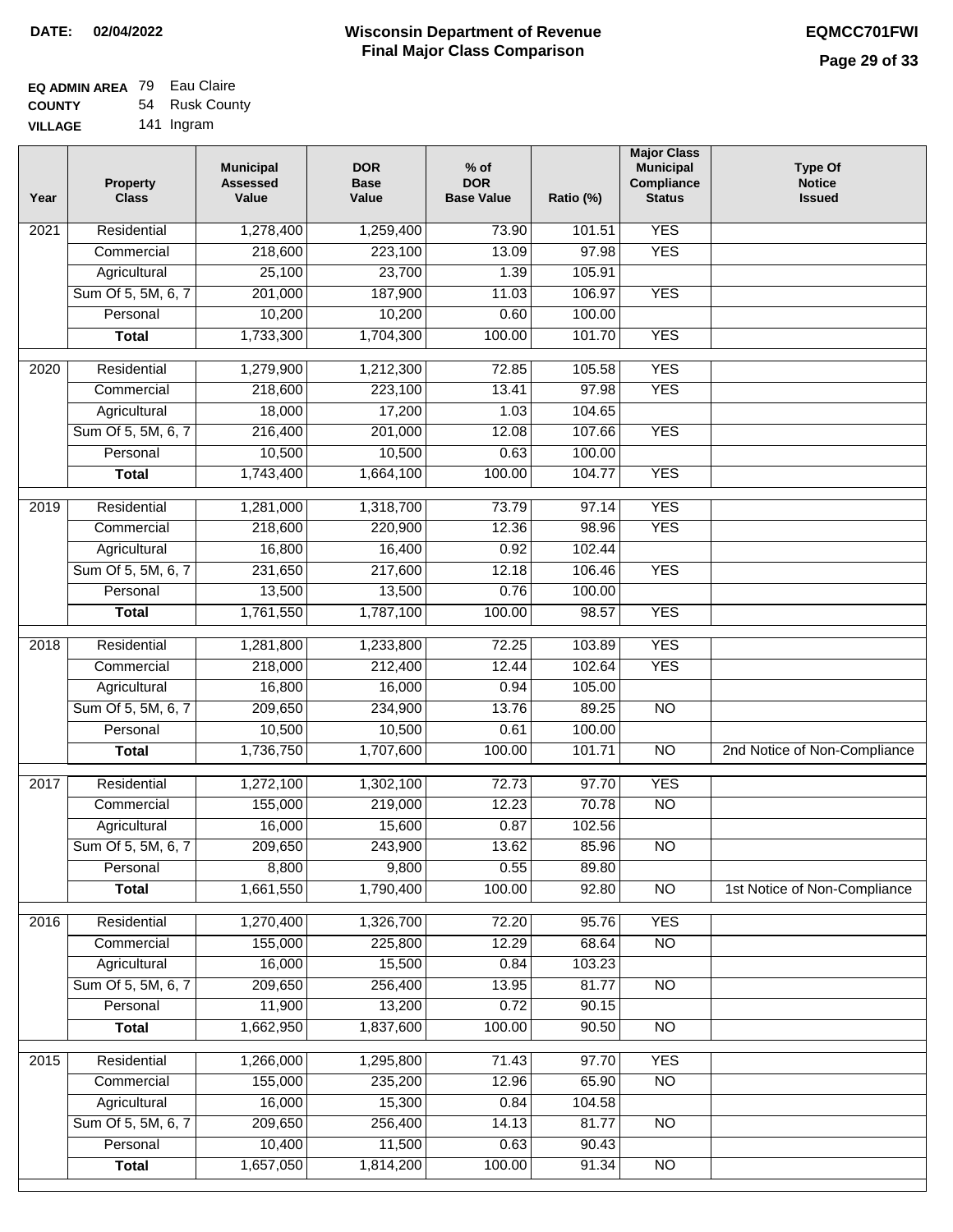| <b>EQ ADMIN AREA</b> 79 Eau Claire |                |
|------------------------------------|----------------|
| <b>COUNTY</b>                      | 54 Rusk County |
| <b>VILLAGE</b>                     | 181 Sheldon    |

| Year | <b>Property</b><br><b>Class</b> | <b>Municipal</b><br><b>Assessed</b><br>Value | <b>DOR</b><br><b>Base</b><br>Value | $%$ of<br><b>DOR</b><br><b>Base Value</b> | Ratio (%) | <b>Major Class</b><br><b>Municipal</b><br><b>Compliance</b><br><b>Status</b> | <b>Type Of</b><br><b>Notice</b><br><b>Issued</b> |
|------|---------------------------------|----------------------------------------------|------------------------------------|-------------------------------------------|-----------|------------------------------------------------------------------------------|--------------------------------------------------|
| 2021 | Residential                     | 6,239,400                                    | 6,564,500                          | 73.16                                     | 95.05     | <b>YES</b>                                                                   |                                                  |
|      | Commercial                      | 2,340,500                                    | 2,323,500                          | 25.89                                     | 100.73    | <b>YES</b>                                                                   |                                                  |
|      | Agricultural                    | 17,900                                       | 20,900                             | 0.23                                      | 85.65     |                                                                              |                                                  |
|      | Sum Of 5, 5M, 6, 7              | 27,400                                       | 20,900                             | 0.23                                      | 131.10    |                                                                              |                                                  |
|      | Personal                        | 43,036                                       | 43,500                             | 0.48                                      | 98.93     |                                                                              |                                                  |
|      | <b>Total</b>                    | 8,668,236                                    | 8,973,300                          | 100.00                                    | 96.60     | <b>YES</b>                                                                   |                                                  |
| 2020 | Residential                     | 6,196,400                                    | 6,393,200                          | 73.03                                     | 96.92     | <b>YES</b>                                                                   |                                                  |
|      | Commercial                      | 2,340,500                                    | 2,234,200                          | 25.52                                     | 104.76    | <b>YES</b>                                                                   |                                                  |
|      | Agricultural                    | 17,900                                       | 20,200                             | 0.23                                      | 88.61     |                                                                              |                                                  |
|      | Sum Of 5, 5M, 6, 7              | 27,400                                       | 19,600                             | 0.22                                      | 139.80    |                                                                              |                                                  |
|      | Personal                        | 84,950                                       | 86,700                             | 0.99                                      | 97.98     |                                                                              |                                                  |
|      | <b>Total</b>                    | 8,667,150                                    | 8,753,900                          | 100.00                                    | 99.01     | <b>YES</b>                                                                   |                                                  |
| 2019 | Residential                     | 6,193,100                                    | 6,520,200                          | 73.58                                     | 94.98     | <b>YES</b>                                                                   |                                                  |
|      | Commercial                      | 2,340,500                                    | 2,212,100                          | 24.96                                     | 105.80    | <b>YES</b>                                                                   |                                                  |
|      | Agricultural                    | 17,900                                       | 19,300                             | 0.22                                      | 92.75     |                                                                              |                                                  |
|      | Sum Of 5, 5M, 6, 7              | 27,400                                       | 21,600                             | 0.24                                      | 126.85    |                                                                              |                                                  |
|      | Personal                        | 91,295                                       | 88,100                             | 0.99                                      | 103.63    |                                                                              |                                                  |
|      | <b>Total</b>                    | 8,670,195                                    | 8,861,300                          | 100.00                                    | 97.84     | <b>YES</b>                                                                   |                                                  |
|      | Residential                     |                                              |                                    |                                           | 101.62    | <b>YES</b>                                                                   |                                                  |
| 2018 | Commercial                      | 6,183,600<br>2,452,300                       | 6,085,100<br>2,230,200             | 72.18<br>26.45                            | 109.96    | <b>YES</b>                                                                   |                                                  |
|      | Agricultural                    | 17,900                                       | 18,800                             | 0.22                                      | 95.21     |                                                                              |                                                  |
|      | Sum Of 5, 5M, 6, 7              | 27,400                                       | 32,000                             | 0.38                                      | 85.63     |                                                                              |                                                  |
|      | Personal                        | 63,322                                       | 64,500                             | 0.77                                      | 98.17     |                                                                              |                                                  |
|      | <b>Total</b>                    | 8,744,522                                    | 8,430,600                          | 100.00                                    | 103.72    | <b>YES</b>                                                                   |                                                  |
|      |                                 |                                              |                                    |                                           |           |                                                                              |                                                  |
| 2017 | Residential                     | 6,127,200                                    | 6,413,100                          | 68.78                                     | 95.54     | <b>YES</b>                                                                   |                                                  |
|      | Commercial                      | 2,452,300                                    | 2,295,000                          | 24.61                                     | 106.85    | <b>YES</b>                                                                   |                                                  |
|      | Agricultural                    | 17,900                                       | 18,300                             | 0.20                                      | 97.81     |                                                                              |                                                  |
|      | Sum Of 5, 5M, 6, 7              | 27,400                                       | 32,600                             | 0.35                                      | 84.05     |                                                                              |                                                  |
|      | Personal                        | 531,824                                      | 565,300                            | 6.06                                      | 94.08     |                                                                              |                                                  |
|      | <b>Total</b>                    | 9,156,624                                    | 9,324,300                          | 100.00                                    | 98.20     | <b>YES</b>                                                                   |                                                  |
| 2016 | Residential                     | 6,031,500                                    | 6,643,600                          | 68.85                                     | 90.79     | <b>YES</b>                                                                   |                                                  |
|      | Commercial                      | 2,460,900                                    | 2,374,400                          | 24.61                                     | 103.64    | <b>YES</b>                                                                   |                                                  |
|      | Agricultural                    | 17,900                                       | 18,100                             | 0.19                                      | 98.90     |                                                                              |                                                  |
|      | Sum Of 5, 5M, 6, 7              | 27,400                                       | 38,400                             | 0.40                                      | 71.35     |                                                                              |                                                  |
|      | Personal                        | 540,308                                      | 574,800                            | 5.96                                      | 94.00     |                                                                              |                                                  |
|      | <b>Total</b>                    | 9,078,008                                    | 9,649,300                          | 100.00                                    | 94.08     | <b>YES</b>                                                                   |                                                  |
| 2015 | Residential                     | 6,067,900                                    | 6,553,000                          | 67.41                                     | 92.60     | <b>YES</b>                                                                   |                                                  |
|      | Commercial                      | 2,456,600                                    | 2,468,600                          | 25.39                                     | 99.51     | <b>YES</b>                                                                   |                                                  |
|      | Agricultural                    | 17,900                                       | 17,900                             | 0.18                                      | 100.00    |                                                                              |                                                  |
|      | Sum Of 5, 5M, 6, 7              | 27,400                                       | 38,400                             | 0.40                                      | 71.35     |                                                                              |                                                  |
|      | Personal                        | 611,449                                      | 643,600                            | 6.62                                      | 95.00     | <b>YES</b>                                                                   |                                                  |
|      | <b>Total</b>                    | 9,181,249                                    | 9,721,500                          | 100.00                                    | 94.44     | <b>YES</b>                                                                   |                                                  |
|      |                                 |                                              |                                    |                                           |           |                                                                              |                                                  |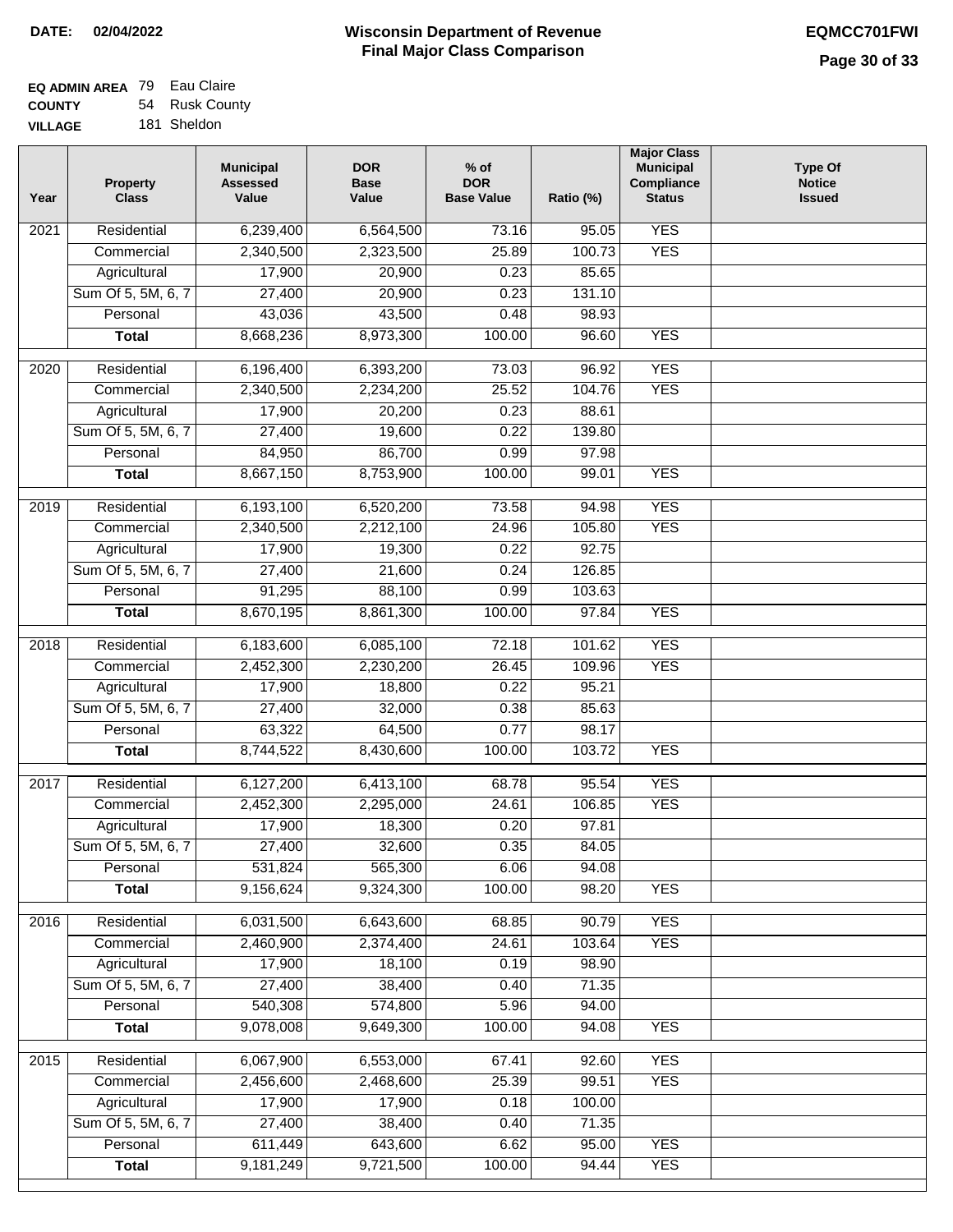#### **EQ ADMIN AREA** 79 Eau Claire **COUNTY VILLAGE** 54 Rusk County 186 Tony

| Year              | <b>Property</b><br><b>Class</b>    | <b>Municipal</b><br><b>Assessed</b><br>Value | <b>DOR</b><br><b>Base</b><br>Value | $%$ of<br><b>DOR</b><br><b>Base Value</b> | Ratio (%)      | <b>Major Class</b><br><b>Municipal</b><br>Compliance<br><b>Status</b> | <b>Type Of</b><br><b>Notice</b><br><b>Issued</b> |
|-------------------|------------------------------------|----------------------------------------------|------------------------------------|-------------------------------------------|----------------|-----------------------------------------------------------------------|--------------------------------------------------|
| $\overline{202}1$ | Residential                        | 2,748,300                                    | 2,850,800                          | 62.68                                     | 96.40          | <b>YES</b>                                                            |                                                  |
|                   | Commercial                         | 935,100                                      | 986,700                            | 21.70                                     | 94.77          | <b>YES</b>                                                            |                                                  |
|                   | Agricultural                       | 101,100                                      | 132,800                            | 2.92                                      | 76.13          |                                                                       |                                                  |
|                   | Sum Of 5, 5M, 6, 7                 | 448,500                                      | 520,100                            | 11.44                                     | 86.23          | $\overline{NO}$                                                       |                                                  |
|                   | Personal                           | 57,600                                       | 57,600                             | 1.27                                      | 100.00         |                                                                       |                                                  |
|                   | <b>Total</b>                       | 4,290,600                                    | 4,548,000                          | 100.00                                    | 94.34          | $\overline{NO}$                                                       |                                                  |
| 2020              | Residential                        | 2,674,100                                    | 2,669,800                          | 61.27                                     | 100.16         | <b>YES</b>                                                            |                                                  |
|                   | Commercial                         | 1,000,100                                    | 1,056,300                          | 24.24                                     | 94.68          | <b>YES</b>                                                            |                                                  |
|                   | Agricultural                       | 90,400                                       | 102,400                            | 2.35                                      | 88.28          |                                                                       |                                                  |
|                   | Sum Of 5, 5M, 6, 7                 | 412,700                                      | 469,600                            | 10.78                                     | 87.88          | $\overline{NO}$                                                       |                                                  |
|                   | Personal                           | 59,200                                       | 59,200                             | 1.36                                      | 100.00         |                                                                       |                                                  |
|                   | <b>Total</b>                       | 4,236,500                                    | 4,357,300                          | 100.00                                    | 97.23          | $\overline{NO}$                                                       |                                                  |
| 2019              | Residential                        | 2,678,600                                    | 2,906,800                          | 63.02                                     | 92.15          | <b>YES</b>                                                            |                                                  |
|                   | Commercial                         | 1,000,100                                    | 1,045,800                          | 22.67                                     | 95.63          | <b>YES</b>                                                            |                                                  |
|                   | Agricultural                       | 90,400                                       | 98,200                             | 2.13                                      | 92.06          |                                                                       |                                                  |
|                   | Sum Of 5, 5M, 6, 7                 | 412,700                                      | 478,800                            | 10.38                                     | 86.19          | $\overline{NO}$                                                       |                                                  |
|                   | Personal                           | 83,000                                       | 83,000                             | 1.80                                      | 100.00         |                                                                       |                                                  |
|                   | <b>Total</b>                       | 4,264,800                                    | 4,612,600                          | 100.00                                    | 92.46          | $\overline{NO}$                                                       |                                                  |
| 2018              | Residential                        | 2,678,600                                    | 2,768,300                          | 64.23                                     | 96.76          | <b>YES</b>                                                            |                                                  |
|                   | Commercial                         | 950,800                                      | 958,200                            | 22.23                                     | 99.23          | <b>YES</b>                                                            |                                                  |
|                   | Agricultural                       | 90,500                                       | 97,100                             | 2.25                                      | 93.20          |                                                                       |                                                  |
|                   | Sum Of 5, 5M, 6, 7                 | 414,100                                      | 406,500                            | 9.43                                      | 101.87         |                                                                       |                                                  |
|                   | Personal                           | 80,100                                       | 80,100                             | 1.86                                      | 100.00         |                                                                       |                                                  |
|                   | <b>Total</b>                       | 4,214,100                                    | 4,310,200                          | 100.00                                    | 97.77          | <b>YES</b>                                                            |                                                  |
| 2017              | Residential                        | 2,678,600                                    | 2,714,000                          | 62.35                                     | 98.70          | <b>YES</b>                                                            |                                                  |
|                   | Commercial                         | 950,800                                      | 987,800                            | 22.69                                     | 96.25          | <b>YES</b>                                                            |                                                  |
|                   | Agricultural                       | 90,200                                       | 94,200                             | 2.16                                      | 95.75          |                                                                       |                                                  |
|                   | Sum Of 5, 5M, 6, 7                 | 415,600                                      | 401,000                            | 9.21                                      | 103.64         |                                                                       |                                                  |
|                   | Personal                           | 155,700                                      | 155,700                            | 3.58                                      | 100.00         |                                                                       |                                                  |
|                   | <b>Total</b>                       | 4,290,900                                    | 4,352,700                          | 100.00                                    | 98.58          | <b>YES</b>                                                            |                                                  |
|                   |                                    |                                              |                                    |                                           |                |                                                                       |                                                  |
| 2016              | Residential                        | 2,678,600                                    | 2,769,400                          | 61.84                                     | 96.72          | <b>YES</b>                                                            |                                                  |
|                   | Commercial                         | 938,000                                      | 1,018,300                          | 22.74                                     | 92.11          | <b>YES</b>                                                            |                                                  |
|                   | Agricultural<br>Sum Of 5, 5M, 6, 7 | 90,800<br>396,500                            | 94,300<br>440,400                  | 2.11<br>9.83                              | 96.29<br>90.03 |                                                                       |                                                  |
|                   | Personal                           | 156,100                                      | 156,100                            | 3.49                                      | 100.00         |                                                                       |                                                  |
|                   | <b>Total</b>                       | 4,260,000                                    | 4,478,500                          | 100.00                                    | 95.12          | <b>YES</b>                                                            |                                                  |
|                   |                                    |                                              |                                    |                                           |                |                                                                       |                                                  |
| 2015              | Residential                        | 2,678,000                                    | 2,813,500                          | 61.75                                     | 95.18          | <b>YES</b>                                                            |                                                  |
|                   | Commercial                         | 870,780                                      | 1,060,800                          | 23.28                                     | 82.09          | $\overline{NO}$                                                       |                                                  |
|                   | Agricultural                       | 87,400                                       | 73,900                             | 1.62                                      | 118.27         |                                                                       |                                                  |
|                   | Sum Of 5, 5M, 6, 7                 | 436,500                                      | 451,800                            | 9.92                                      | 96.61          | <b>YES</b>                                                            |                                                  |
|                   | Personal                           | 156,300                                      | 156,300                            | 3.43                                      | 100.00         |                                                                       |                                                  |
|                   | <b>Total</b>                       | 4,228,980                                    | 4,556,300                          | 100.00                                    | 92.82          | $\overline{NO}$                                                       | <b>Non-Compliance Notice</b>                     |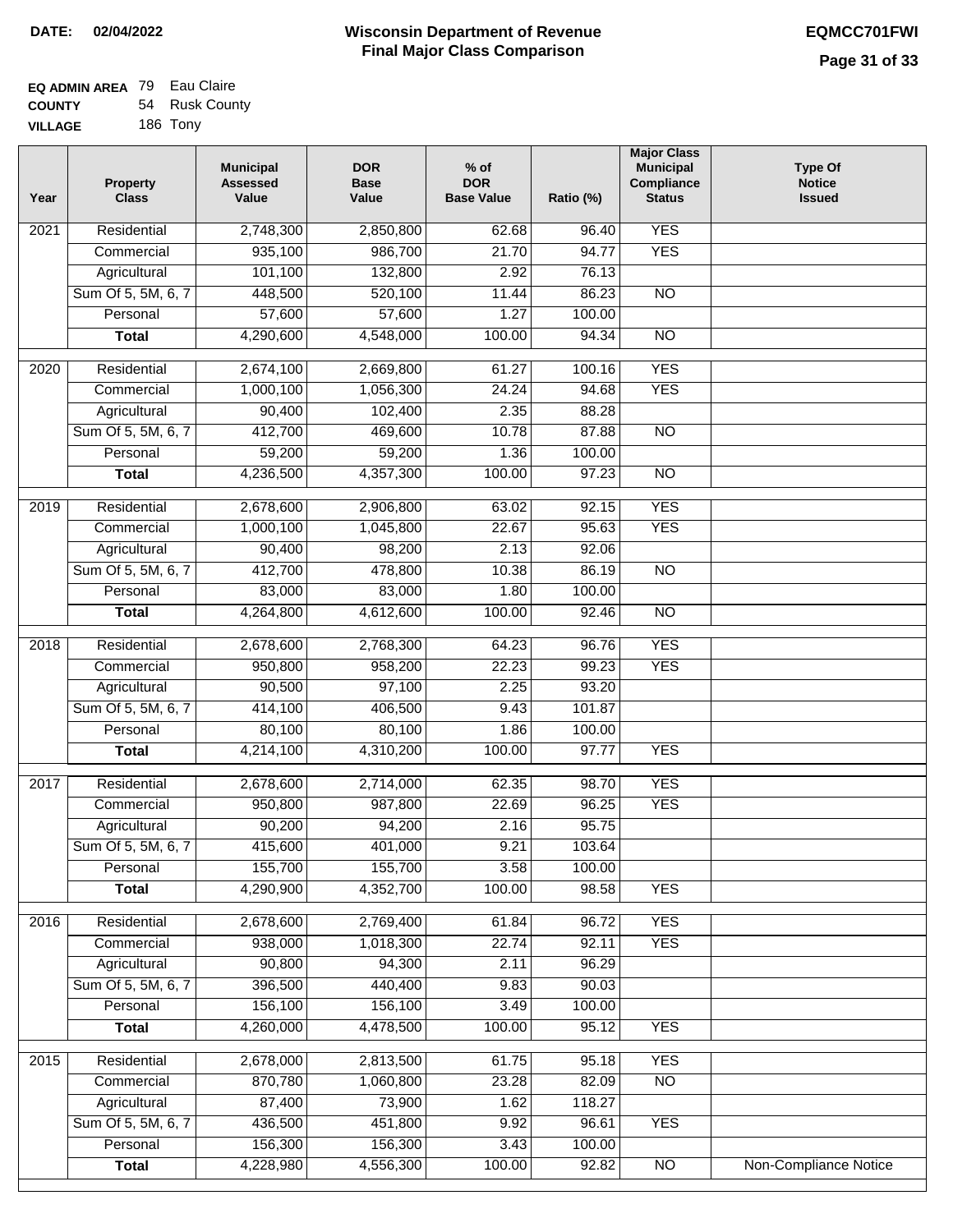# **Wisconsin Department of Revenue DATE: 02/04/2022 EQMCC701FWI Final Major Class Comparison**

| EQ ADMIN AREA 79 | Eau Claire       |
|------------------|------------------|
| <b>COUNTY</b>    | 54 Rusk County   |
| <b>VILLAGE</b>   | 191 Weyerhaeuser |

| Year             | <b>Property</b><br><b>Class</b> | <b>Municipal</b><br><b>Assessed</b><br>Value | <b>DOR</b><br><b>Base</b><br>Value | $%$ of<br><b>DOR</b><br><b>Base Value</b> | Ratio (%)      | <b>Major Class</b><br><b>Municipal</b><br>Compliance<br><b>Status</b> | <b>Type Of</b><br><b>Notice</b><br><b>Issued</b> |
|------------------|---------------------------------|----------------------------------------------|------------------------------------|-------------------------------------------|----------------|-----------------------------------------------------------------------|--------------------------------------------------|
| 2021             | Residential                     | 6,965,900                                    | 7,530,100                          | 79.82                                     | 92.51          | <b>YES</b>                                                            |                                                  |
|                  | Commercial                      | 1,476,900                                    | 1,543,700                          | 16.36                                     | 95.67          | <b>YES</b>                                                            |                                                  |
|                  | Agricultural                    | 17,500                                       | 17,500                             | 0.19                                      | 100.00         |                                                                       |                                                  |
|                  | Sum Of 5, 5M, 6, 7              | 253,200                                      | 288,800                            | 3.06                                      | 87.67          |                                                                       |                                                  |
|                  | Personal                        | 54,100                                       | 54,100                             | 0.57                                      | 100.00         |                                                                       |                                                  |
|                  | <b>Total</b>                    | 8,767,600                                    | 9,434,200                          | 100.00                                    | 92.93          | <b>YES</b>                                                            |                                                  |
| $\frac{1}{2020}$ | Residential                     | 7,017,500                                    | 7,533,900                          | 79.46                                     | 93.15          | <b>YES</b>                                                            |                                                  |
|                  | Commercial                      | 1,496,000                                    | 1,555,100                          | 16.40                                     | 96.20          | <b>YES</b>                                                            |                                                  |
|                  | Agricultural                    | 17,100                                       | 17,000                             | 0.18                                      | 100.59         |                                                                       |                                                  |
|                  | Sum Of 5, 5M, 6, 7              | 253,200                                      | 327,200                            | 3.45                                      | 77.38          |                                                                       |                                                  |
|                  | Personal                        | 47,800                                       | 47,800                             | 0.50                                      | 100.00         |                                                                       |                                                  |
|                  | <b>Total</b>                    | 8,831,600                                    | 9,481,000                          | 100.00                                    | 93.15          | <b>YES</b>                                                            |                                                  |
|                  |                                 |                                              |                                    |                                           |                |                                                                       |                                                  |
| $\frac{1}{2019}$ | Residential                     | 7,016,400                                    | 7,237,000                          | 80.33                                     | 96.95          | <b>YES</b>                                                            |                                                  |
|                  | Commercial                      | 1,303,000                                    | 1,348,600                          | 14.97                                     | 96.62          | <b>YES</b>                                                            |                                                  |
|                  | Agricultural                    | 16,700                                       | 23,500                             | 0.26                                      | 71.06          |                                                                       |                                                  |
|                  | Sum Of 5, 5M, 6, 7              | 253,200                                      | 333,100                            | 3.70                                      | 76.01          |                                                                       |                                                  |
|                  | Personal                        | 66,600                                       | 66,600                             | 0.74                                      | 100.00         |                                                                       |                                                  |
|                  | <b>Total</b>                    | 8,655,900                                    | 9,008,800                          | 100.00                                    | 96.08          | <b>YES</b>                                                            |                                                  |
| 2018             | Residential                     | 7,029,800                                    | 6,752,400                          | 79.80                                     | 104.11         | <b>YES</b>                                                            |                                                  |
|                  | Commercial                      | 1,301,500                                    | 1,295,300                          | 15.31                                     | 100.48         | <b>YES</b>                                                            |                                                  |
|                  | Agricultural                    | 16,700                                       | 22,900                             | 0.27                                      | 72.93          |                                                                       |                                                  |
|                  | Sum Of 5, 5M, 6, 7              | 253,200                                      | 324,300                            | 3.83                                      | 78.08          |                                                                       |                                                  |
|                  | Personal                        | 62,800                                       | 66,900                             | 0.79                                      | 93.87          |                                                                       |                                                  |
|                  | <b>Total</b>                    | 8,664,000                                    | 8,461,800                          | 100.00                                    | 102.39         | <b>YES</b>                                                            |                                                  |
| 2017             | Residential                     | 6,885,400                                    | 6,727,900                          | 77.10                                     | 102.34         | <b>YES</b>                                                            |                                                  |
|                  | Commercial                      | 1,301,500                                    | 1,335,400                          | 15.30                                     | 97.46          | <b>YES</b>                                                            |                                                  |
|                  | Agricultural                    | 16,700                                       | 22,300                             | 0.26                                      | 74.89          |                                                                       |                                                  |
|                  | Sum Of 5, 5M, 6, 7              | 253,200                                      | 313,600                            | 3.59                                      | 80.74          |                                                                       |                                                  |
|                  | Personal                        | 326,600                                      | 326,600                            | 3.74                                      | 100.00         |                                                                       |                                                  |
|                  | <b>Total</b>                    | 8,783,400                                    | 8,725,800                          | 100.00                                    | 100.66         | <b>YES</b>                                                            |                                                  |
| 2016             | Residential                     | 6,730,900                                    | 6,573,400                          | 75.85                                     | 102.40         | <b>YES</b>                                                            |                                                  |
|                  | Commercial                      | 1,318,500                                    | 1,394,000                          | 16.09                                     | 94.58          | <b>YES</b>                                                            |                                                  |
|                  | Agricultural                    | 16,700                                       | 22,000                             | 0.25                                      | 75.91          |                                                                       |                                                  |
|                  | Sum Of 5, 5M, 6, 7              | 253,200                                      | 314,000                            | 3.62                                      | 80.64          |                                                                       |                                                  |
|                  | Personal                        | 344,300                                      | 362,400                            | 4.18                                      | 95.01          |                                                                       |                                                  |
|                  | <b>Total</b>                    | 8,663,600                                    | 8,665,800                          | 100.00                                    | 99.97          | <b>YES</b>                                                            |                                                  |
|                  |                                 |                                              |                                    |                                           |                |                                                                       |                                                  |
| 2015             | Residential                     | 6,767,400                                    | 6,707,500                          | 75.14                                     | 100.89         | <b>YES</b>                                                            |                                                  |
|                  | Commercial                      | 1,395,900                                    | 1,538,100                          | 17.23                                     | 90.75          | <b>YES</b>                                                            |                                                  |
|                  | Agricultural                    | 16,700                                       | 21,700                             | 0.24                                      | 76.96          |                                                                       |                                                  |
|                  | Sum Of 5, 5M, 6, 7              | 253,200                                      | 313,500                            | 3.51                                      | 80.77          |                                                                       |                                                  |
|                  | Personal                        | 307,600<br>8,740,800                         | 345,600<br>8,926,400               | 3.87<br>100.00                            | 89.00<br>97.92 | <b>YES</b>                                                            |                                                  |
|                  | <b>Total</b>                    |                                              |                                    |                                           |                |                                                                       |                                                  |